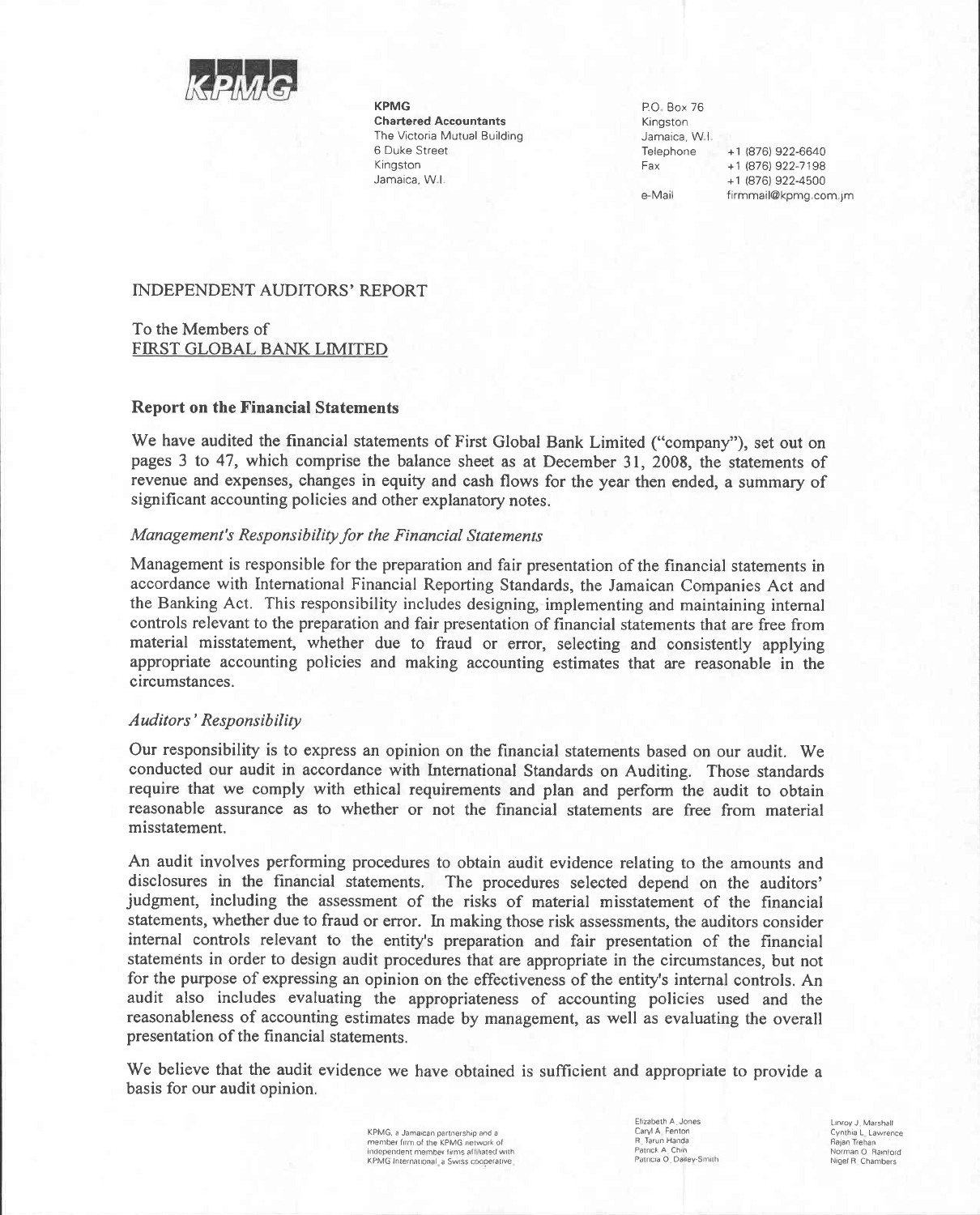

To the Members of FIRST GLOBAL BANK LIMITED

# Report on the Financial Statements (Cont'd)

#### Opinion

In our opinion, the financial statements give a true and fair view of the financial position of the company as at December 31, 2008, and of its financial performance, changes in equity and cash flows for the year then ended, in accordance with International Financial Reporting Standards, the Jamaican Companies Act and the Banking Act.

# Additional reporting requirements of the Jamaican Companies Act

We have obtained all the information and explanations which, to the best of our knowledge and belief, were necessary for the purposes of our audit. In our opinion, proper accounting records have been maintained, proper returns have been received for branches not visited by us and the financial statements, which are in agreement with the accounting records and returns, give the information required by the Jamaican Companies Act in the manner so required.

 $I$ WMC

March 30, 2009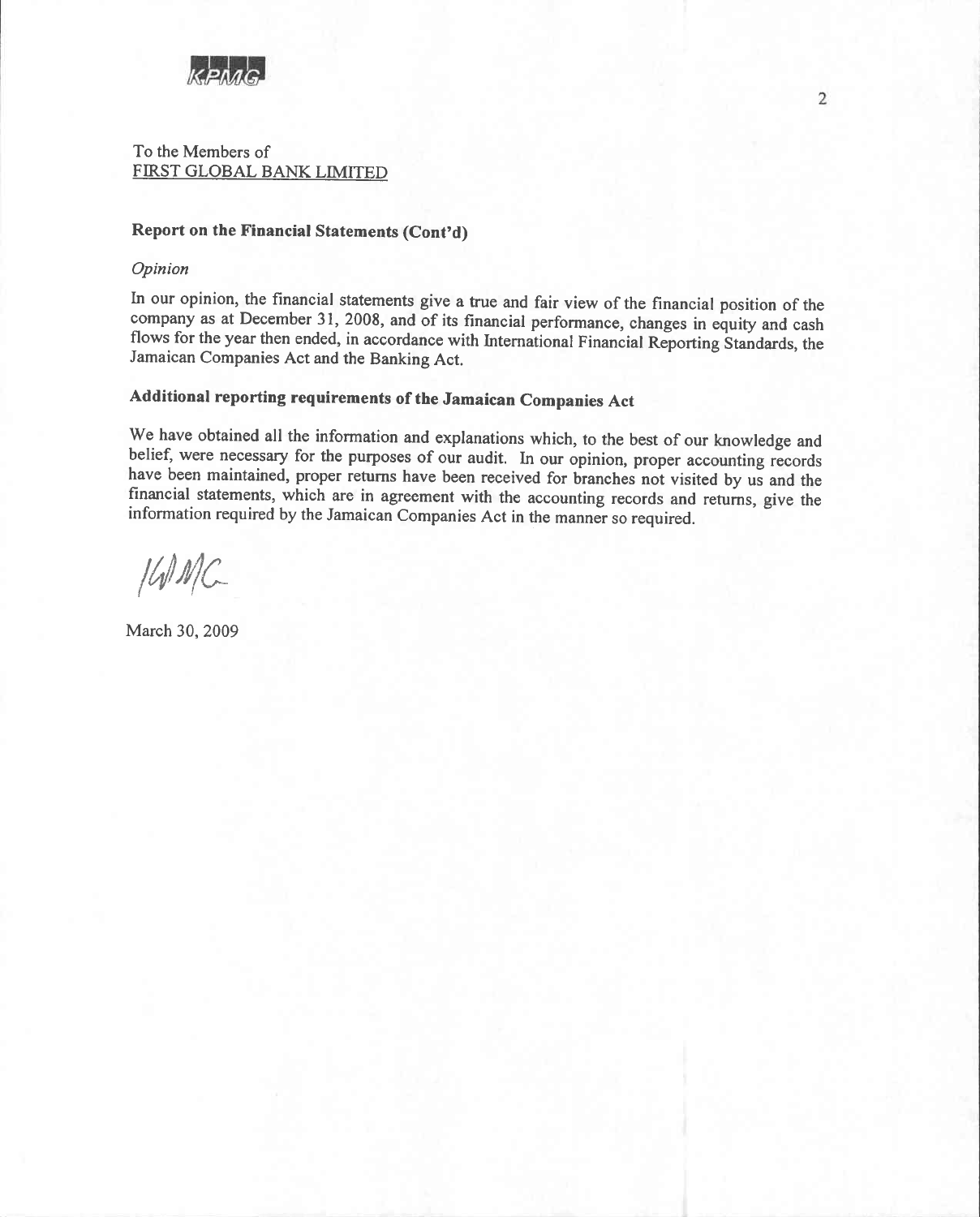**Balance Sheet** 

December 31, 2008

|                                                     |            | <u> 2006</u> | 2007       |
|-----------------------------------------------------|------------|--------------|------------|
|                                                     | Notes      | \$'000       | \$'000     |
| <b>ASSETS</b>                                       |            |              |            |
| Cash and cash equivalents                           | 5          | 2,391,923    | 3,617,670  |
| Investments                                         | 6.         | 13,594,889   | 15,647,509 |
| Loans and leases                                    | 7,29(a)(i) | 8,513,559    | 5,033,535  |
| Securities purchased under resale agreements        |            | 481,300      |            |
| Cheques and other instruments in-transit, net       |            | 199,823      | 206,794    |
| Other assets                                        | $\bf 8$    | 808,436      | 752,665    |
| Long purchase of marketable securities              |            | 3,279,820    |            |
| <b>Broker</b> receivables                           |            | 2,582,549    |            |
| Taxation recoverable                                |            | 22,688       | 1,813      |
| Customer' liability under guarantees, as per contra |            | 306,310      | 326,877    |
| Deferred tax asset                                  | 15         | 255,750      | 3,259      |
| Employee benefit asset                              | 9(a)       | 50,737       | 49,545     |
| Property, plant and equipment                       | 10         | 190,933      | 116,022    |
| <b>Total Assets</b>                                 |            | 32,678,717   | 25,755,689 |
| <b>LIABILITIES</b>                                  |            |              |            |
| Deposits                                            | 11         | 15,322,063   | 14,544,111 |
| Due to specialised banks                            | 12         | 854,129      | 175,293    |
| Securities sold under repurchase agreements         |            | 6,776,238    | 6,004,036  |
| Short-term loans                                    | 13         | 2,633,912    | 917,742    |
| Obligations under finance leases                    | 14         |              | 855        |
| Income tax payable                                  |            |              | 62,661     |
| Other liabilities                                   | 16         | 842,556      | 675,837    |
| Short sale of marketable securities                 |            | 3,110,804    |            |
| Employee benefit obligation                         | 9(a)       | 75,326       | 58,799     |
| Guarantees, per contra                              |            | 306,310      | 326,877    |
| <b>Total Liabilities</b>                            |            | 29,921,338   | 22,766,211 |
| <b>EQUITY</b>                                       |            |              |            |
| Share capital                                       | 17         | 627,685      | 627,685    |
| Reserve fund                                        | 18         | 627,685      | 627,685    |
| Fair value reserve                                  | 19         | 572,383)     | 24,046     |
| Loan loss reserve                                   | 20         | 83,192       | 49,320     |
| Retained earnings reserve                           | 21         | 1,991,200    | 1,594,630  |
| Retained profits                                    |            | ۰            | 66,112     |
| <b>Total equity</b>                                 |            | 2,757,379    | 2,989,478  |
| <b>Total liabilities and equity</b>                 |            | 32,678,717   | 25,755,689 |

The financial statements on pages 3 to 47 were approved for issue by the Board of Directors on March 30, 2009 and signed on its behalf by:

Director D. Orane war Director W. Wray

Director J. Raffe Dung Secretary e R. Spence Dunn

The accompanying notes form an integral part of the financial statements.

 $0002$ 

 $2000$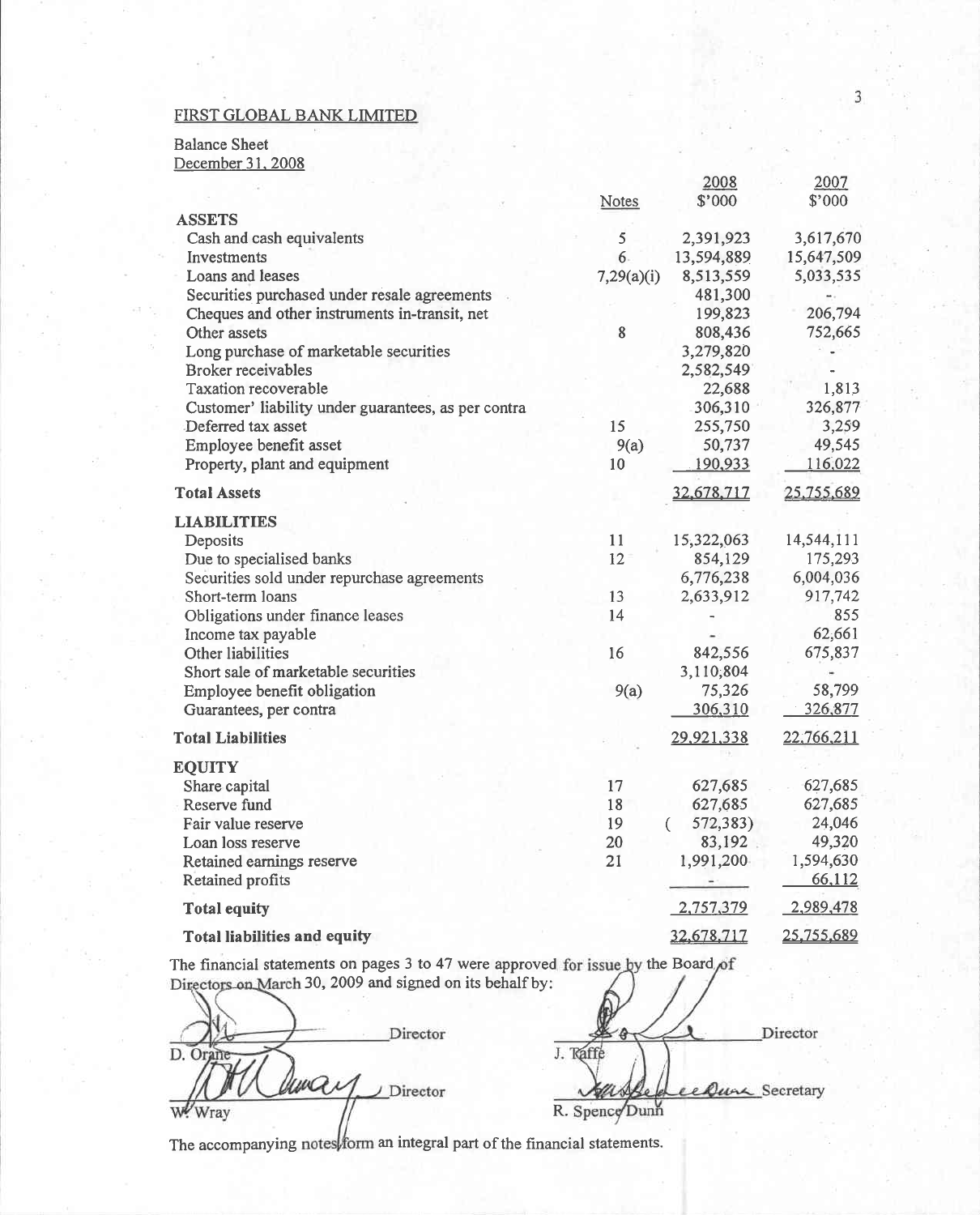## Statement of Revenue and Expenses Year ended December 31, 2008

|                                                                                                               | <b>Notes</b> | 2008<br>\$'000                                            | 2007<br>\$'000                                        |
|---------------------------------------------------------------------------------------------------------------|--------------|-----------------------------------------------------------|-------------------------------------------------------|
| Interest income:<br>Loans<br>Deposits<br>Available-for-sale securities                                        |              | 883,984<br>43,297<br>1,552,059<br>2,479,340               | 694,135<br>88,192<br>1,480,551<br>2,262,878           |
| Interest expense:<br>Deposits<br>Other                                                                        |              | 982,657)<br>€<br>522,591)<br>(1,505,248)                  | 817,365)<br>571,025<br>(1,388,390)                    |
| Net interest income<br>Provision for loan losses, net                                                         | $\tau$       | 974,092<br>43,999)<br>930,093                             | 874,488<br>68,365<br>806,123                          |
| Other income:<br>Fees and commissions<br>Foreign exchange gains<br>Gain on sale of securities<br>Sundry       |              | 216,336<br>105,642<br>237,949<br>78,979<br>638,906        | 159,781<br>72,951<br>353,194<br>23,784<br>609,710     |
| Net revenue                                                                                                   |              | 1,568,999                                                 | 1,415,833                                             |
| Operating expenses:<br>Employees compensation and benefits<br>Depreciation<br>Other<br>General administration | 22<br>10     | 492,209)<br>62,668)<br>431,461)<br>66,444)<br>(1,052,782) | 382,622)<br>31,176)<br>316,054)<br>50,953<br>780,805) |
| Profit before taxation<br>Taxation                                                                            | 23<br>24     | 516,217<br>151,887)                                       | 635,028<br>161,750                                    |
| Profit for the year                                                                                           |              | 364,330                                                   | 473,278                                               |
| Earnings per share                                                                                            | 25           | 58.04¢                                                    | $75.41\text{¢}$                                       |

4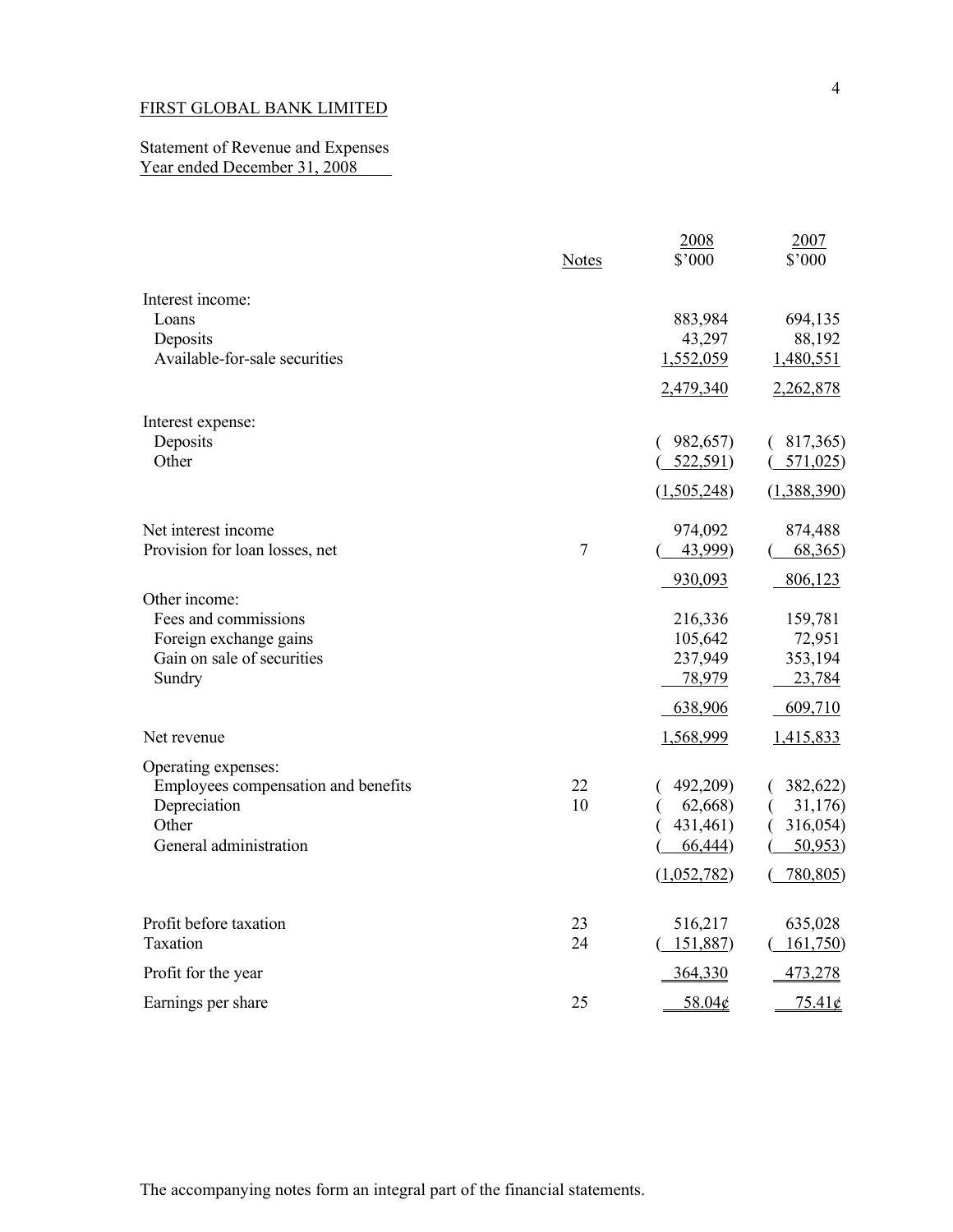## Statement of Changes in Equity Year ended December 31, 2008

|                                                                                            | <b>Share</b><br>capital<br>$$^{\circ}000$<br>(note 17) | Reserve<br>fund<br>$$^{\circ}000$<br>(note 18) | Fair value<br>reserve<br>$$^{\circ}000$<br>(note 19) | Loan loss<br>reserve<br>$$^{\circ}000$<br>(note 20) | Retained<br>earnings<br>reserve<br>$$^{\circ}000$<br>(note 21) | Retained<br>profits<br>$$^{\circ}000$ | <b>Total</b><br>$$^{\circ}000$ |
|--------------------------------------------------------------------------------------------|--------------------------------------------------------|------------------------------------------------|------------------------------------------------------|-----------------------------------------------------|----------------------------------------------------------------|---------------------------------------|--------------------------------|
| Balances at December 31, 2006                                                              | 627,685                                                | 627,685                                        | 192,110                                              | 40,586                                              | 1,271,198                                                      |                                       | 2,759,264                      |
| Realised losses on available-<br>for-sale portfolio<br>Changes in fair value of available- |                                                        |                                                | 66,434)                                              |                                                     |                                                                |                                       | 66,434)                        |
| for-sale investments                                                                       |                                                        |                                                | (101, 630)                                           |                                                     |                                                                |                                       | $101,630$ <sup>*</sup>         |
| Profit for the year                                                                        |                                                        |                                                |                                                      |                                                     |                                                                | 473,278                               | 473,278*                       |
| Transfer to reserves                                                                       |                                                        |                                                |                                                      |                                                     | 323,432                                                        | 323,432)                              |                                |
| Transfer to loan loss reserve                                                              |                                                        |                                                |                                                      | 8,734                                               |                                                                | 8,734)                                |                                |
| Dividends paid (note 26)                                                                   |                                                        |                                                |                                                      |                                                     |                                                                | 75,000                                | 75,000                         |
| Balances at December 31, 2007                                                              | 627,685                                                | 627,685                                        | 24,046                                               | 49,320                                              | 1,594,630                                                      | 66,112                                | 2,989,478                      |
| Changes in fair value of available-<br>for-sale investments                                |                                                        |                                                | (536, 282)                                           |                                                     |                                                                |                                       | 536,282)*                      |
| Realised losses on available-                                                              |                                                        |                                                |                                                      |                                                     |                                                                |                                       |                                |
| for-sale portfolio                                                                         |                                                        |                                                | 60,147                                               |                                                     |                                                                |                                       | 60,147                         |
| Profit for the year                                                                        |                                                        |                                                |                                                      |                                                     |                                                                | 364,330                               | 364,330*                       |
| Transfer to reserves                                                                       |                                                        |                                                |                                                      |                                                     | 396,570                                                        | 396,570)                              |                                |
| Transfer to loan loss reserve                                                              |                                                        |                                                |                                                      | 33,872                                              |                                                                | 33,872)                               |                                |
| Dividends paid (note 26)                                                                   |                                                        |                                                |                                                      |                                                     |                                                                |                                       |                                |
| Balances at December 31, 2008                                                              | 627,685                                                | 627,685                                        | (572, 383)                                           | 83,192                                              | 1,991,200                                                      |                                       | <u>2,757,379</u>               |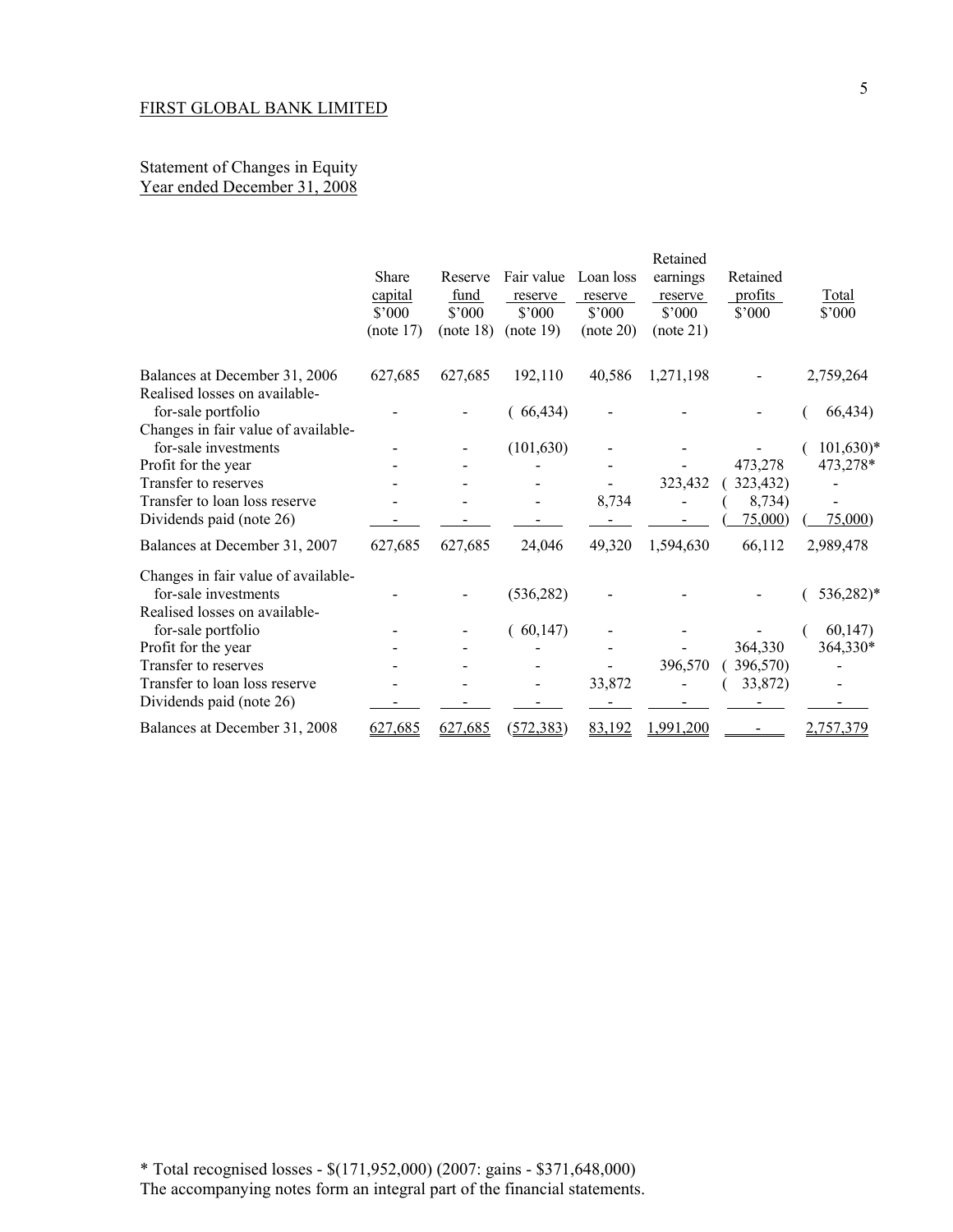# Statement of Cash Flows Year ended December 31, 2008

|                                                                                               | 2008<br>\$'000            | 2007<br>\$'000         |
|-----------------------------------------------------------------------------------------------|---------------------------|------------------------|
| CASH FLOWS FROM OPERATING ACTIVITIES                                                          |                           |                        |
| Profit for the year                                                                           | 364,330                   | 473,278                |
| Adjustments to reconcile profit for the year to net cash<br>provided by operating activities: |                           |                        |
| Depreciation                                                                                  | 62,668                    | 31,176                 |
| Unrealised exchange (gains)/losses                                                            | 78,979)                   | 23,525                 |
| Loss/(gain) on disposal of property, plant and equipment                                      | 78                        | 4,867)<br>$\left($     |
| Provision for probable loan losses                                                            | 43,999                    | 68,365                 |
| Income tax charge<br>Deferred tax, net                                                        | 106,163<br>45,724         | 162,661<br>911)<br>€   |
| Employee benefits, net                                                                        | 15,335                    | 19,211                 |
| Interest income                                                                               | (2,479,340)               | (2,262,878)            |
| Interest expense                                                                              | 1,505,248                 | 1,388,390              |
| Interest received                                                                             | (414,774)                 | (102,050)<br>2,204,195 |
| Interest paid                                                                                 | 2,886,747<br>(1,890,852)  | (1,347,717)            |
| Income tax paid                                                                               | 189,699)                  | (100,000)              |
| Net cash provided by operating activities                                                     | 391,422                   | 654,428                |
| CASH FLOWS FROM INVESTING ACTIVITES                                                           |                           |                        |
| Investments                                                                                   | 1,157,976                 | (2,446,154)            |
| Loans                                                                                         | (3,524,023)               | (1,006,016)            |
| Securities purchased under resale agreements                                                  | 481,300)                  | 400,000                |
| Other assets                                                                                  | 463,178)                  | (106, 448)             |
| Long purchase of marketable securities                                                        | (2,705,300)               |                        |
| Broker receivable<br>Additions to property, plant and equipment                               | (2, 582, 549)<br>139,323) | (107, 489)             |
| Proceeds from disposal of property, plant and equipment                                       | 1,666                     | 21,598                 |
| Net cash used by investing activities                                                         | (8, 736, 031)             | (3,244,509)            |
| CASH FLOWS FROM FINANCING ACTIVITIES                                                          |                           |                        |
| Deposits                                                                                      | 777,952                   | 3,907,782              |
| Due to specialised banks                                                                      |                           | 678,836 (45,108)       |
| Securities sold under resale agreements                                                       | 772,202                   | (1,821,013)            |
| Short-term loans                                                                              | 1,716,170                 | 917,742                |
| Cheques and other items in transit, net                                                       | 6,971                     | 70,524)                |
| Obligations under finance leases<br>Other liabilities                                         | 855)<br>€<br>552,323      | 1,254)<br>(<br>12,354  |
| Short sale of marketable securities                                                           | 2,556,939                 |                        |
| Dividends paid                                                                                | $\sim$                    | 75,000                 |
| Net cash provided by financing activities                                                     | 7,060,538                 | 2,824,979              |
| Net (decrease)/increase in cash and cash equivalents                                          | (1,284,071)               | 234,898                |
| Effect of foreign currency rate changes                                                       | 58,324                    | 46,559                 |
| Cash and cash equivalents at beginning of year                                                | 3,617,670                 | 3,336,213              |
| Cash and cash equivalents at end of year                                                      | 2,391,923                 | 3,617,670              |

The accompanying notes form an integral part of the financial statements.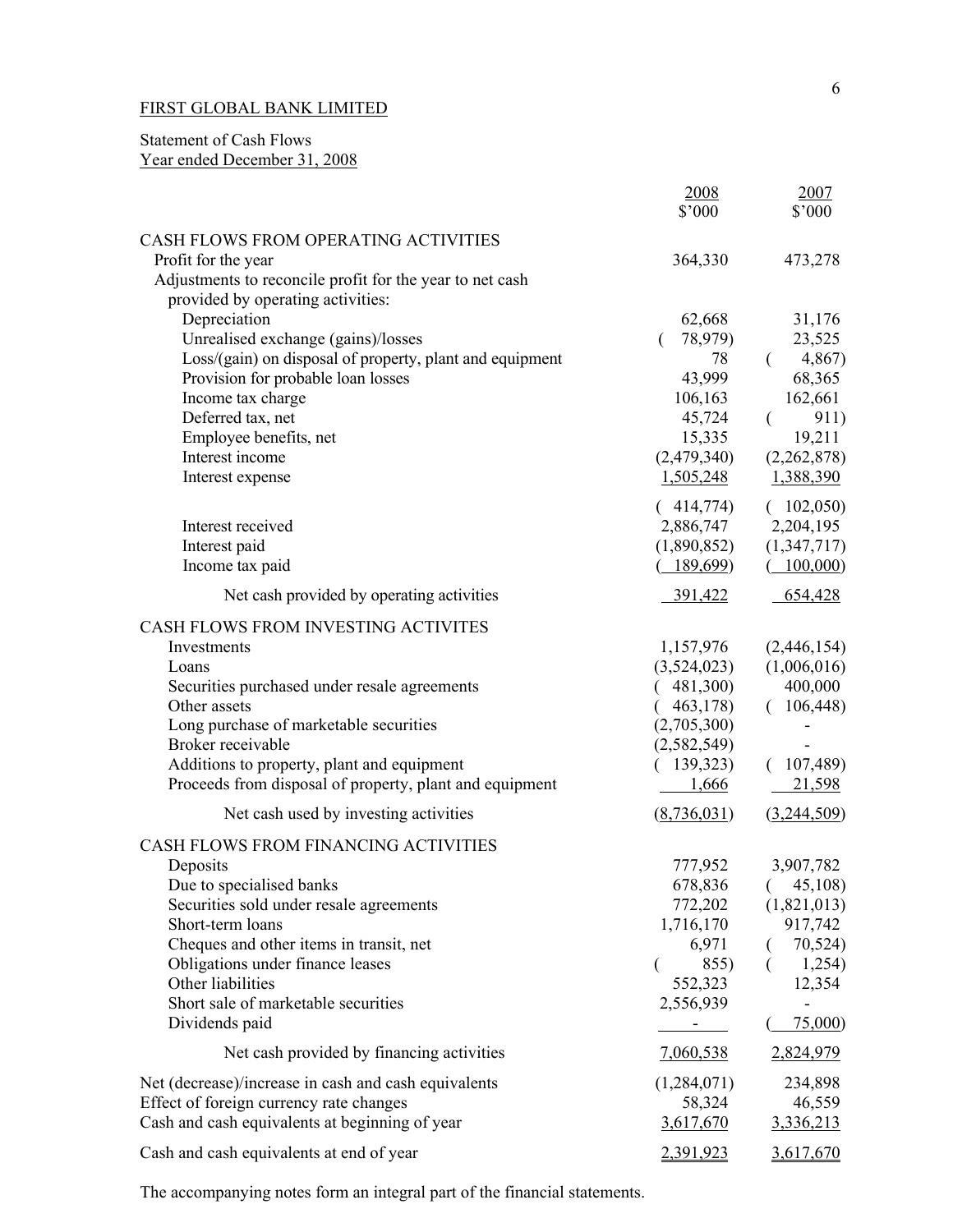Notes to the Financial Statements December 31, 2008

## 1. The company

 First Global Bank Limited ("company" or "bank") is a wholly-owned subsidiary of First Global Holdings Limited. The ultimate parent company is GraceKennedy Limited (GK). The companies are all incorporated and domiciled in Jamaica. The company's principal place of business is located at 28 – 48 Barbados Avenue, Kingston 5, Jamaica.

The principal activities of the company are the provision of commercial banking and related financial services.

2. Bank license

The company is licensed under the Banking Act.

- 3. Statement of compliance and basis of preparation
	- (a) Statement of compliance:

The financial statements are prepared in accordance with International Financial Reporting Standards (IFRS) and their interpretations, issued by the International Accounting Standards Board (IASB), and comply with the provisions of the Jamaican Companies Act and the Banking Act.

Certain new IFRS and interpretations of, and amendments to, existing standards, which were in issue and were relevant to the company, came into effect for the current financial year, as follows:

- *IFRIC 14, IAS 19 The Limit on a Defined Benefit Asset, Minimum Funding Requirements and their Interaction* provides guidance on assessing the limit set in IAS 19 on the amount of the surplus that can be recognised as an asset. It also explains how the pension asset or liability may be affected by a statutory or contractual minimum funding requirement. The adoption this IFRIC did not have any impact on the bank's financial statements.
- Amendments to *IAS 39 Financial Instruments: Recognition and Measurement and IFRS 7: Financial Instruments Disclosure*, was issued in November 2008 and was effective from July 1, 2008. The amendments permit an entity to reclassify nonderivative financial assets (other than those designated at fair value through profit or loss by the entity upon initial recognition) out of the fair value through profit or loss category, in particular circumstances. The amendment also permits an entity to transfer from the available-for-sale category to the loans and receivables category a financial asset that would have met the definition of loans and receivables (if the financial asset had not been designated as available-for-sale), if the entity has the intention and ability to hold that financial asset for the foreseeable future or until maturity.

The adoption of this amendment resulted in the reclassification of qualifying investments from available-for-sale to loans and receivable. The impact on the financial results and the financial position of the company, along with the additional disclosures required by IFRS 7 in respect of these investments are disclosed at note 28.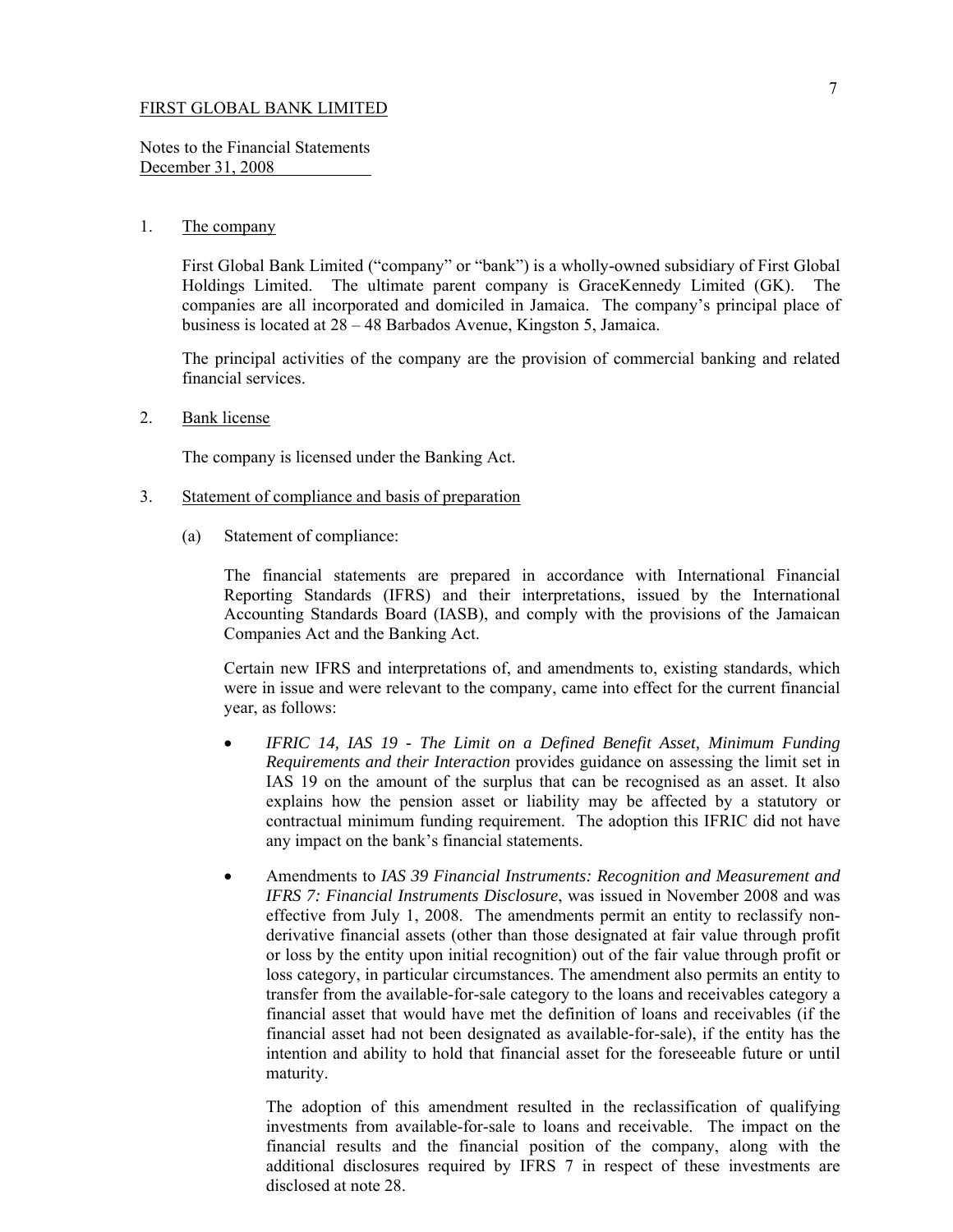Notes to the Financial Statements December 31, 2008

## 3. Statement of compliance and basis of preparation (cont'd)

(a) Statement of compliance (cont'd):

New standards, and interpretations of and amendments to existing standards, that are not yet effective:

At the date of authorisation of the financial statements, certain new standards, and amendments to and interpretations of existing standards, which were in issue, are not yet effective and which the bank has not early-adopted. The bank has assessed the relevance of all such new standards, amendments and interpretations with respect to its operations and has concluded as follows:

- *IAS 1 (Revised) Presentation of Financial Statements,* requires the presentation of all non-owners' changes in equity in one or two statements: either in a single statement of comprehensive income, or in an income statement and a statement of comprehensive income. IAS 1 (revised), which is effective for accounting period beginning on or after January 1, 2009. Management has not yet made a decision on the presentation of non-owners changes in equity that will be chosen.
- *IAS 23(Revised) Borrowing Costs* removes the option of either capitalising borrowing costs relating to qualifying assets or expensing the borrowing costs, and requires management to capitalise borrowing costs attributable to qualifying assets. Qualifying assets are assets that take a substantial time to get ready for their intended use or sale. IAS 23, which is effective for accounting periods beginning on or after January 1, 2009, is not expected to have any significant impact on the bank's financial statements.
- *Amendments to IFRS 2 Share-based payment Vesting Conditions and Cancellations* is effective for accounting periods beginning on or after January 1, 2009. Under the amendment, non-vesting conditions are taken into account in measuring the grant date fair value of the share-based payment and there is no trueup for differences between expected and actual outcomes. This amendment is not expected to have any significant impact on the bank's financial statements.
- *Revised IFRS 3 Business Combinations* and *amended IAS 27 Consolidated and Separate Financial Statements* are effective for accounting periods beginning on or after July 1, 2009. The definition of a business combination has been revised and focuses on control. All items of consideration transferred by the acquirer are measured and recognised at fair value as of the acquisition date, including contingent consideration. An acquirer can elect to measure non-controlling interest at fair value at the acquisition date or on a transaction by transaction basis. New disclosure requirements have been introduced. The revisions are not expected to have any significant impact on the bank's financial statements.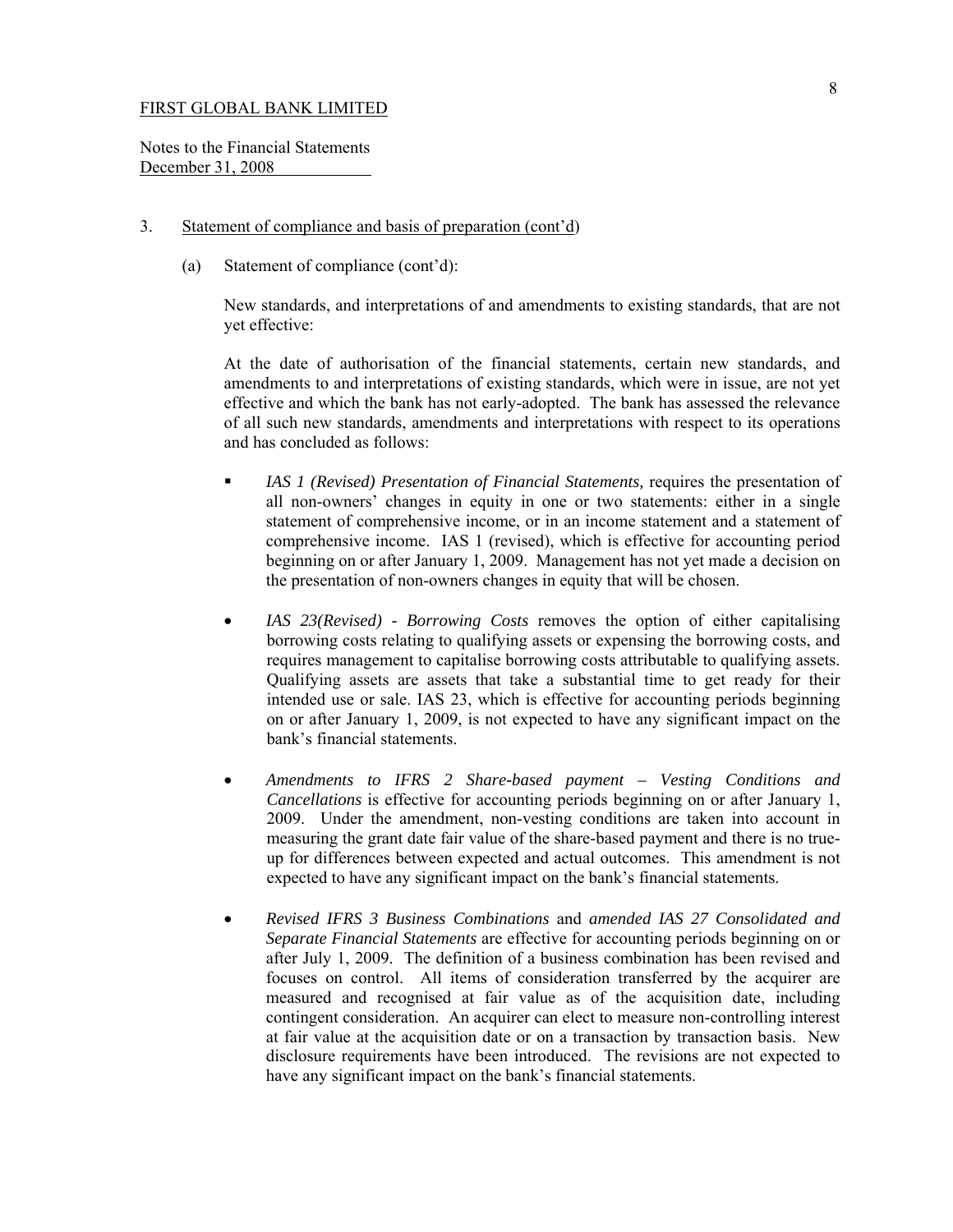Notes to the Financial Statements December 31, 2008

#### 3. Statement of compliance and basis of preparation (cont'd)

- (a) Statement of compliance (cont'd):
	- Amendments to *IAS 32 Financial instruments: Presentation and IAS 1, Presentation of Financial Statements* is effective for accounting periods beginning on or after January 1, 2009. The amendments allow certain instruments that would normally be classified as liabilities to be classified as equity, if certain conditions are met. Where such instruments are reclassified, the entity is required to disclose the amount, the timing and the reason for the reclassification. The revisions are not expected to have any significant impact on the bank's financial statements.
- (b) Basis of measurement:

The financial statements are prepared on the historical cost basis, modified for the inclusion of available-for-sale investments at fair value. The methods used to measure fair values are discussed in note  $4(g)(iii)$ .

(c) Functional and presentation currency:

 The financial statements are presented in Jamaica dollars, which is the functional currency of the bank.

(d) Use of estimates and judgements:

The preparation of the financial statements requires management to make judgements, estimates and assumptions that affect the reported amounts of, and disclosures relating to assets, liabilities, contingent assets and contingent liabilities at the balance sheet date and the income and expenses for the year then ended. Actual amounts may differ from those estimates.

The estimates and underlying assumptions are reviewed on an ongoing basis. Revisions to accounting estimates are recognised in the period in which the estimate is revised if the revision affects only that period, or in the period of the revision and future periods if the revision affects both current and future periods.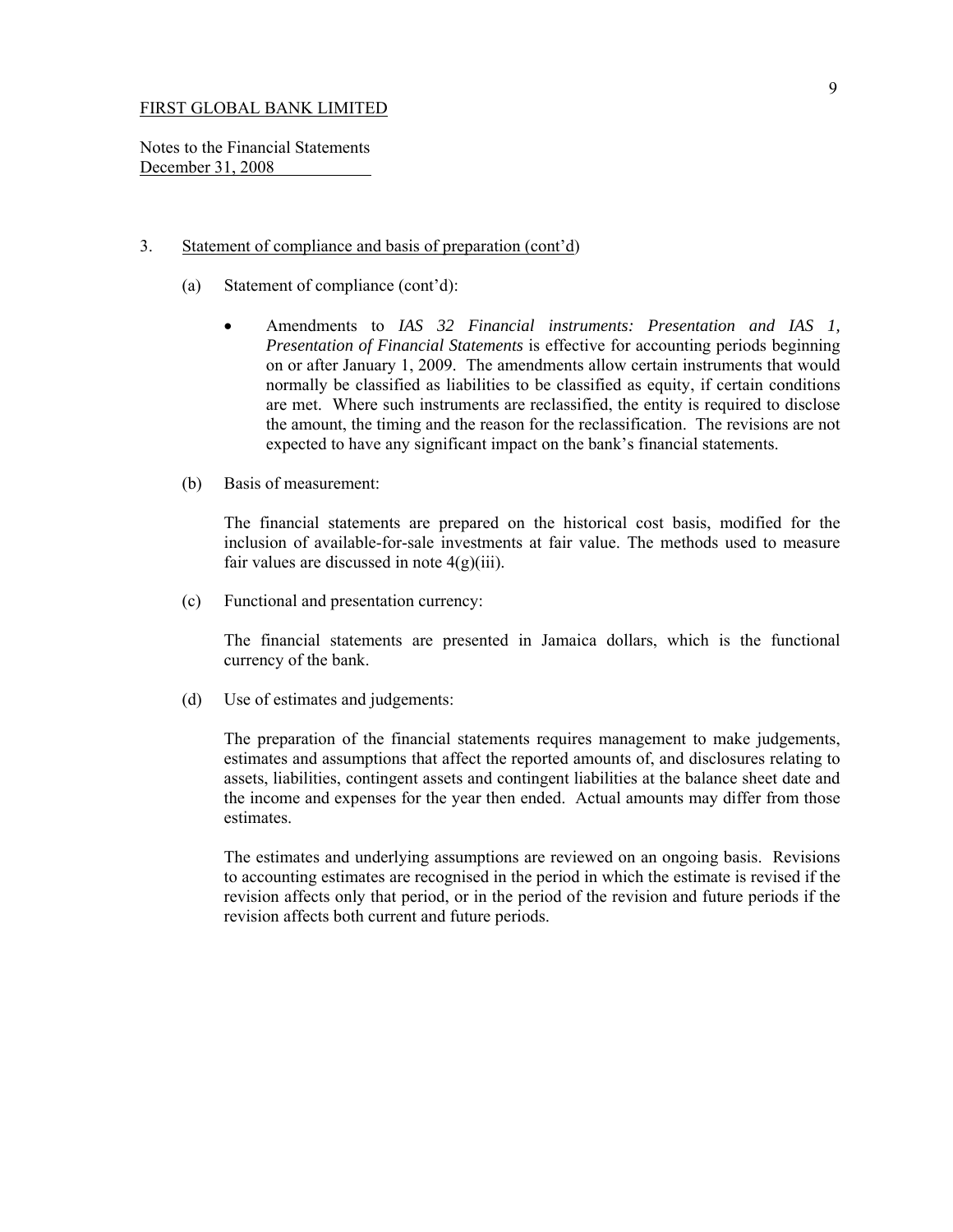Notes to the Financial Statements December 31, 2008

## 3. Statement of compliance and basis of preparation (cont'd)

(d) Use of estimates and judgements:

 Judgements made by management in the application of IFRS that have significant effect on the financial statements and estimates with a significant risk of material adjustment in the next financial year are discussed below:

(i) Pension and other post-retirement benefits

The amounts recognised in the balance sheet and statement of revenue and expenses for pension and other post-retirement benefits are determined actuarially using several assumptions. The primary assumptions used in determining the amounts recognised include expected long-term return on plan assets, the discount rate used to determine the present value of estimated future cash flows, required to settle the pension and other post-retirement obligations and the expected rate of increase in medical costs for post-retirement medical benefits.

The expected return on plan assets is assumed considering the long-term historical returns, asset allocation and future estimates of long-term investment returns. The discount rate is determined based on the estimated yield on long-term government securities that have maturity dates approximating the terms of the company's obligation. In the absence of such instruments in Jamaica, it has been necessary to estimate the rate by extrapolating from the longest-tenor security on the market. The estimate of expected rate of increase in medical costs is determined based on inflationary factors.

(ii) Provision for probable loan losses

 In determining amounts recorded for impairment of loan losses in the financial statements, management makes judgements regarding indicators of impairment, that is, whether there are indicators that suggest there may be a measurable decrease in the estimated future cash flows from loans, for example, repayment default and adverse economic conditions. Management also makes estimates of the likely estimated future cash flows from impaired loans, as well as the timing of such cash flows. Historical loss experience is applied where indicators of impairment are not observable on individual significant loans and loans portfolio with similar characteristics, such as credit risks.

(iii) Fair value of financial instruments

In the absence of quoted market prices, the fair value of a significant proportion of the bank's financial instruments was determined using a generally accepted alternative method. Considerable judgement is required in interpreting market data to arrive at estimates of fair values. Consequently, the estimates arrived at may be significantly different from the actual price of the instrument in an arm's length transaction.

It is reasonably possible that outcomes within the next financial year that are different from these estimates and assumptions could require a material adjustment to the carrying amounts reflected in the financial statements.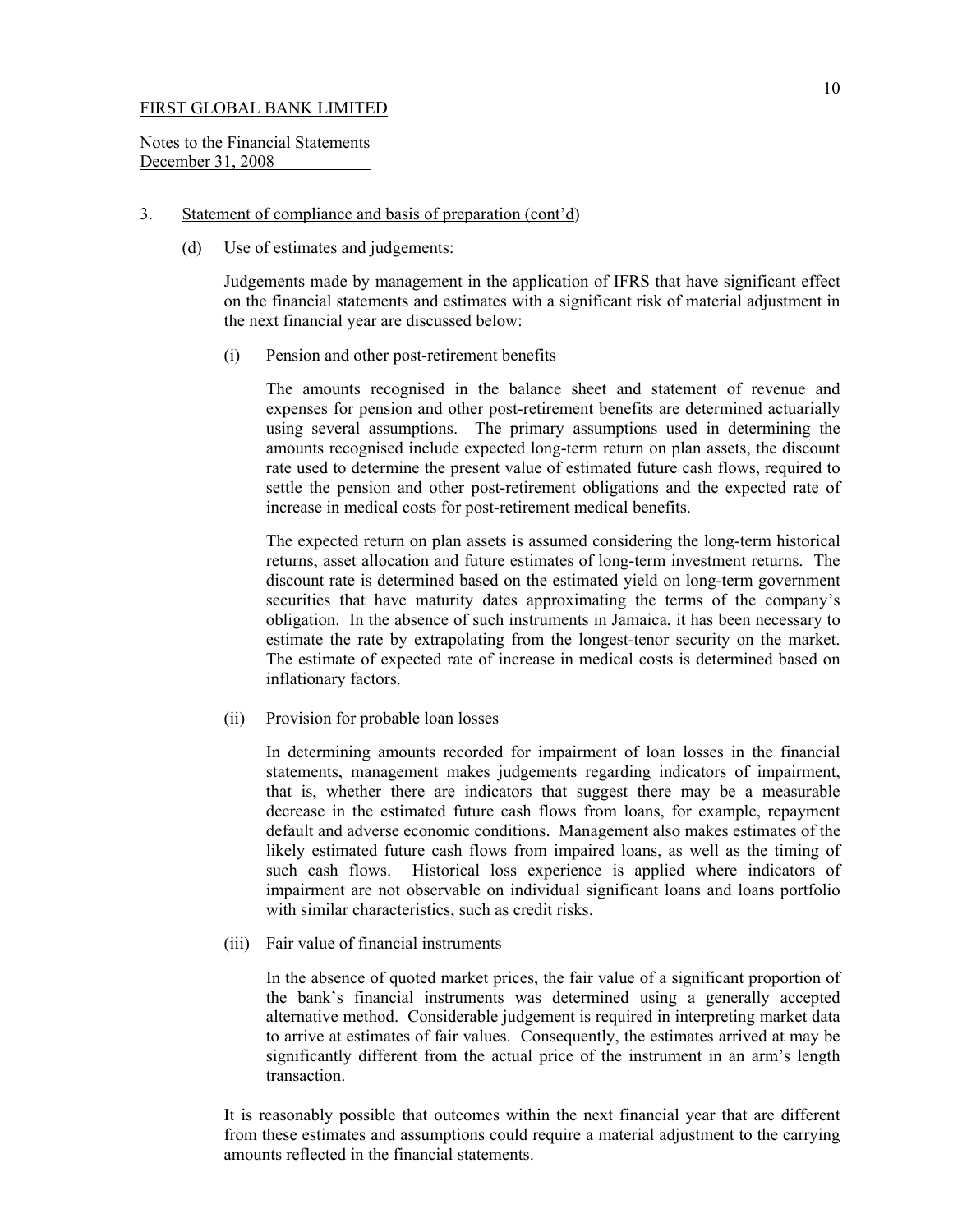Notes to the Financial Statements December 31, 2008

## 4. Significant accounting policies

- (a) Property, plant and equipment:
	- (i) Owned assets:

 Items of property, plant and equipment are stated at cost, less accumulated depreciation and impairment losses [note 4(h)]. Cost includes expenditures that are directly attributable to the acquisition of the asset. Purchased software that is integral to the functionality of the related equipment is capitalized as part of that equipment. The cost of replacing part of an item of property, plant and equipment is recognised in the carrying amount of the item if it is probable that the future economic benefits embodied in the part will flow to the company and its cost can be reliably measured.

The cost of day-to-day servicing of property, plant and equipment is recognised in profit or loss as incurred.

(ii) Leased assets:

Leases for which the company assumes substantially all the risks and rewards of ownership are classified as finance leases. Assets acquired under finance leasing arrangements are stated at an amount equal to the lower of their fair value and the present value of the minimum lease payments at inception of the lease, less accumulated depreciation and impairment losses.

 Lease payments are allocated between the liability and finance charge so as to achieve a constant rate on the finance balance outstanding. The corresponding rental obligations, net of finance charge, are included in finance lease obligations. The interest portion of the finance charge is charged to the statement of revenue and expenses over the lease period.

 (iii) Depreciation is calculated using the straight-line method at annual rates, ranging from 10% to 33%, estimated to write off depreciable amounts of the assets over their expected useful lives. Leased assets are depreciated over the shorter of the lease period or useful life of the assets.

 The depreciation methods, useful lives and residual values are assessed at each reporting date.

- (b) Revenue and expenses:
	- (i) Interest income:

 Interest income is recorded on the accrual basis using the effective yield method, except that, where collection of interest income is considered doubtful, or payment is outstanding for 90 days or more, the cash basis is used. Accrued interest on loans, which are in arrears for 90 days and over, is excluded from income in accordance with the Banking Act.

 IFRS requires that when collection of loans becomes doubtful, such loans are to be written down to their recoverable amounts after which interest income is to be recognised based on the rate of interest that was used to discount the future cash flows in arriving at the recoverable amounts. The difference between the basis of interest recognition under the Banking Act and IFRS has been assessed as immaterial.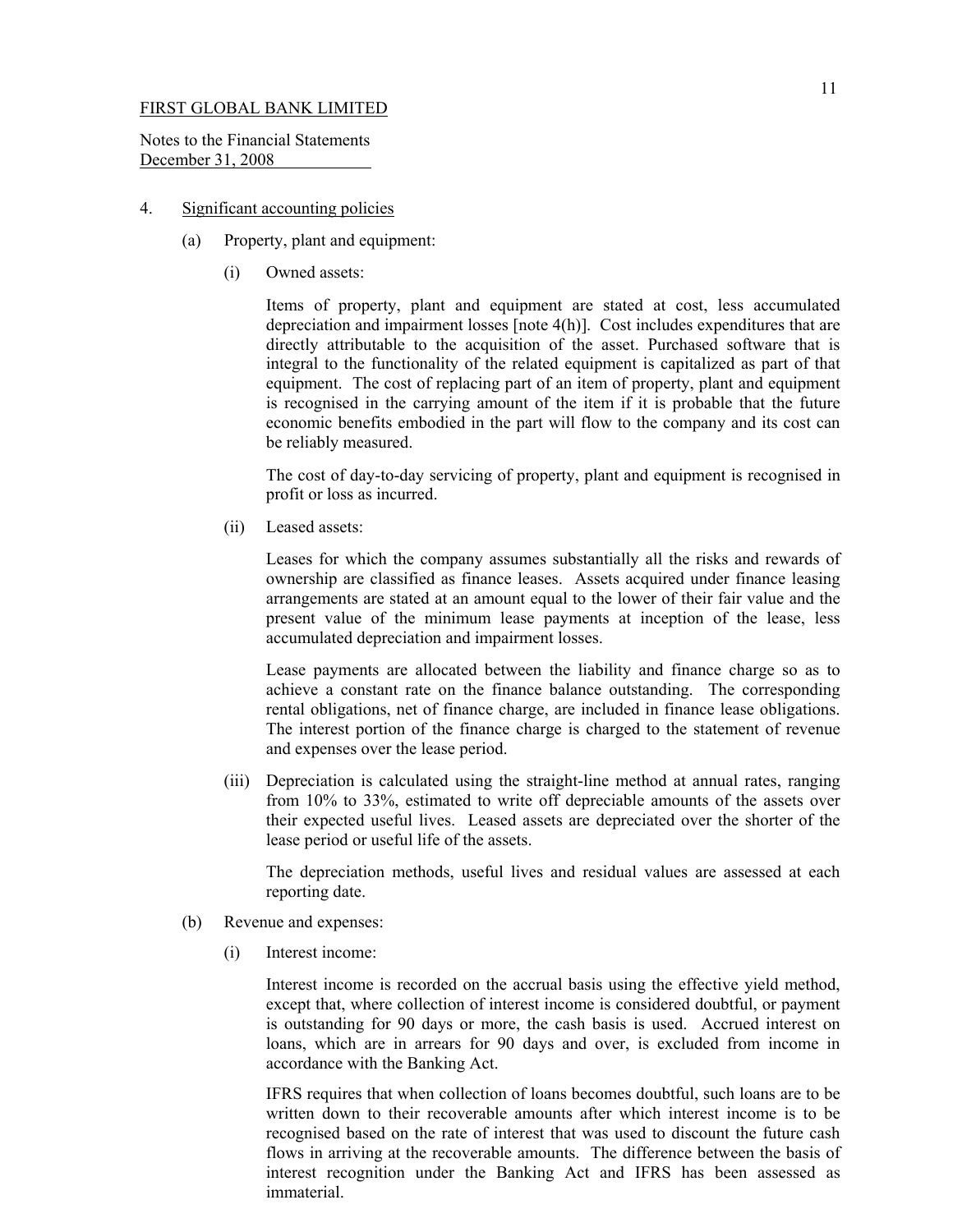Notes to the Financial Statements December 31, 2008

### 4. Significant accounting policies (cont'd)

- (b) Revenue and expenses (cont'd):
	- (ii) Other income:

 Fees and commissions are recognised on the accrual basis upon completion of transactions to which they relate.

(iii) Interest and other expenses:

These are recorded on the accrual basis.

(c) Provision for probable loan losses:

The provision for probable loan losses is maintained at a level which management considers adequate to provide for potential losses. The level of the provision is based on the requirements of the Banking Act, management's evaluation of the composition of the loan portfolio, past experience, the anticipated net realisable value of security held and the prevailing and anticipated economic conditions. Amounts are written off from the provision whenever management concludes that such amounts will not be recovered.

General provisions for doubtful credits are established against the loan portfolio where a prudent assessment by management of adverse economic trends suggests that losses may occur and such losses cannot be determined on an item-by-item basis. This provision is maintained at the minimum 1% established by the Bank of Jamaica.

IFRS only permits specific loan loss provisions and requires that the future cash flows of impaired loans be discounted and the increase in the present value be reported as interest income. The loan loss provision required under the Banking Act that is in excess of the requirements of IFRS is treated as an appropriation of retained earnings and included in a non-distributable loan loss reserve (note 20).

(d) Foreign currencies:

The exchange rates of the Jamaica dollar against other currencies are established on a daily basis using rates at which the bank trades and which are not materially different from the Bank of Jamaica weighted average rates. Foreign currency balances outstanding at the balance sheet date are translated at the rates of exchange ruling on that date. Transactions in foreign currencies are converted at the rates of exchange ruling at the dates of those transactions.

Gains and losses arising from fluctuations in exchange rates are included in the statement of revenue and expenses.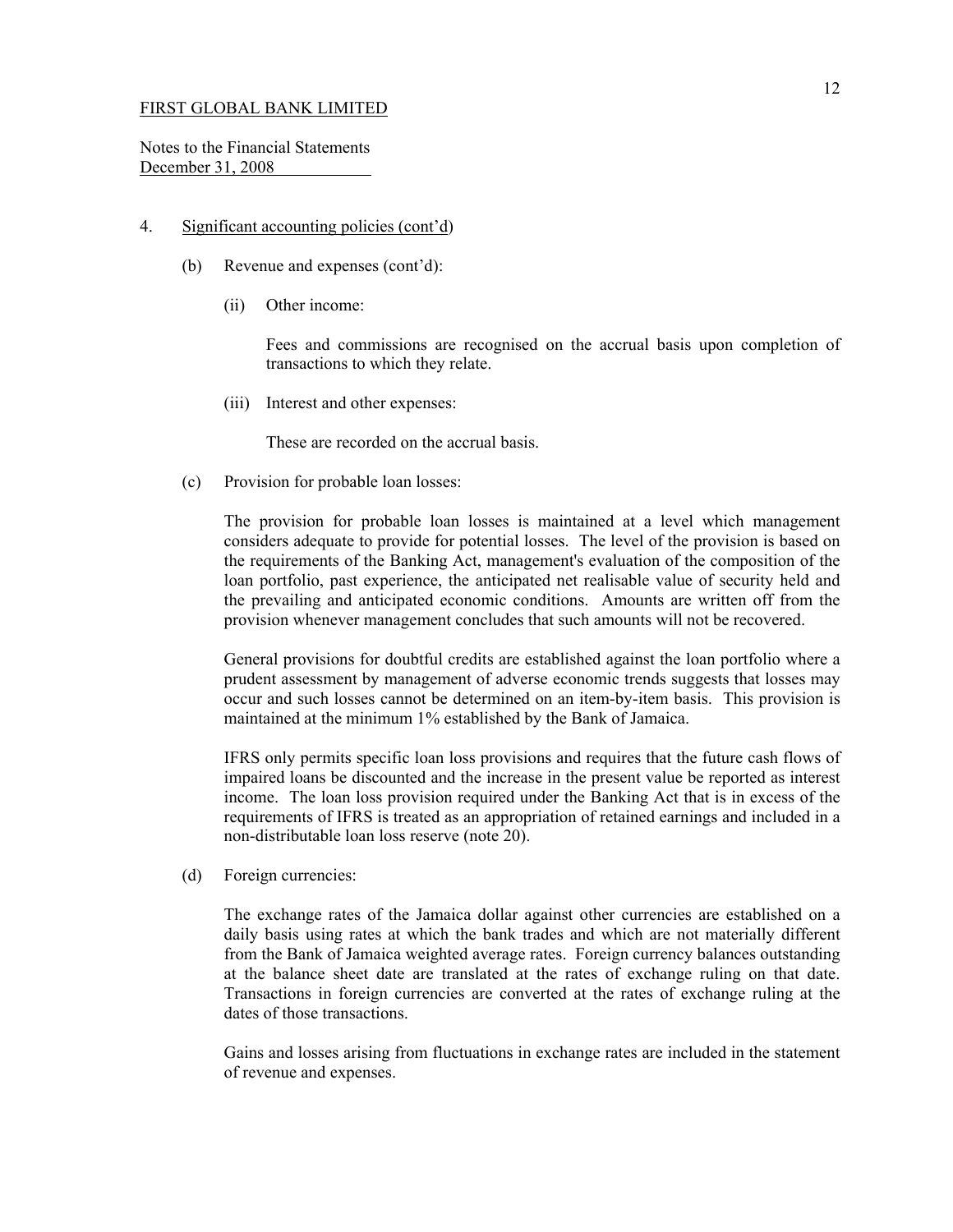Notes to the Financial Statements December 31, 2008

### 4. Significant accounting policies (cont'd)

(e) Related parties and transactions:

A party is related to the company, if:

- (i) directly, or indirectly through one or more intermediaries, the party:
	- controls, is controlled by, or is under common control with, the company (this includes parents, subsidiaries and fellow subsidiaries);
	- has an interest in the company that gives it significant influence over the company; or
	- has joint control over the company;
- (ii) the party is an associate of the company;
- (iii) the party is a joint venture in which the company is a venturer;
- (iv) the party is a member of the key management personnel of the company or its parent;
- (v) the party is a close member of the family of any individual referred to in (i) or (iv) above;
- (vi) the party is an entity that is controlled, jointly controlled or significantly influenced by, or for which significant voting power in such entity resides with, directly or indirectly, any individual referred to in (iv) or (v); or
- (vii) the party is a post-employment benefit plan for the benefit of employees of the company, or of any entity that is a related party of the company.

A related party transaction is a transfer of resources, services or obligations between related parties, regardless of whether a price is charged.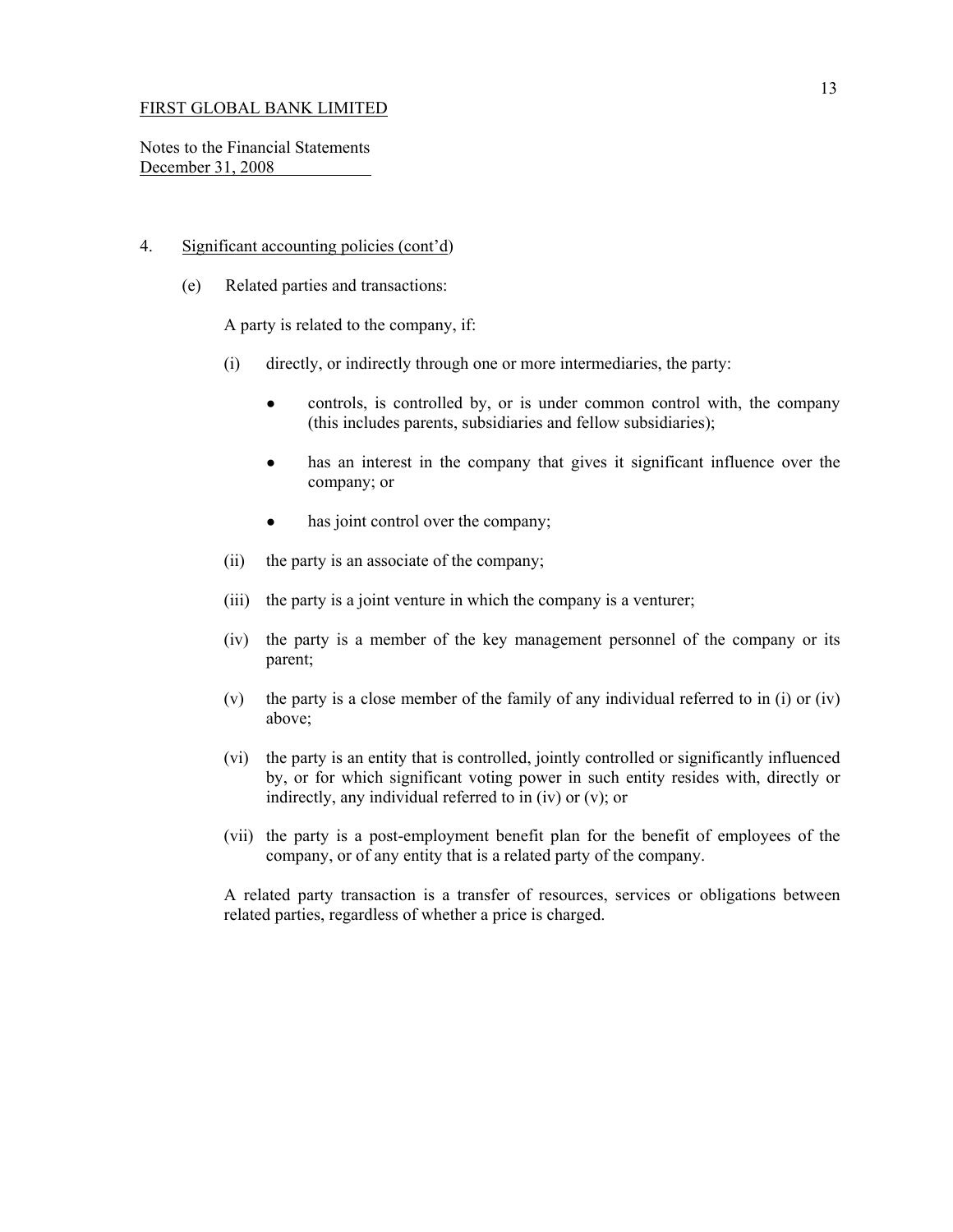Notes to the Financial Statements December 31, 2008

#### 4. Significant accounting policies (cont'd)

(f) Income tax:

Income tax on the profit or loss for the year comprises current and deferred tax. Income tax is recognised in the statement of revenue and expenses, except to the extent that it relates to items recognised directly to equity, in which case it is recognised in equity.

(i) Current tax:

 Current tax is the expected tax payable on the taxable income for the year, using tax rates enacted at the balance sheet date, and any adjustment to income tax payable in respect of previous years.

(ii) Deferred tax:

 Deferred tax is provided using the balance sheet liability method, providing for temporary differences between the carrying amounts of assets and liabilities for financial reporting purposes and the amounts used for taxation purposes. The amount of deferred tax provided is based on the expected manner of realisation or settlement of the carrying amount of assets and liabilities, using tax rates enacted at the balance sheet date.

 A deferred tax asset is recognised only to the extent that it is probable that future taxable profits will be available against which the asset can be utilised. Deferred tax assets are reduced to the extent that it is no longer probable that the related tax benefit will be realised.

- (g) Financial instruments:
	- (i) Classification of investments:

 Management determines the classification of investments at the time of purchase and takes account of the purpose for which the investments are made. Investments are classified as loans and receivables and available-for-sale.

 Loans and receivables are created by providing money to a debtor other than those created with the intention of short-term profit taking. Loans and receivables are recognised on the day they are transferred to the company.

 Available-for-sale instruments are non-derivative investments that are not designated as another category of financial assets. Available-for-sale assets are recognised on the date of settlement.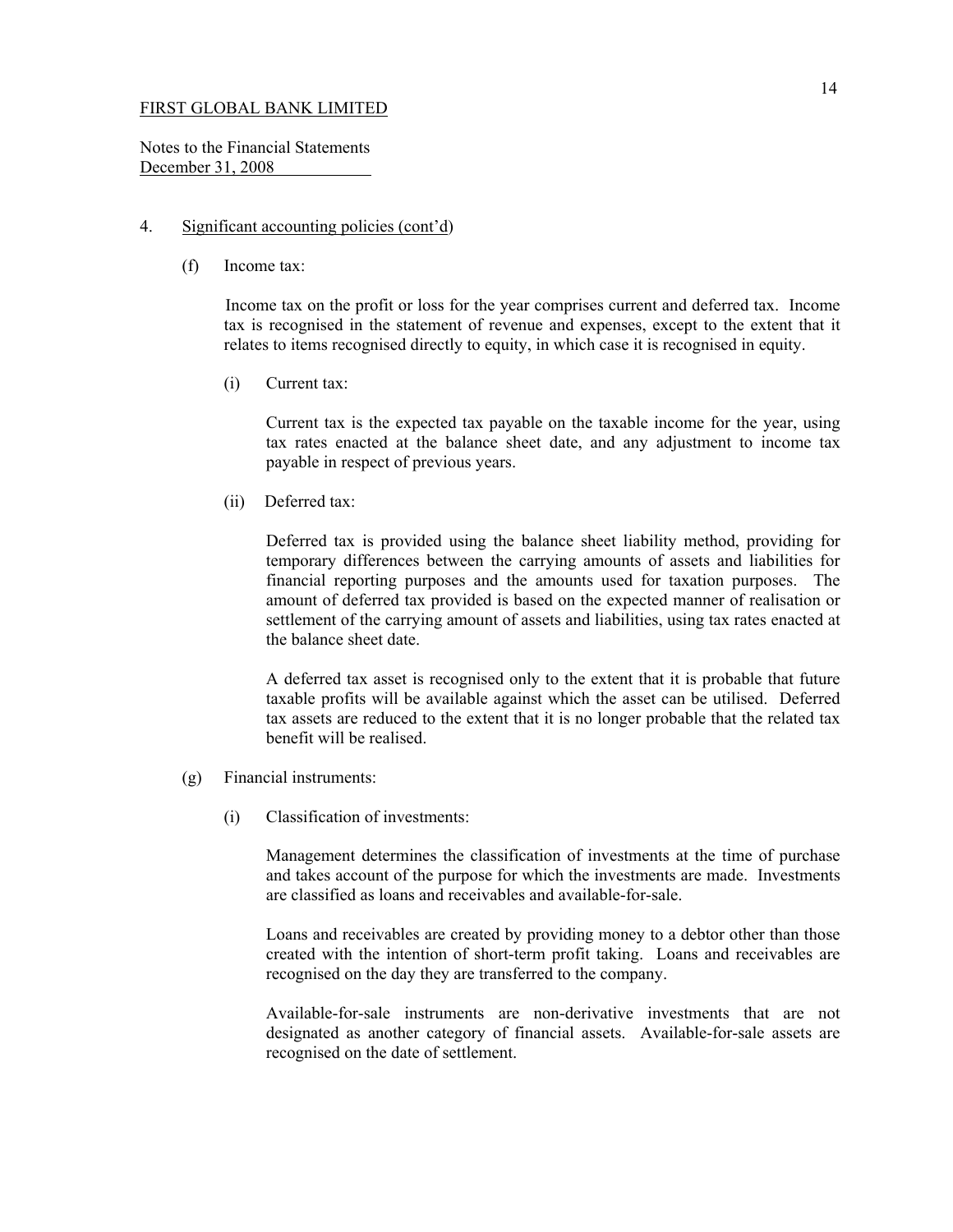Notes to the Financial Statements December 31, 2008

### 4. Significant accounting policies (cont'd)

- (g) Financial instruments (cont'd):
	- (ii) Measurement:

Financial instruments are measured initially at cost, including transaction costs.

Subsequent to initial recognition, all available-for-sale assets are measured at fair value, except that any instrument that does not have a quoted market price in an active market and whose fair value cannot be reliably determined, is stated at cost, including transaction costs, less impairment losses.

All non-trading financial liabilities and originated loans and receivables are measured at amortised cost, less impairment losses. Amortised cost is calculated on the effective interest rate method. Premiums and discounts, including initial transaction costs, are included in the carrying amount of the related instrument and amortised based on the effective interest rate of the instrument.

Based on the above guidelines, the company's financial assets and liabilities are measured as follows:

[i] Cash and cash equivalents:

 Cash and cash equivalents, including short-term deposits, with maturities within three months of the date of acqusition, are shown at amortised cost.

- [ii] Government of Jamaica securities are classified as available-for-sale and measured at fair value. Changes in fair value are taken to fair value reserve.
- [iii] Loans are classified as loans and receivables and are stated at amortised cost, less provision for losses as appropriate.
- [iv] Securities purchased/sold under resale/repurchase agreements:

 A repurchase agreement ("Repo")/reverse repurchase agreement ("Reverse repo") is a short-term transaction whereby securities are sold/bought with simultaneous agreements for repurchasing/reselling the securities on a specified date and at a specified price. Repos and reverse repos are accounted for as short-term collateralised borrowing and lending, respectively, and are carried at amortised cost.

 The difference between the purchase/sale and resale/repurchase considerations is recognised on the accrual basis over the period of the agreements, using the effective yield method, and is included in interest income/expense.

[v] Other assets:

These are stated at amortised cost, less impairment losses.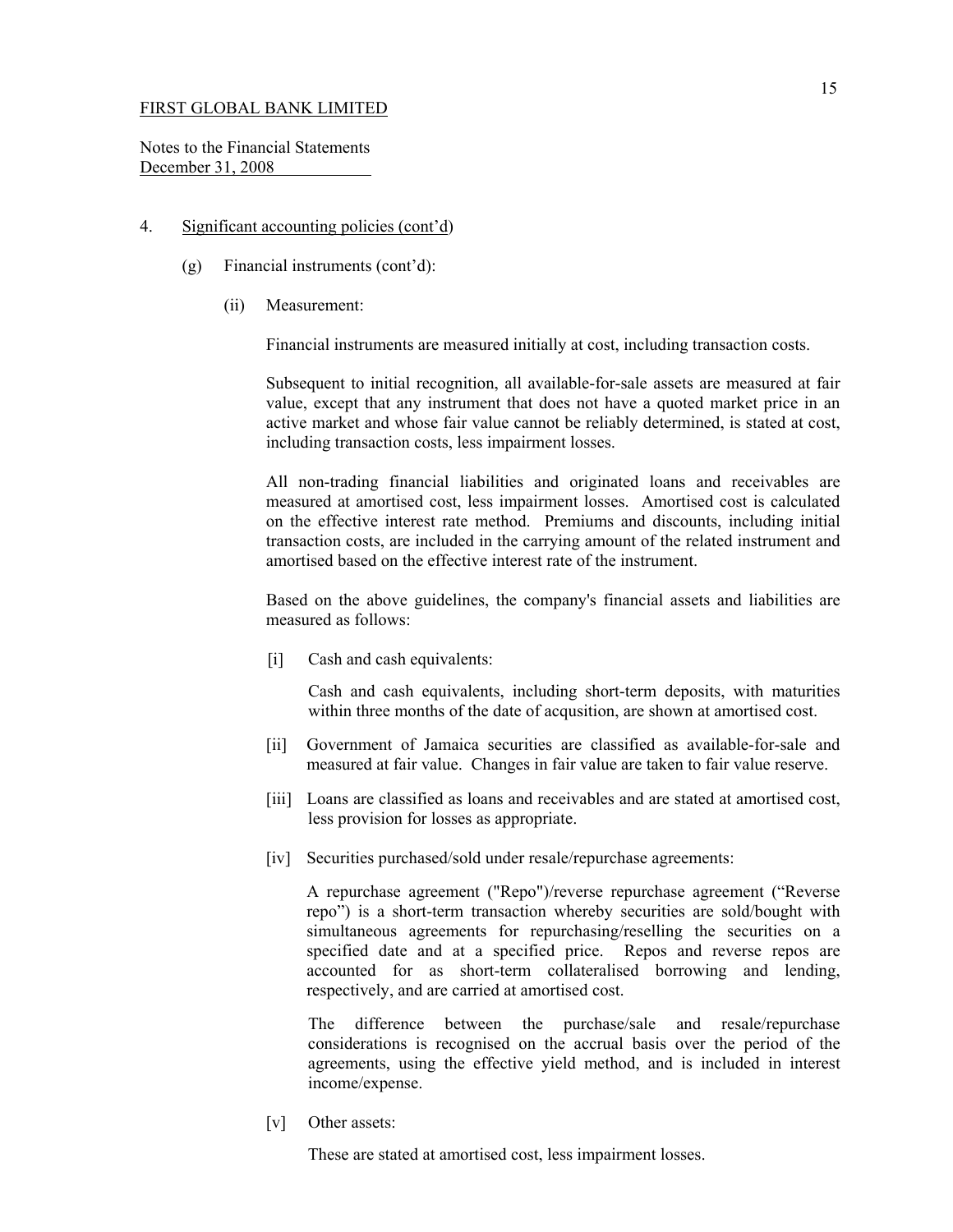Notes to the Financial Statements December 31, 2008

### 4. Significant accounting policies (cont'd)

- (g) Financial instruments (cont'd):
	- (ii) Measurement (cont'd):
		- [vi] Liabilities:

Financial liabilities, including provisions, are stated at their cost.

 A provision is recognised in the balance sheet when the company has a legal or constructive obligation as a result of a past event, it is probable that an outflow of economic benefits will be required to settle the obligation and a reliable estimate of the amount can be made. If the effect is material, provisions are determined by discounting the expected future cash flows at a pre-tax rate that reflects current market assessments of the time value of money and, where appropriate, the risks specific to the liability.

(iii) Fair value measurement principles:

 The fair value of financial instruments is based on their quoted market price at the balance sheet date without any deduction for transaction costs. Where a quoted market price is not available, the fair value of the instrument is estimated using pricing models or discounted cash flow techniques or a generally accepted alternative method.

 Where discounted cash flow techniques are used, estimated future cash flows are based on management's best estimates and the discount rate is a market related rate at the balance sheet date for an instrument with similar terms and conditions. Where pricing models are used, inputs are based on market related measures at the balance sheet date.

(iv) Gains and losses on subsequent measurement:

 Gains and losses arising from a change in the fair value of available-for-sale assets are recognised directly in equity (note 19). When the financial assets are impaired, sold, collected or otherwise disposed of, the cumulative gain or loss recognised in equity is transferred to the statement of revenue and expenses.

(v) Derecognition:

 A financial asset is derecognised when the company loses control over the contractual rights that comprise that asset. This occurs when the rights are realised, expired or are surrendered. A financial liability is derecognised when it is extinguished.

 Available-for-sale assets that are sold are derecognised and corresponding receivables from the buyer, for the payment, are recognised as of the date the company settles the transaction.

 Loans and receivables are derecognised on the day they are transferred by the company.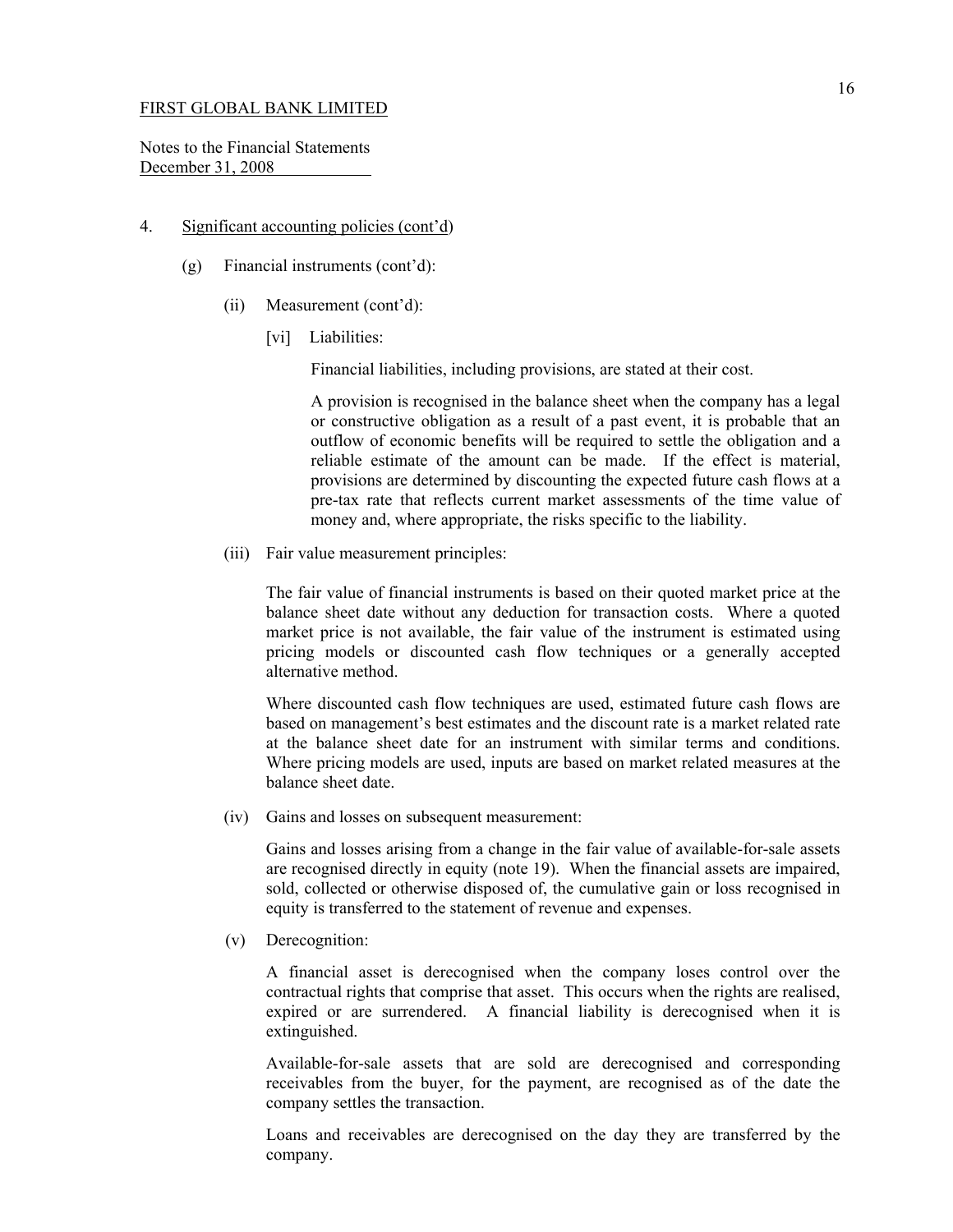Notes to the Financial Statements December 31, 2008

#### 4. Significant accounting policies (cont'd)

(h) Impairment:

The carrying amounts of the company's assets, except for loans [see note  $4(c)$ ], are reviewed at each balance sheet date to determine whether there is any indication of impairment. If any such indication exists, the asset's recoverable amount is estimated at each balance sheet date. An impairment loss is recognised whenever the carrying amount of an asset or its cash-generating unit exceeds its recoverable amount. An impairment loss in respect of an available-for-sale investment is calculated by reference to its current fair value. Impairment losses are recognised in the statement of revenue and expenses. Any cumulative loss in respect of an impaired available-for-sale investment, previously recognised in equity, is transferred to profit or loss.

(i) Calculation of recoverable amount:

 The recoverable amount of other assets is the greater of their net selling price and value in use. In assessing value in use, the estimated future cash flows are discounted to their present value using a pre-tax discount rate that reflects current market assessments of the time value of money and the risks specific to the asset. For an asset that does not generate largely independent cash inflows, the recoverable amount is determined for the cash-generating unit to which the asset belongs.

(ii) Reversals of impairment:

 In respect of other assets, an impairment loss is reversed, if there has been a change in the estimates used to determine the recoverable amount. In respect of a financial asset, an impairment loss is reversed if the reversal can be related objectively to an event occurring after the impairment loss was recognised.

 An impairment loss is reversed only to the extent that the assets carrying amount does not exceed the carrying amount that would have been determined, net of depreciation or amortisation, if no impairment loss had been recognised.

 For financial assets measured at amortised cost, available-for-sale debt securities and other assets, the reversal is recognised in profit or loss. For equity securities, the reversal is recognised directly in equity.

(i) Employee benefits:

Employee benefits are all forms of consideration given by the company in exchange for service rendered by employees. These include current or short-term benefits such as salaries, bonuses, NIS contributions, annual leave, and non-monetary benefits such as medical care and housing; post-employment benefits such as pensions and medical care; other long-term employee benefits such as termination benefits.

Employee benefits that are earned as a result of past or current service are recognised in the following manner: Short-term employee benefits are recognised as a liability, net of payments made, and charged as expense. The expected cost of vacation leave that accumulates is recognised when the employee becomes entitled to the leave. Post employment benefits are accounted for as described below.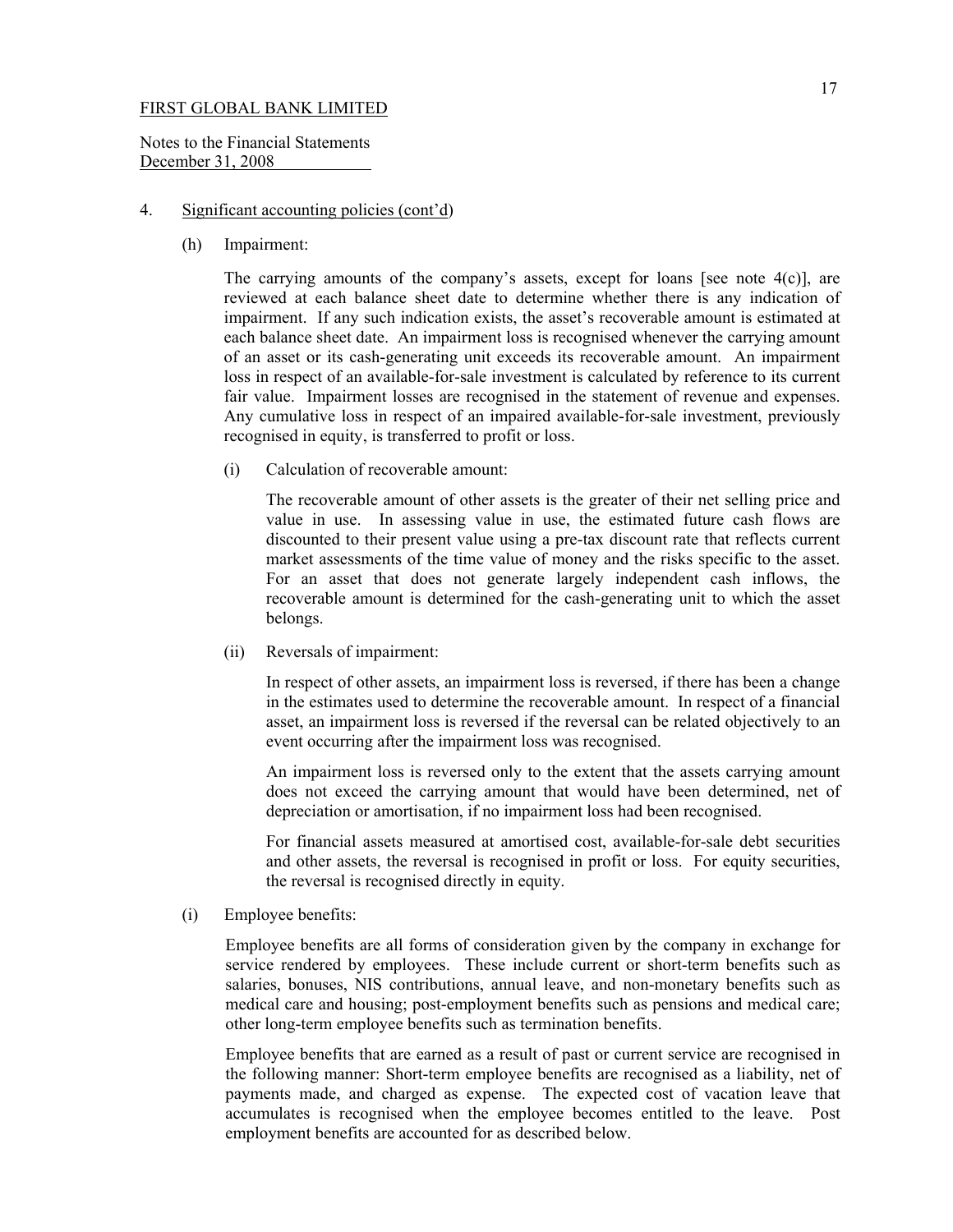Notes to the Financial Statements December 31, 2008

## 4. Significant accounting policies (cont'd)

(i) Employee benefits (cont'd):

Employee benefits comprising pensions and other post-employment assets and obligations included in the financial statements are actuarially determined by a qualified independent actuary, appointed by management. The appointed actuary's report outlines the scope of the valuation and the actuary's opinion. The actuarial valuations are conducted in accordance with IAS 19, and the financial statements reflect the company's post-employment benefit asset and obligation as computed by the actuary. In carrying out their audit, the auditors rely on the actuary's report.

[i] Pension obligations:

The company participates in a defined-benefit scheme operated by its ultimate parent company (note 9). The scheme is generally funded through payments to a trustee-administered fund as determined by periodic actuarial calculations. A defined-benefit plan is a pension plan that defines an amount of pension benefit to be provided, usually as a function of one or more factors such as age, years of service or compensation.

The liability in respect of defined-benefit pension plans is the present value of the defined-benefit obligation at the balance sheet date, minus the fair value of plan assets, together with adjustments for actuarial gains/losses and past service cost. The defined-benefit obligation is calculated annually by independent actuaries using the projected unit credit method. The present value of the defined-benefit obligation is determined by the estimated future cash outflows using interest rates of government securities which have terms to maturity approximating the terms of the related liabilities.

Actuarial gains and losses arising from experience adjustments, changes in actuarial assumptions and amendments to pension plans are charged or credited to income over the average remaining service lives of the related employees.

[ii] Equity compensation benefits:

 The company participates in a share options scheme operated by the ultimate parent company. Share options are granted to management and permanent employees. Some options are granted at the market price of the shares on the date of the grant and are exercisable at that price, while other options are granted at a discount of 25% on the date of approval. Options are exercisable on the grant date or one year after the grant date and have a contractual option term of between two to six years. The cost to the company of these options is absorbed by the ultimate parent company.

[iii] Termination benefits:

 Termination benefits are payable whenever an employee's employment is terminated before the normal retirement date or whenever an employee accepts voluntary redundancy in exchange for these benefits. The company recognises termination benefits when it is demonstrably committed to either terminate the employment of current employees according to a detailed formal plan, without possibility of withdrawal, or provision of termination benefits as a result of an offer made to encourage voluntary redundancy. Benefits falling due more than 12 months after balance sheet date are discounted to present value.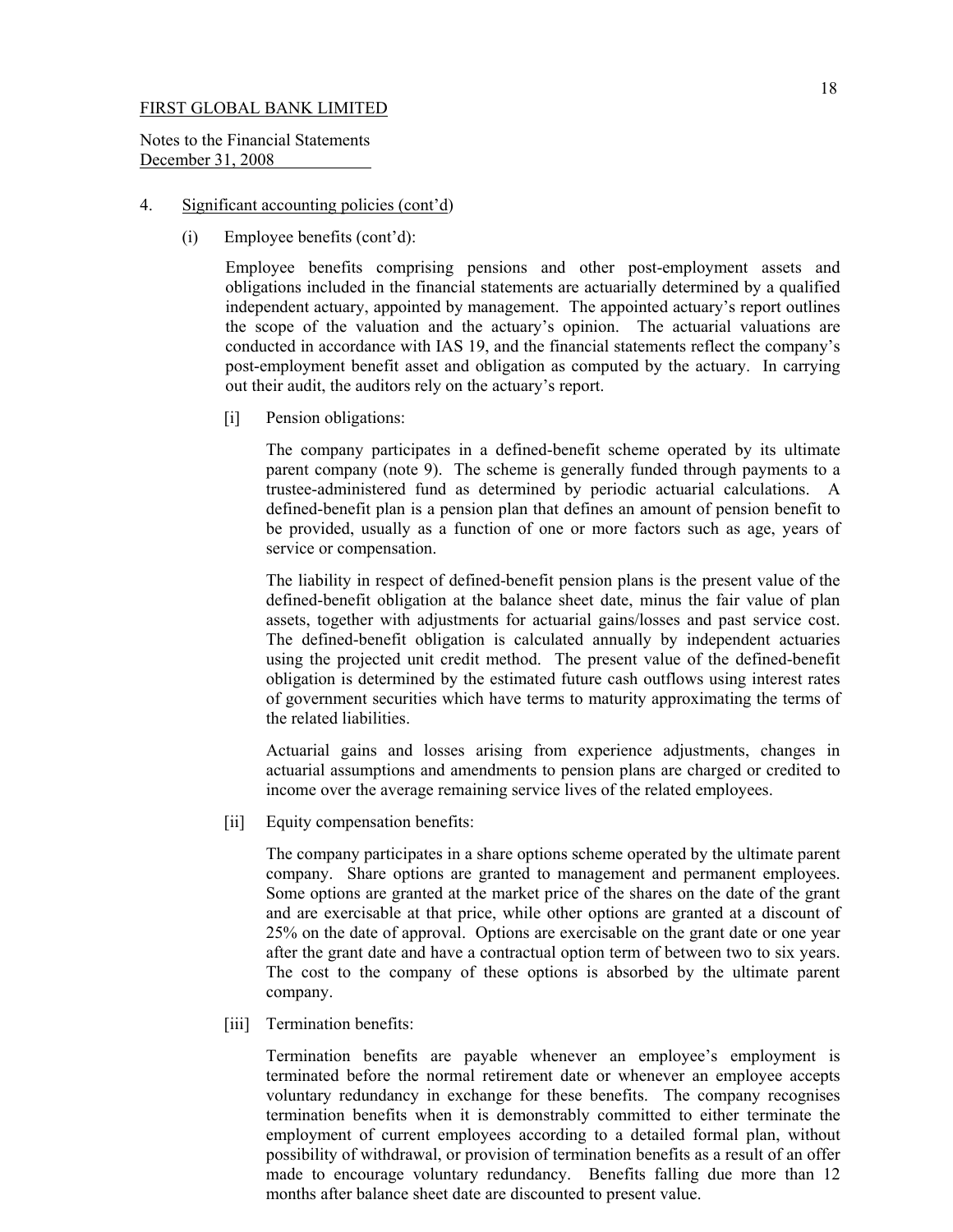Notes to the Financial Statements December 31, 2008

## 4. Significant accounting policies (cont'd)

- (i) Employee benefits (cont'd):
	- [iv] Profit-sharing and bonus plans:

A liability for employee benefits in the form of profit-sharing and bonus plans is recognised in other provisions when there is no realistic alternative but to settle the liability and at least one of the following conditions is met:

- there is a formal plan and the amounts to be paid are determined before the time of issuing the financial statements; or
- past practice has created a valid expectation by employees that they will receive a bonus/profit-share and the amount can be determined before the time of issuing the financial statements.

Liabilities for profit-sharing and bonus plans are expected to be settled within 12 months and are measured at the amounts expected to be paid when they are settled.

(j) Long purchase/short sale of marketable securities:

 A long purchase is a purchase of securities that the bank owns. A short sale is a sale of securities that the bank does not own. Securities that are purchased/sold short are recorded at quoted market prices and reported as long purchase/short sale of marketable securities in the balance sheet, respectively.

Any gains or losses are recognised in the statement of revenue and expenses.

5. Cash and cash equivalents

|                                                         | 2008<br>$$^{\prime}000$ | 2007<br>$$^{\prime}000$ |
|---------------------------------------------------------|-------------------------|-------------------------|
| Notes and coins<br>Money at call and on deposit at Bank | 173,219                 | 121,779                 |
| of Jamaica *                                            | 1,621,134               | 1,458,320               |
| Accounts with foreign banks                             | 597,570                 | 2,037,571               |
| Total                                                   | <u>2,391,923</u>        | 3,617,670               |

 \* \$1,590,044,000 (2007: \$1,431,070,000) of deposits at Bank of Jamaica is held in compliance with section 14(1) of the Banking Act, which requires that every licensee maintains in the form of a deposit with Bank of Jamaica, a cash reserve not less, on the average, than 5% of its prescribed liabilities. The reserve for Jamaican dollar prescribed liabilities is held on a noninterest-bearing basis. No portion of the cash reserve is available for investment or other use by the company. The actual Jamaica dollar cash reserve percentage in force at the end of the year was 11% (2007: 9%) [See note 32(i)].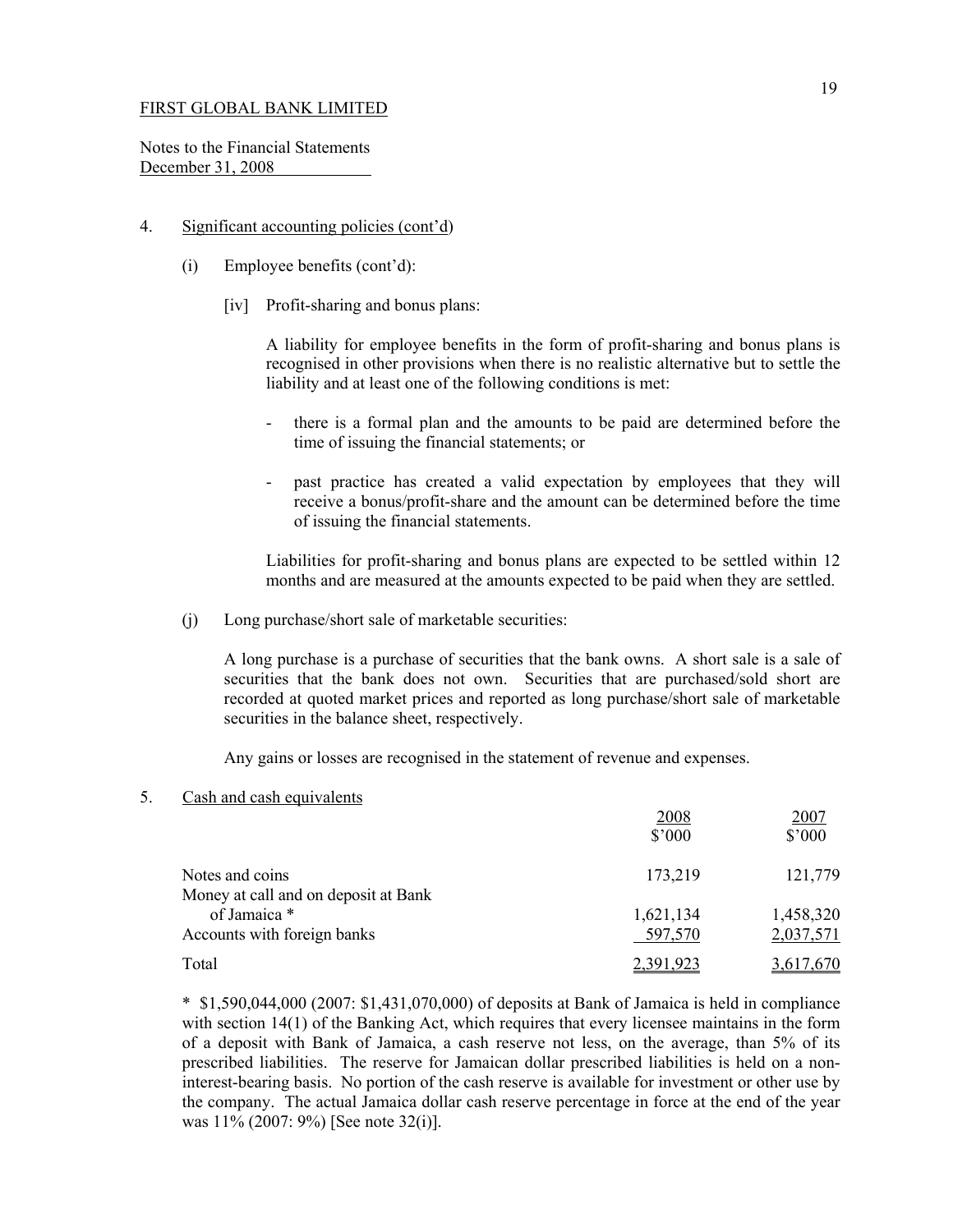Notes to the Financial Statements December 31, 2008

# 6. Investments

|                                                            | 2008       | 2007           |
|------------------------------------------------------------|------------|----------------|
|                                                            | \$3000     | $$^{\circ}000$ |
| Loans and receivables (global bonds)                       | 4,223,059  | 5,817,242      |
| Available-for-sale securities, stated at fair value:       |            |                |
| Issued by Government of Jamaica:                           |            |                |
| Local registered stocks and treasury bills [see (a) below] | 2,622,220  | 3,920,166      |
| Investment bonds                                           | 1,599,335  | 1,840,825      |
| Debenture                                                  |            | 64,244         |
| Development Bank of Jamaica                                |            | 1,355          |
| Indexed and US\$ denominated bonds                         | 3,622,680  | 2,234,539      |
|                                                            | 12,067,294 | 13,878,371     |
| Corporate bonds                                            | 979,180    | 934,131        |
| US\$ treasury bills                                        | 120,110    |                |
| Certificates of deposit                                    | 423,285    | 647,710        |
| Placements with other banks                                |            | 182,277        |
| Unquoted equities:                                         |            |                |
| Automated Payments Limited [see (c) below]                 | 5,020      | 5,020          |
|                                                            | 13,594,889 | 15,647,509     |

- (a) Local Registered Stock amounting to \$80,000,000 (2007: \$160,000,000) and Investment Bonds amounting to \$150,000,000 (2007: \$70,000,000) are held by Bank of Jamaica as security for overdraft, if any. At the balance sheet date, there was no overdraft with Bank of Jamaica.
- (b) Investment securities of \$6,776,238,000 (2007:\$ 6,004,036,000) have been pledged by the company as collateral for securities sold under repurchase agreements.
- (c) Shares in Automated Payments Limited represents a 14.29% holding in that company, which was established, and is co-owned, by commercial banks to provide automated clearing facilities within the commercial banking system.
- 7. Loans, net of provision for probable losses

 Delinquent loans on which interest is no longer accrued amounted to \$186,516,000 (2007: \$52,463,000) as at balance sheet date.

 Loans are shown after deducting provision for probable loan losses of \$134,327,000 (2007: \$127,565,000), as follows:

|                                               | 2008<br>\$3000 | 2007<br>$$^{\circ}000$ |
|-----------------------------------------------|----------------|------------------------|
| Provision made during the year                | 77.871         | 77.099                 |
| Transfer to loan loss reserve (note 20)       | 33,872)        | 8,734)                 |
| Charged against revenue for the year          | 43,999         | 68,365                 |
| Provision at beginning of the year            | 127,565        | 60,422                 |
| Net loan balances written off during the year | 37,237)        | 1,222)                 |
| Provision at end of the year                  | 134.32         | 7.565                  |

Provision made in accordance with Bank of Jamaica provisioning requirements is as follows:

|                             | 2008<br>\$3000 | 2007<br>$$^{\circ}000$ |
|-----------------------------|----------------|------------------------|
| Specific provisions         | 134,327        | 127,565                |
| General provision (note 20) | 83,192         | 49,320                 |
|                             | 217,519        | 76,885                 |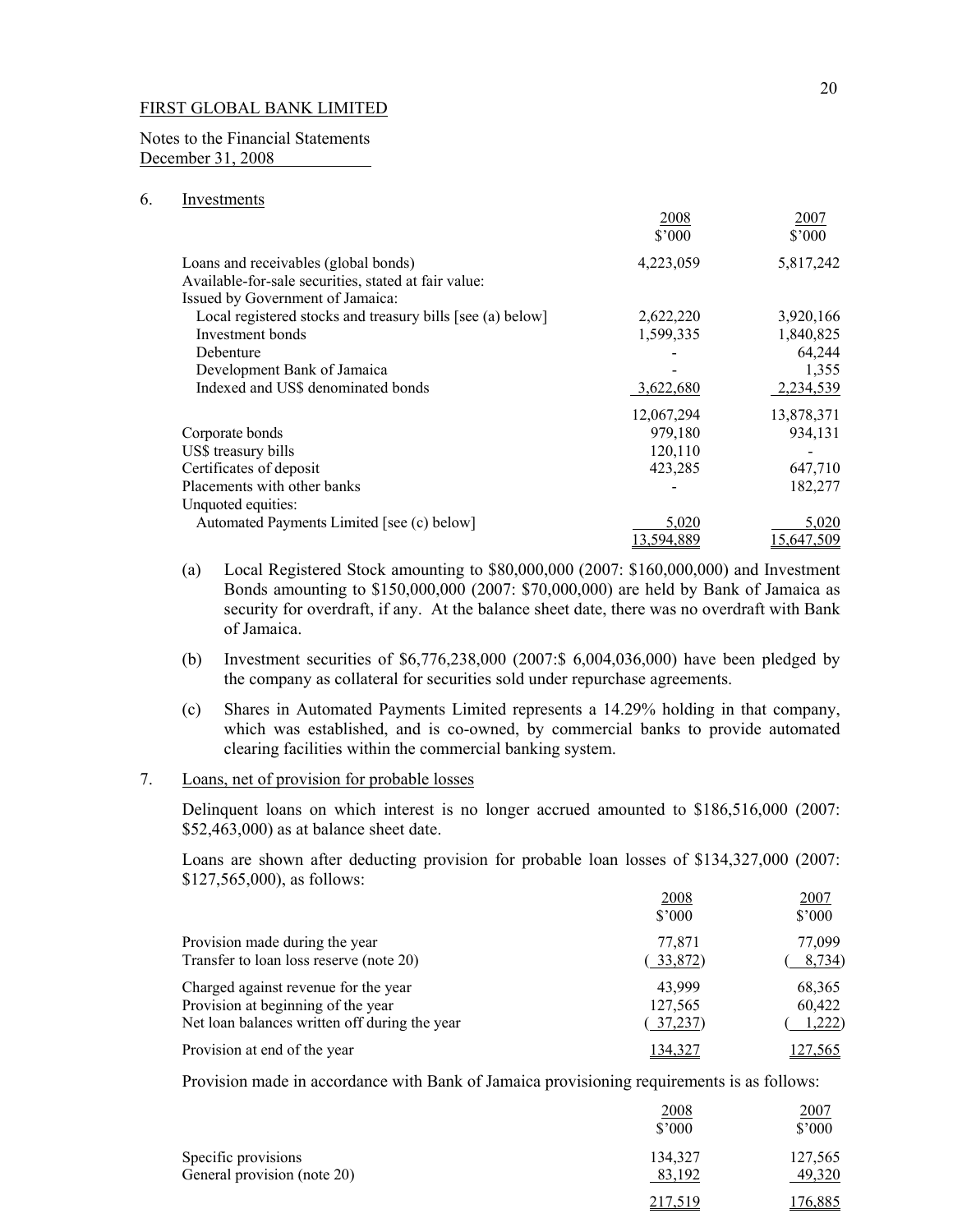Notes to the Financial Statements December 31, 2008

# 7. Loans, net of provision for probable losses (cont'd)

In keeping with IFRS, the general provision is included in loan loss reserve and treated as an appropriation of retained earnings (note 20).

8. Other assets

|                              | 2008            | 2007    |
|------------------------------|-----------------|---------|
|                              | $$^{\prime}000$ | \$'000  |
| Interest receivable          | 503,376         | 407,407 |
| Withholding tax recoverable  | 159,842         | 225,288 |
| Due from fellow subsidiaries | 321             | 23,873  |
| Sundry                       | 144,897         | 96,097  |
|                              | 808,436         | 752,665 |
|                              |                 |         |

All other assets are considered to be recoverable within one year.

# 9. Employee benefit asset/(obligation)

The company participates in a defined-benefit pension scheme funded by employee contributions at 5% of salary with the option to contribute an additional 5% and employer contribution of 0.5% as recommended by independent actuaries. Pension at normal retirement age is based on 2% of final 3 year average salary per year of pensionable service, plus any declared bonus pensions.

The company also participates in a number of post-employment schemes, including group life, insured and self-insured health care, gratuity and other supplementary plans.

(a) Plan asset/(obligation)

|                                       |                 | Pension asset   |                 | Obligation      |  |
|---------------------------------------|-----------------|-----------------|-----------------|-----------------|--|
|                                       | <u>2008</u>     | 2007            | 2008            | 2007            |  |
|                                       | $$^{\prime}000$ | $$^{\prime}000$ | $$^{\prime}000$ | $$^{\prime}000$ |  |
| Present value of funded obligations   | (249, 294)      | 99,076)         | (59,031)        | (49, 223)       |  |
| Unrecognised actuarial losses/(gains) | 116,804         | 26,768)         | (16,295)        | 9,576           |  |
| Fair value of plan assets             | 183,227         | 175,389         |                 |                 |  |
|                                       | 50,737          | 49.545          |                 | 58,799          |  |

#### (b) Movements in liability for defined-benefit obligations:

|                               |                 | Pension asset   |                 | Obligation      |
|-------------------------------|-----------------|-----------------|-----------------|-----------------|
|                               | <u>2008</u>     | 2007            | 2008            | <u>2007</u>     |
|                               | $$^{\prime}000$ | $$^{\prime}000$ | $$^{\prime}000$ | $$^{\prime}000$ |
| Balance at January 1          | 99,076          | 94,914          | 49,223          | 43,894          |
| Service and interest cost     | 43,753          | 35,586          | 17,095          | 15,186          |
| Benefits paid                 | 9,213)          | 4,085           | 333)            | 655)            |
| Actuarial gain/(loss)         | 115,678         | (27, 339)       | 6,954)          | 9,202           |
| <b>Balance at December 31</b> | 249,294         | <u>99,076</u>   | <u>59,031</u>   | 49,223          |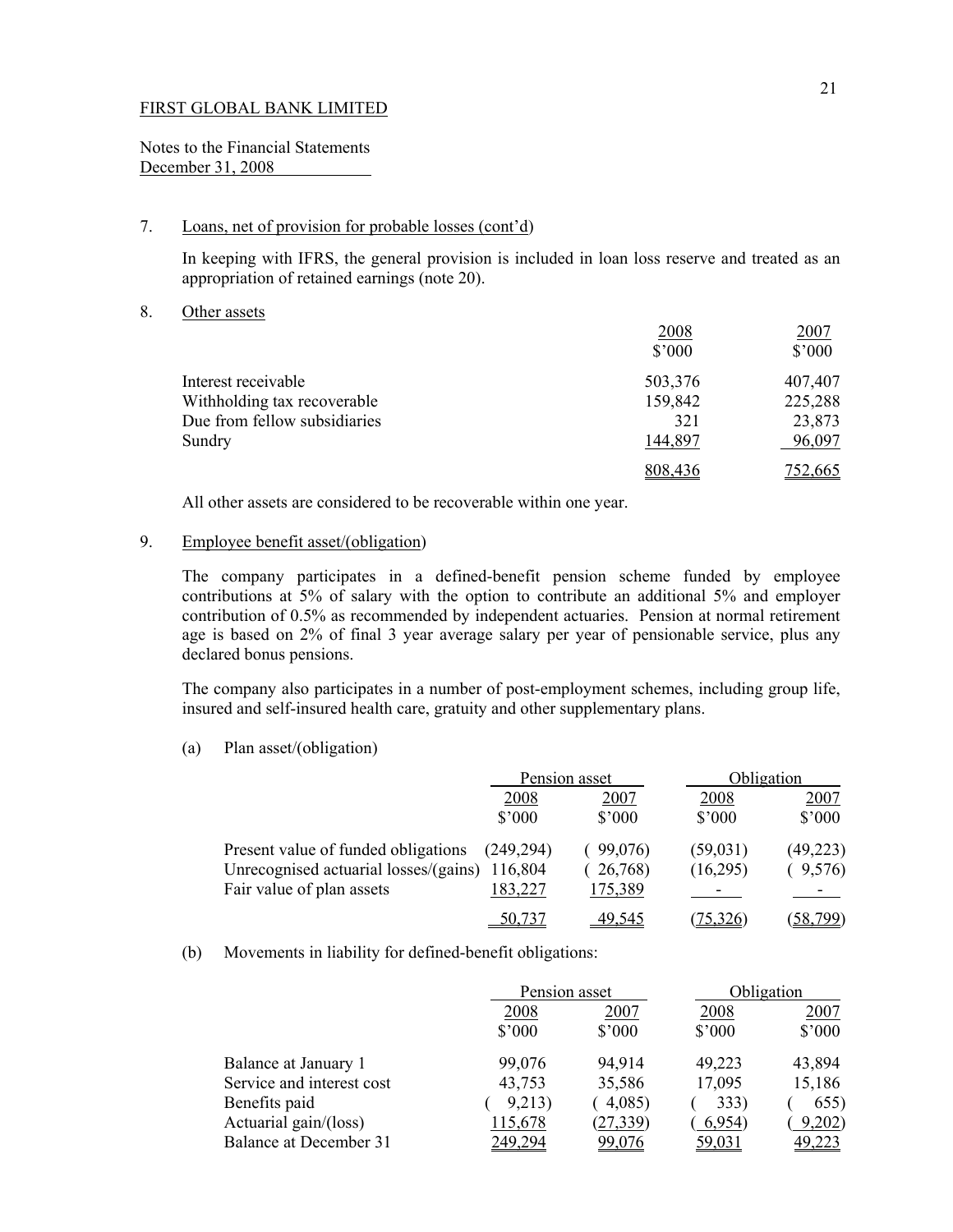Notes to the Financial Statements December 31, 2008

# 9. Employee benefit asset/(obligation) (cont'd)

(c) Movements in plan assets:

|                                       | Pension asset  |                | Obligation |        |
|---------------------------------------|----------------|----------------|------------|--------|
|                                       | 2008           | 2007           | 2008       | 2007   |
|                                       | $$^{\circ}000$ | $$^{\circ}000$ | \$'000     | \$'000 |
| Balance at January 1                  | 175,389        | 149,184        |            |        |
| Contributions paid                    | 24,339         | 14,041         |            |        |
| Expected return on plan assets        | 20,125         | 16,958         |            |        |
| Benefits paid                         | 9,213)         | 4,085          |            |        |
| <b>Actuarial</b> loss                 | 27,413)        | 709)           |            |        |
| <b>Balance at December 31</b>         | 183,227        | 175,389        |            |        |
| Plan assets consist of the following: |                |                |            |        |
| Government securities                 | 93,602         | 98,891         |            |        |
| Equities                              | 35,638         | 4,309          |            |        |
| Debt                                  | 3,557          | 47,052         |            |        |
| Other                                 | 50,430         | 25,137         |            |        |
|                                       | 83,227         | 175,389        |            |        |

(d) Expense recognised in the statement of revenue and expenses:

|                                     | Pension asset   |                 | Obligation      |        |
|-------------------------------------|-----------------|-----------------|-----------------|--------|
|                                     | 2008            | 2007            | 2008            | 2007   |
|                                     | $$^{\prime}000$ | $$^{\prime}000$ | $$^{\prime}000$ | \$'000 |
| Current service cost                | 5,353           | 8,869           | 9,485           | 8,892  |
| Interest on obligation              | 15,902          | 13,763          | 7,610           | 6,294  |
| Actuarial (gains)/losses recognised | 481)            | ۰               | 235)            | 93     |
| Expected return on plan assets      | (20, 125)       | (16,958)        |                 |        |
|                                     | 649             | 674             | 16,860          |        |

The actual return on plan assets was a loss of (\$7,288,000) (2007: gain - \$16,249,000).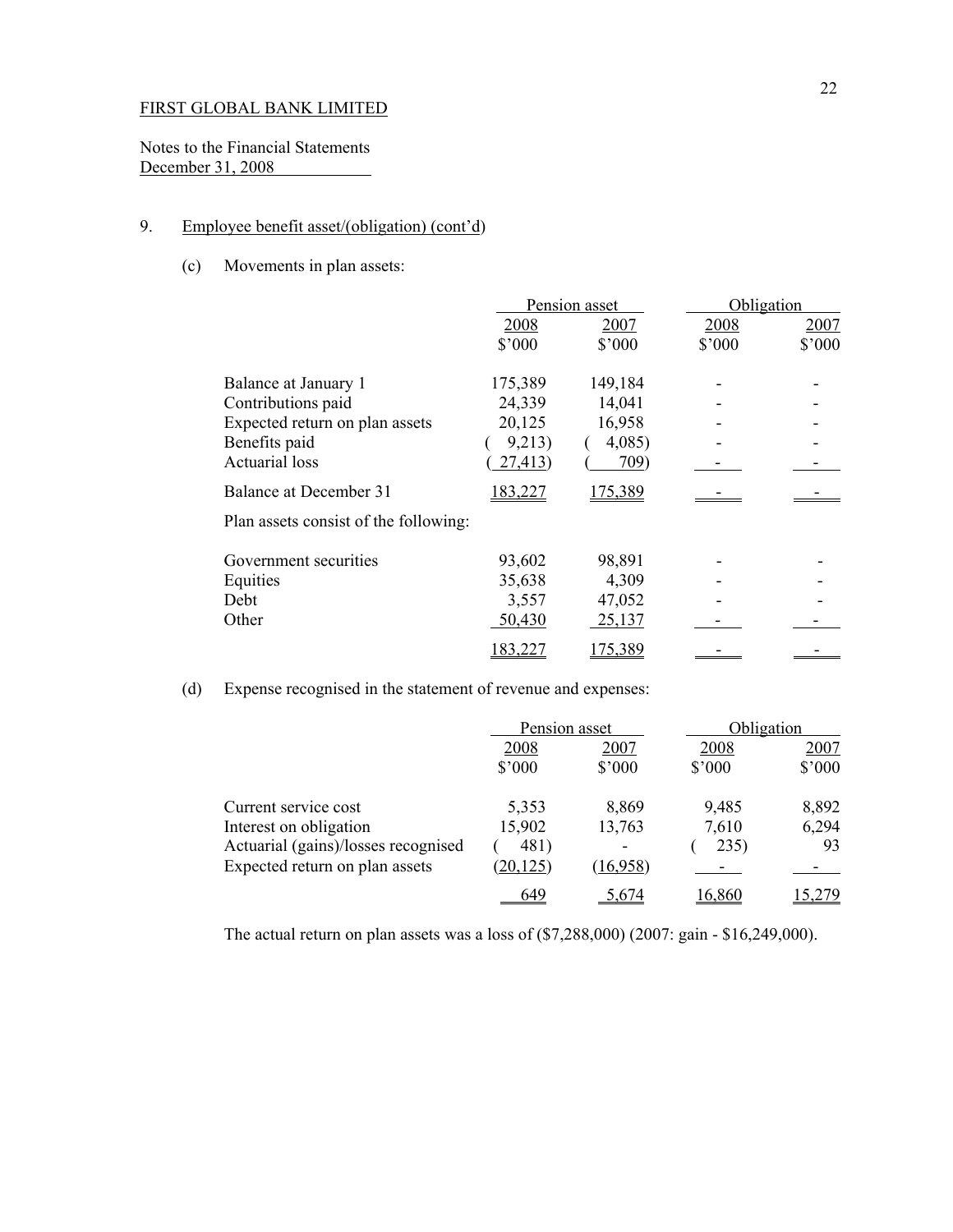Notes to the Financial Statements December 31, 2008

# 9. Employee benefit asset/(obligation) (cont'd)

(e) Principal actuarial assumptions (expressed as weighted averages):

| 2008            | 2007          |
|-----------------|---------------|
| $\frac{0}{0}$   | $\frac{0}{0}$ |
| 16.0            | 13.0          |
| 11.0            | 12.0          |
| 12.5            | 9.5           |
| 10.0            | 3.5           |
| 10 <sub>5</sub> | 10.0          |
|                 |               |

Assumptions regarding future mortality are based on Standard Tables – 1994 Group Annuity Mortality – males  $\&$  females. The overall expected long-term return on assets is 11.0%.

# (f) Historical information:

| Pensions                                                                                 | 2008<br>$$^{\circ}000$ | 2007<br>$$^{\circ}000$ | 2006<br>$$^{\circ}000$ | 2005<br>\$'000    | 2004<br>\$'000 |
|------------------------------------------------------------------------------------------|------------------------|------------------------|------------------------|-------------------|----------------|
| Fair value of plan assets<br>Present value of the defined-benefit                        | 183,227                | 175,389                | 164,385                | 249,670           | 107,954        |
| obligation                                                                               | 249,294                | 99,076                 | 94,914                 | 58,741            | 59,372         |
| Surplus in plan                                                                          | 66,067                 | $-76,313$              | 69,471                 | 190,929           | 48,582         |
| Group life, health and other obligations                                                 |                        |                        |                        |                   |                |
| Present value of the defined-benefit<br>obligation                                       | <u>59,031</u>          | 49,223                 | 43,894                 | 30,488            | 27,214         |
| Experience adjustment arising on<br>plan liabilities<br>Experience adjustment arising on | 20,765                 | 4,533                  | 749                    | 22,547)           | 3,519          |
| plan assets                                                                              | 27,413)                | 709                    | (126, 308)             | <u>(121,71</u> 9) | 6,172          |

(g) Assumed health care cost trends have a significant effect on the amounts recognised in the income statement. A one percentage point change in assumed healthcare cost trend rates would have the following effects:

|                                                   | 1 % increase 1 % decrease<br>\$'000 | \$2000  |
|---------------------------------------------------|-------------------------------------|---------|
| Effect on the aggregate service and interest cost | 5,438                               | (3,426) |
| Effect on the defined benefit obligation          | <u>10,107</u>                       | 7.024)  |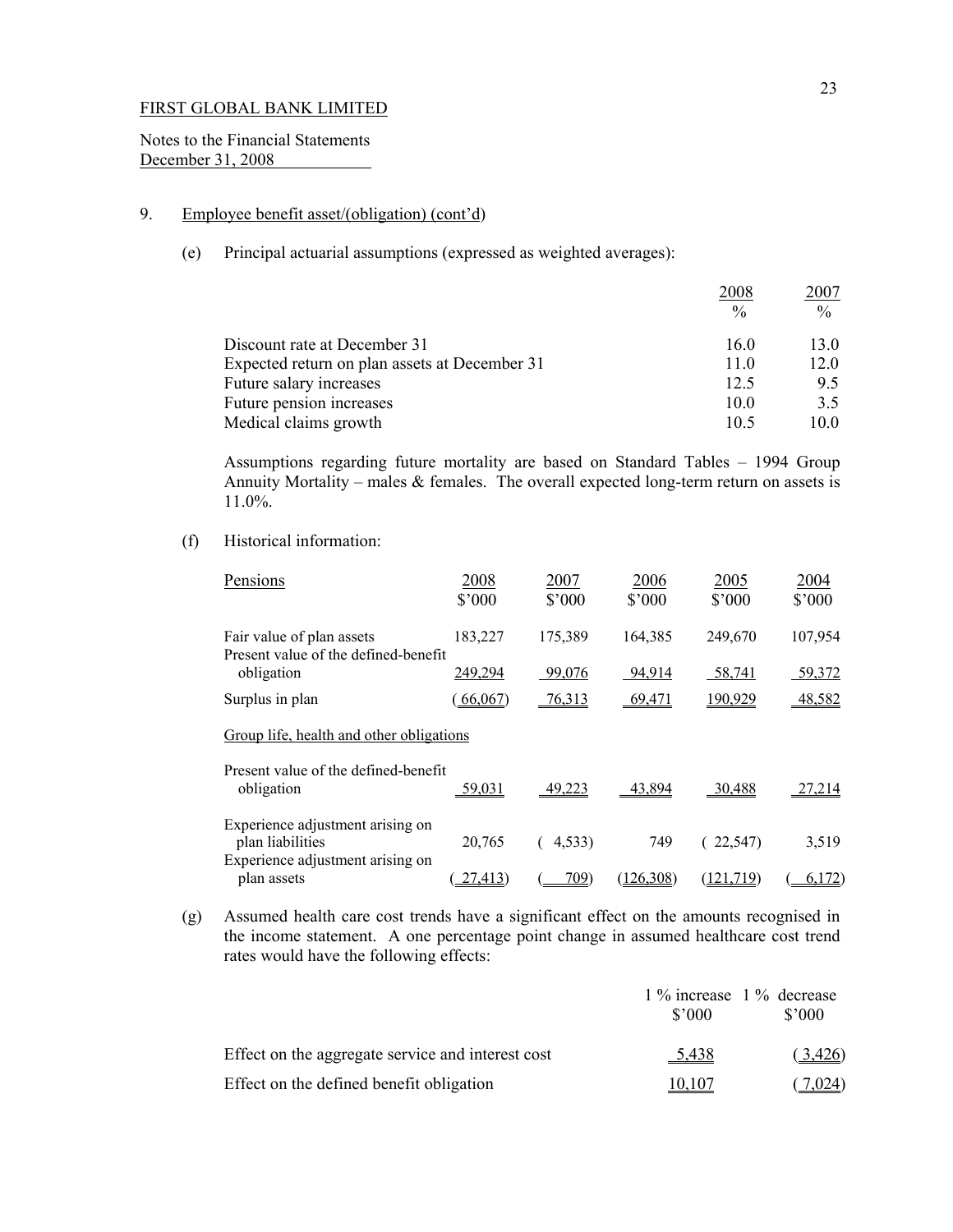Notes to the Financial Statements December 31, 2008

## 10. Property, plant and equipment

|                         |                  | Office equipment    |                      |         |
|-------------------------|------------------|---------------------|----------------------|---------|
|                         | Computer         | fixtures & fittings |                      |         |
|                         | <b>Equipment</b> | motor vehicles      | <b>Leased</b> assets | Total   |
|                         | \$'000           | $$^{\circ}000$      | \$'000               | \$'000  |
| Cost:                   |                  |                     |                      |         |
| December 31, 2006       | 70,034           | 80,675              | 43,286               | 193,995 |
| Additions               | 14,019           | 58,642              | 34,828               | 107,489 |
| Disposals               |                  | 793)                | (20, 805)            | 21,598) |
| December 31, 2007       | 84,053           | 138,524             | 57,309               | 279,886 |
| Additions               | 14,237           | 123,457             | 1,629                | 139,323 |
| Disposals               |                  | 2,180               |                      | 2,180   |
| December 31, 2008       | 98,290           | 259,801             | 58,938               | 417,029 |
| Depreciation:           |                  |                     |                      |         |
| December 31, 2006       | 62,465           | 55,236              | 19,854               | 137,555 |
| Charge for year         | 9,274            | 11,696              | 10,206               | 31,176  |
| Eliminated on disposals | $\sim$           | 13)                 | 4,854                | 4,867   |
| December 31, 2007       | 71,739           | 66,919              | 25,206               | 163,864 |
| Charge for year         | 11,968           | 42,032              | 8,668                | 62,668  |
| Eliminated on disposals |                  | 436)                |                      | 436)    |
| December 31, 2008       | 83,707           | 108,515             | 33,874               | 226,096 |
| Net book values:        |                  |                     |                      |         |
| December 31, 2008       | 14,583           | 151,286             | 25,064               | 190,933 |
| December 31, 2007       | 12,314           | 71,605              | 32,103               | 116,022 |
| December 31, 2006       | 7,569            | 25,439              | 23,432               | 56,440  |

### 11. Deposits

The deposit portfolio is comprised as follows:

|                                     | Number of accounts |              |                |                |
|-------------------------------------|--------------------|--------------|----------------|----------------|
|                                     | 2008               | 2007         | 2008<br>\$3000 | 2007<br>\$'000 |
| <b>Financial institutions</b>       | 162                | 91           | 5,210,539      | 1,540,013      |
| Commercial and business enterprises | 2,324              | 1,756        | 3,719,321      | 8,018,901      |
| Personal                            | 7,386              | 6,120        | 3,981,851      | 4,694,536      |
| Others                              | 741                | 235          | 2,410,352      | 290,661        |
|                                     | 10.613             | <u>8,202</u> | 322,063,       | 14.544.111     |

# 12. Due to specialised banks

 This represents loans from Development Bank of Jamaica Limited (DBJ) and the National Export-Import Bank of Jamaica Limited (Ex-Im) for the purpose of on-lending to customers approved by DBJ and Ex-Im, respectively. The DBJ loans bear interest at 10% (2007: 10%) per annum and the Ex-Im loans bear interest at an average of 9.65% (2007: 11%). Both are repayable in equal monthly instalments and the loans are secured by promissory notes executed by the company.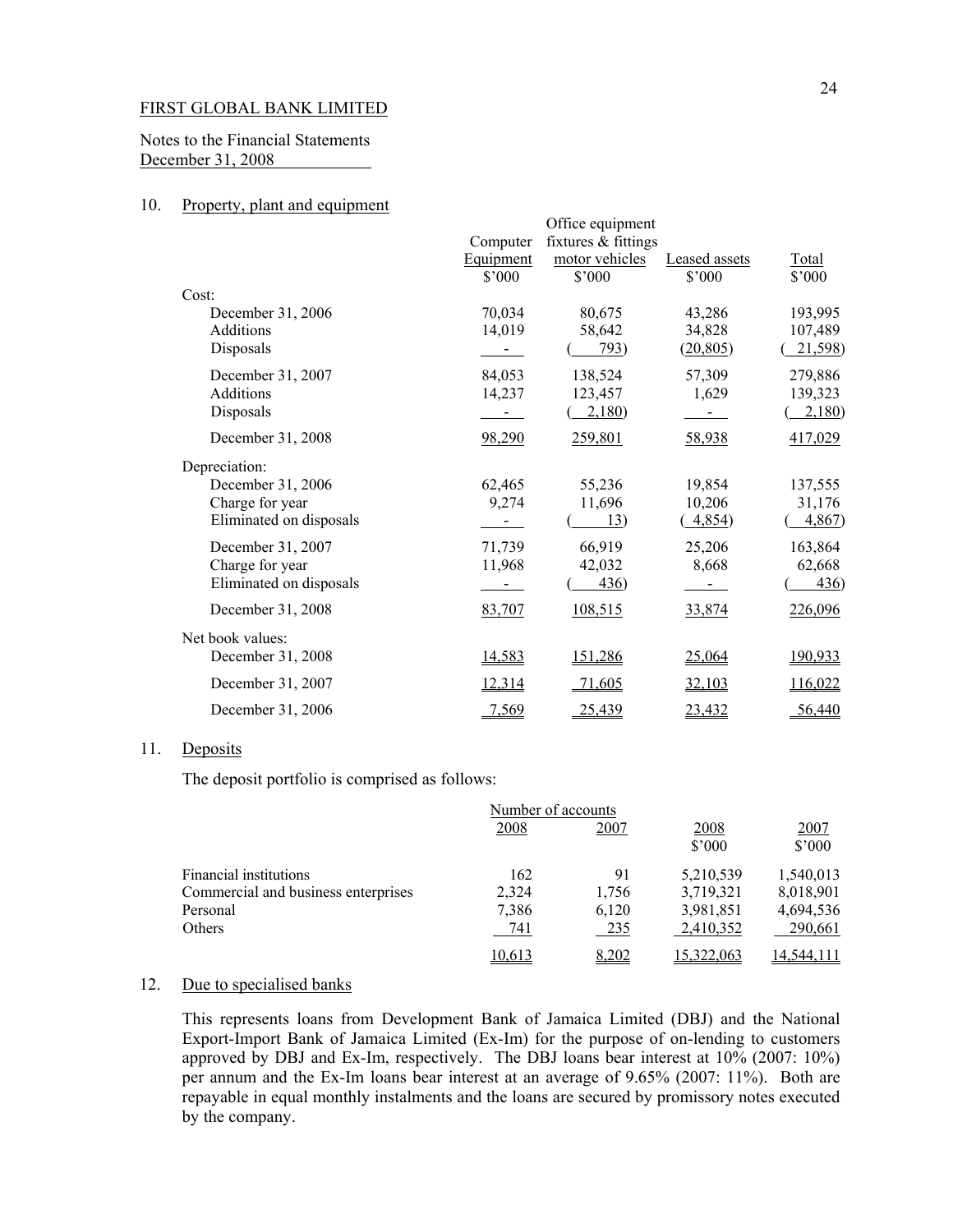Notes to the Financial Statements December 31, 2008

#### 12. Due to specialised banks (cont'd)

During the year, the bank received loans from the Inter-American Development Bank (IDB) and the Inter-American Investment Corporation (IIC) for the purpose of on-lending to eligible enterprises and projects. The IDB loans bear interest at an average of 6.04% per annum and the IIC loan bear interest at 6.50%.

## 13. Short-term loans

 This represents loans from other banks bearing interest rates of 9.25% and 23.50% per annum, which are repayable within three months of the balance sheet date.

## 14. Obligations under finance leases

|                                                    | 2008           | 2007            |
|----------------------------------------------------|----------------|-----------------|
| Due from the date of the balance sheet as follows: | $$^{\circ}000$ | $$^{\prime}000$ |
| 2007                                               |                |                 |
| 2008                                               |                | 913             |
| 2009                                               |                |                 |
| Total future minimum lease payments                |                | 913             |
| Less: Future interest charges                      |                | 58              |
| Present value of minimum lease payments            |                | 855             |
| Due within 12 months                               |                |                 |

# 15. Deferred tax (assets)/liabilities

Deferred tax (assets)/liabilities are attributable to the following:

|                               | Assets     |          |                | Liabilities                  | Net         |                 |
|-------------------------------|------------|----------|----------------|------------------------------|-------------|-----------------|
|                               | 2008       | 2007     | 2008           | 2007                         | <u>2008</u> | <u>2007</u>     |
|                               | \$3000     | \$3000   | $$^{\circ}000$ | \$3000                       | \$3000      | $$^{\prime}000$ |
| Employee benefit assets, net  | 5,509)     | 4,875)   | 397            | .529)                        | 5,112)      | 6,404)          |
| Property, plant and equipment | 8,639)     | 6,190    | 19,701         | 7,687                        | 11,062      | 1,497           |
| Other                         |            | 7,841)   | 19,441         | $\qquad \qquad \blacksquare$ | 19.441      | 7,841)          |
| Investments                   | (286, 191) |          | -              | 12,023                       | (286, 191)  | 12,023          |
| Other liabilities             | 1,835)     | 2,534)   | 6,885          |                              | 5,050       | <u>2,534</u> )  |
| Net tax (assets)/liabilities  | 302,174)   | (21,440) | 46,424         | 18,181                       | (255,750)   | 3,259)          |

Movements on net deferred tax (assets)/liabilities during the year are as follows:

|                                                           | 2008<br>$$^{\circ}000$ | 2007<br>$$^{\prime}000$ |
|-----------------------------------------------------------|------------------------|-------------------------|
| Net deferred tax (asset)/liabilities at beginning of year | 3,259)                 | 83,011                  |
| Recognised in revenue – tax credit [note $24(a)(ii)$ ]    | 45.724                 | 911)                    |
| Recognised in equity                                      | 213,285                | 85,359                  |
| Net deferred tax assets at end of year                    | 255.750                | 3.259)                  |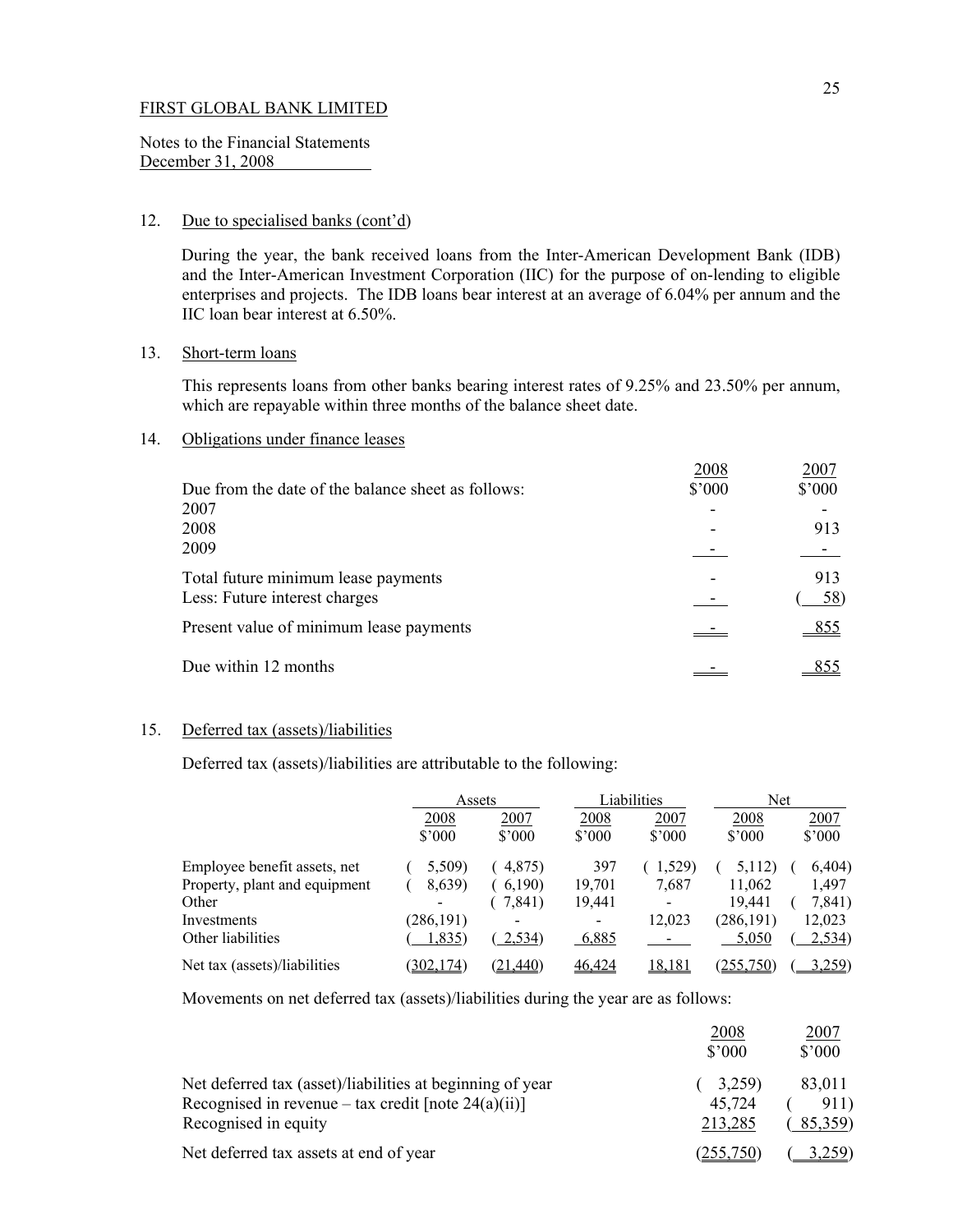Notes to the Financial Statements December 31, 2008

## 16. Other liabilities

|     |                                             | 2008    | 2007           |
|-----|---------------------------------------------|---------|----------------|
|     |                                             | \$'000  | \$'000         |
|     | Interest payable                            | 385,604 | 287,413        |
|     | Manager's cheques                           | 247,668 | 144,950        |
|     | Accruals                                    | 43,028  | 24,023         |
|     | Withholding tax payable                     | 28,899  | 54,369         |
|     | Due to fellow subsidiaries                  | 7,365   | 9,734          |
|     | Other                                       | 129,992 | 155,348        |
|     |                                             | 842,556 | 675,837        |
| 17. | Share capital                               |         |                |
|     |                                             | 2008    | 2007           |
|     |                                             | \$'000  | $$^{\circ}000$ |
|     | Authorised, issued and fully paid:          |         |                |
|     | 627,684,764 ordinary shares at no par value |         | .685           |

## 18. Reserve fund

 Subject to Section 8 of the Banking Act, the company is required to transfer 15% or more of its net profit in each year to a Reserve Fund until the amount of credit in the Fund equals 50% of the paidup capital, and thereafter 10% of net profits until the amount of credit in the Fund is equal to the paid-up capital. No transfer took place for the current year, as the balance of the Fund equalled to the paid-up capital of the company.

## 19. Fair value reserve

 This represents the unrealised gains/losses on the revaluation of available-for-sale investments [note  $4(g)(iv)$ ] net of attributable taxation and loss on loans and receivables portfolio.

### 20. Loan loss reserve

This is a non-distributable reserve, representing general loan loss provision (note 7).

|                                                                                  | 2008<br>$$^{\circ}000$ | 2007<br>\$'000  |
|----------------------------------------------------------------------------------|------------------------|-----------------|
| Balance at beginning of year<br>Transferred from general provision for loan loss | 49,320<br>33,872       | 40,586<br>8,734 |
| Balance at end of year                                                           | 83.192                 | 49,320          |

## 21. Retained earnings reserve fund

 Transfers to the retained earnings reserve fund are made at the discretion of the Board. All such transfers are notified to the Bank of Jamaica. The directors authorised the transfer of the balance, being 100.00 % (2007: 68.34%) of profit for the year to this reserve.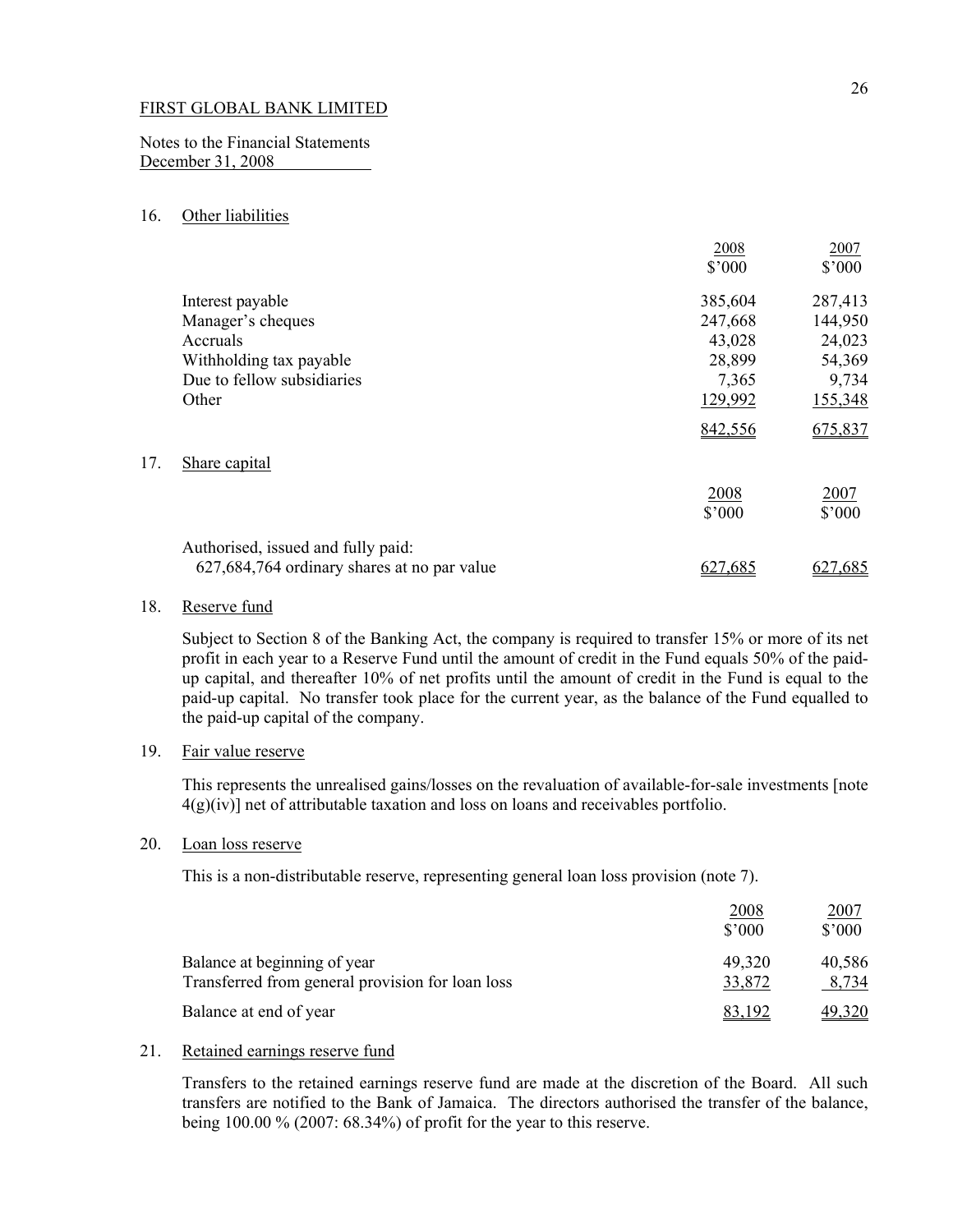Notes to the Financial Statements December 31, 2008

# 22. Employee numbers and costs

 At the end of the year, the company has 164 (2007: 169) full-time and 33 (2007: 19) part-time employees. Related staff costs are as follows:

|     |     |            |                                                                                                                                                                                          | 2008      | 2007    |
|-----|-----|------------|------------------------------------------------------------------------------------------------------------------------------------------------------------------------------------------|-----------|---------|
|     |     |            |                                                                                                                                                                                          | \$'000    | \$'000  |
|     |     |            | Salaries and wages                                                                                                                                                                       | 403,208   | 320,796 |
|     |     |            | Statutory payroll contributions                                                                                                                                                          | 33,951    | 23,821  |
|     |     |            | Contributions for pension and other plans                                                                                                                                                | 1,630     | 17,050  |
|     |     |            | Other staff costs                                                                                                                                                                        | 53,420    | 20,955  |
|     |     |            |                                                                                                                                                                                          | 492,209   | 382,622 |
| 23. |     |            | Profit before taxation                                                                                                                                                                   |           |         |
|     |     |            |                                                                                                                                                                                          | 2008      | 2007    |
|     |     |            |                                                                                                                                                                                          | \$'000    | \$'000  |
|     |     |            | Profit before taxation is arrived at after charging/(crediting):<br>Directors' emoluments [note $27(c)$ ]:                                                                               |           |         |
|     |     | Fees       |                                                                                                                                                                                          | 6,050     | 3,269   |
|     |     |            | Management remuneration                                                                                                                                                                  | 13,783    | 14,915  |
|     |     |            | Auditors' remuneration                                                                                                                                                                   | 4,400     | 3,573   |
|     |     |            | Loss/(gain) on disposal of property, plant and equipment                                                                                                                                 | <u>78</u> | 4,868   |
| 24. |     | Income tax |                                                                                                                                                                                          |           |         |
|     | (a) |            | Recognised in the statement of revenue and expenses:                                                                                                                                     |           |         |
|     |     |            |                                                                                                                                                                                          | 2008      | 2007    |
|     |     |            |                                                                                                                                                                                          | \$'000    | \$'000  |
|     |     | (i)        | Current tax expense:                                                                                                                                                                     |           |         |
|     |     |            | Income tax $33\frac{1}{3}\%$                                                                                                                                                             | 106,163   | 162,661 |
|     |     | (ii)       | Deferred taxation:                                                                                                                                                                       |           |         |
|     |     |            | Origination and reversal of temporary differences<br>(note 15)                                                                                                                           | 45,724    | 911)    |
|     |     |            | Recognised in the statement of revenue and expenses                                                                                                                                      | 151,887   | 161,750 |
|     | (b) |            | The effective tax rate for the company was 29.42% (2007: 25.47%) compared to a statutory<br>rate of 331/3% (2007: 331/3%). The actual tax expense differed from the expected tax expense |           |         |

for the year as follows:

|                                                                                                                         | 2008<br>$$^{\circ}000$        | 2007<br>$$^{\prime}000$    |
|-------------------------------------------------------------------------------------------------------------------------|-------------------------------|----------------------------|
| Profit before taxation                                                                                                  | 516,217                       | 635,028                    |
| Computed "expected" tax expense<br>Difference between profit for financial statements and tax<br>reporting purposes on: | 172,072                       | 211,676                    |
| Depreciation and capital allowances<br>Tax-free income<br>Others                                                        | 10,105<br>(42, 475)<br>12,185 | 1,756<br>(60,024)<br>8,342 |
| Actual tax expense                                                                                                      | <u>151,887</u>                | 161.750                    |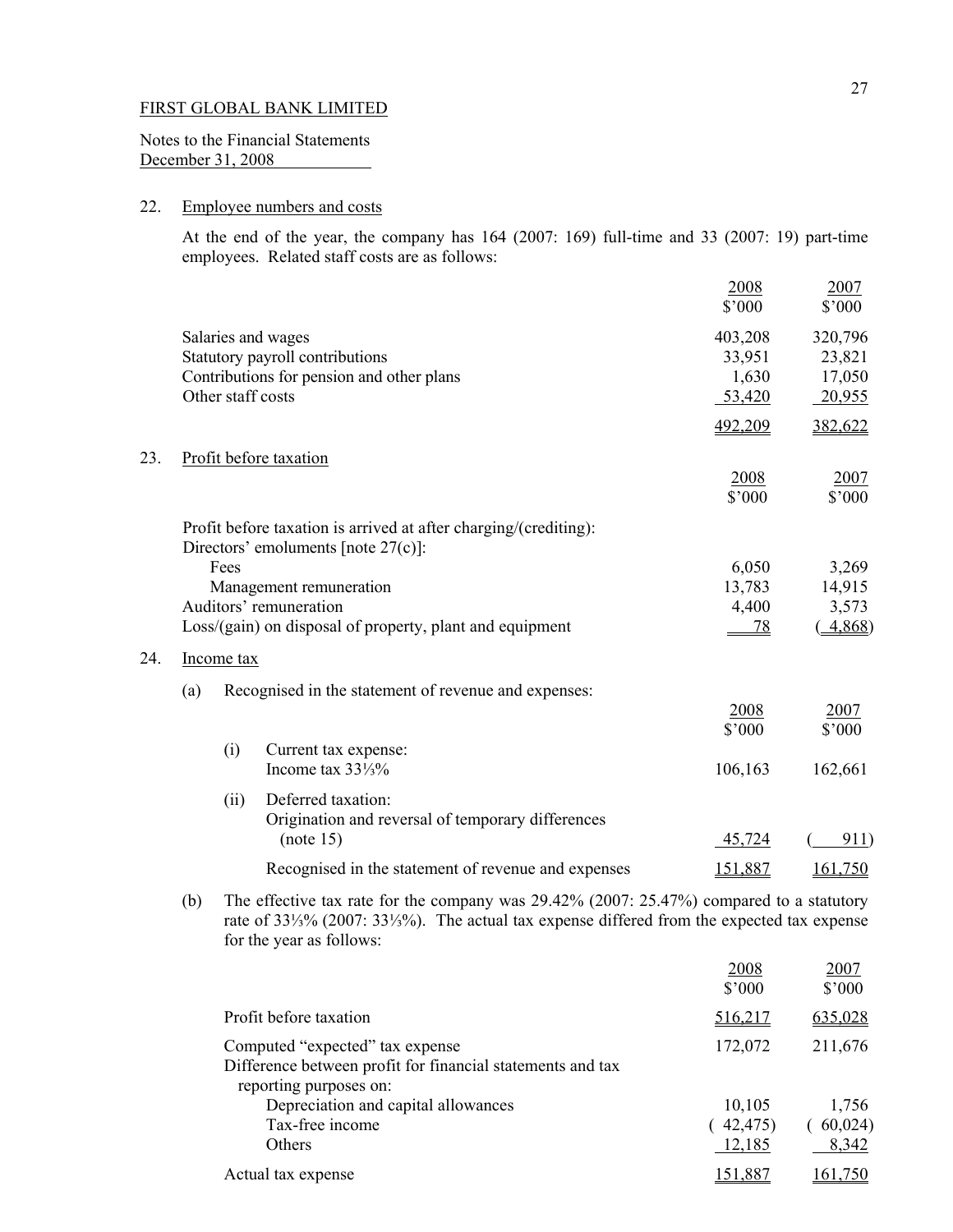Notes to the Financial Statements December 31, 2008

# 25. Earnings per share

 The computation of earnings per share is based on profit for the year of \$364,330,000 for the company (2007: \$473,278,000), divided by 627,684,764 (2007: 627,684,764), being the average number of issued and fully paid ordinary shares during the year.

#### 26. Dividends

|                                                                                    | 2008<br>$$^{\circ}000$ | 2007<br>$$^{\prime}000$ |
|------------------------------------------------------------------------------------|------------------------|-------------------------|
| Ordinary dividends:<br>Interim dividend of Nil cents (2007: 11.95 cents) per share | -                      | 75.000                  |

# 27. Related party balances and transactions

(a) The balance sheet includes balances, arising in the ordinary course of business, with key management personnel (directors and senior executives), parent, fellow subsidiaries and related companies as follows:

|                                              | 2008      | 2007      |
|----------------------------------------------|-----------|-----------|
|                                              | \$'000    | \$'000    |
| Loans, net of provision for probable losses: |           |           |
| Parent company                               | 9,350     | 11,259    |
| Fellow subsidiaries                          | 46,686    | 49,995    |
| Directors and other key personnel            | 11,668    | 14,059    |
| Other related entities                       | 184,383   | 60,469    |
| Other assets:                                |           |           |
| Fellow subsidiaries                          | 321       | 23,895    |
| Deposits:                                    |           |           |
| Parent company                               | 215,452   | 1,614,708 |
| Fellow subsidiaries                          | 1,431,027 | 1,289,085 |
| Directors and other key management personnel | 202,666   | 71,335    |
| Other related entities                       | 489,699   | 234,105   |
| Securities sold under repurchase agreements: |           |           |
| Parent company                               | 163,300   | 760,972   |
| Fellow subsidiaries                          | 329,015   | 333,753   |
| Other related entities                       | 29,607    | 26,784    |
| Obligation under finance leases:             |           |           |
| Other related entities                       |           | 855)      |
| Other liabilities:                           |           |           |
| Fellow subsidiaries                          | 7,366     | 11,208)   |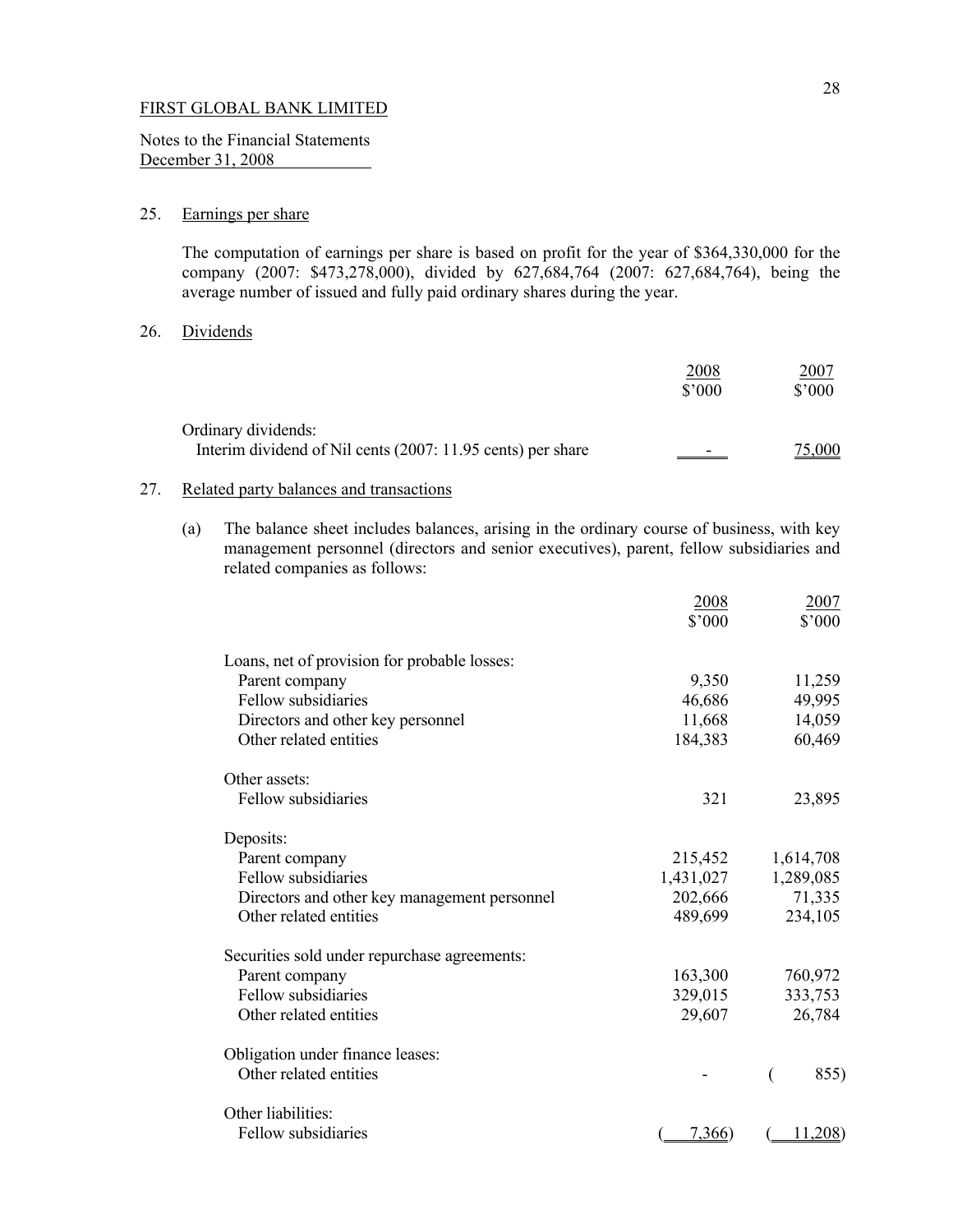Notes to the Financial Statements December 31, 2008 

## 27. Related party balances and transactions (cont'd)

 (b) The statement of revenue and expenses includes income earned from, and expenses incurred in, transactions in the ordinary course of business with key management personnel, the parent, fellow subsidiaries and related companies as follows:

|     |                                                                             | 2008<br>\$'000 | 2007<br>\$'000 |
|-----|-----------------------------------------------------------------------------|----------------|----------------|
|     | Revenue:                                                                    |                |                |
|     | Income from reverse repos:                                                  |                |                |
|     | Parent company                                                              | 171)           | 99)            |
|     | Fellow subsidiaries                                                         | 9,958)         | (7,659)        |
|     | Income from loans:                                                          |                |                |
|     | Parent company                                                              | 678)           | (1,227)        |
|     | Fellow subsidiaries                                                         | 2,654)         | (12, 282)      |
|     | Directors and other key management personnel                                | 1,858)         | 665)           |
|     | Other related entities                                                      | 4,729)         | (2,310)        |
|     | Deposits:                                                                   |                |                |
|     | Parent company                                                              | 730)           | 928)           |
|     | Fellow subsidiaries                                                         | 3,080          | (1,732)        |
|     | Directors and other key management personnel                                | 58)            | 36)            |
|     | Other related entities                                                      | 1,093)         | 873)           |
|     | Expenses:                                                                   |                |                |
|     | Interest:                                                                   |                |                |
|     | Parent company                                                              | 65,377         | 87,684         |
|     | Fellow subsidiaries                                                         | 90,468         | 72,972         |
|     | Directors and other key management personnel                                | 2,038          | 2,488          |
|     | Other related entities                                                      | 16,002         | 35,019         |
|     | Other operating expenses:                                                   |                |                |
|     | Fellow subsidiaries                                                         | 37,674         | 18,191         |
|     | General administration expenses:                                            |                |                |
|     | Parent company                                                              | 132,246        | 73,914         |
| (c) | Compensation of key management personnel is as follows:                     |                |                |
|     |                                                                             | 2008           | 2007           |
|     |                                                                             | \$'000         | $$^{\circ}000$ |
|     | Directors' fees (note 23)                                                   | 6,050          | 3,269          |
|     | Salaries and other employee benefits, included in staff costs<br>(note 22): |                |                |
|     | Directors (note 23)                                                         | 13,783         | 14,915         |
|     | Other key management personnel                                              | 57,076         | 38,292         |
|     |                                                                             |                |                |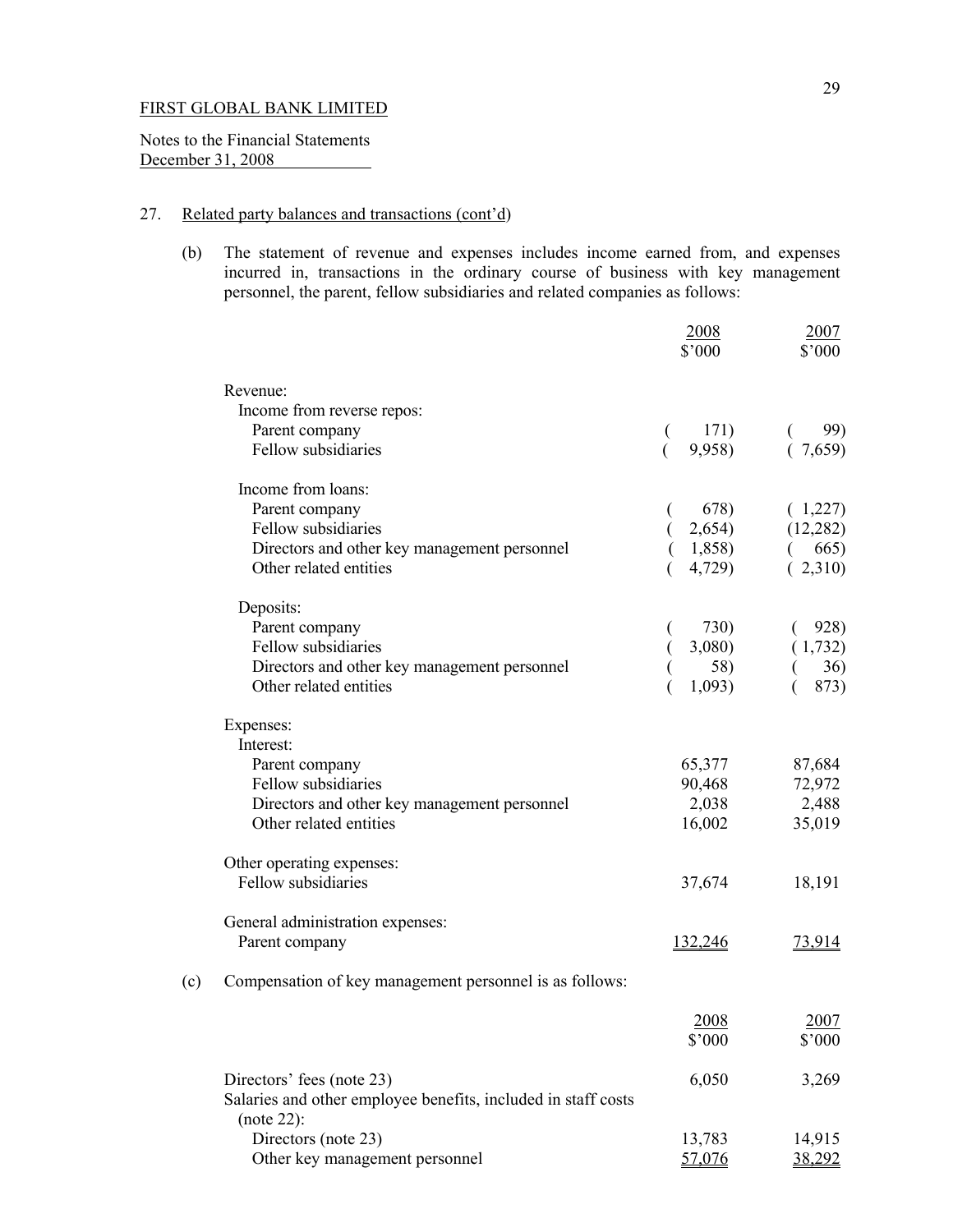Notes to the Financial Statements December 31, 2008

## 28. Reclassification of financial assets

Consequent on the adverse market conditions in the financial sector worldwide and the demise of certain broker dealers which were significantly involved in the marketing of Global Bonds issued by The Government of Jamaica (GOJ), certain investments have been reclassified from available-for-sale to loans and receivable in accordance with paragraph 50E of IAS 39 [see note 3(a)]. The standard requires that such reclassification be made at the fair value of the instruments at the date of reclassification. The prices of GOJ Global Bonds as at September 30, 2008 were used to determine the fair value used for the reclassification.

|                                                              | 2008           |                | 2007            |                 |
|--------------------------------------------------------------|----------------|----------------|-----------------|-----------------|
|                                                              | Carrying value | Fair value     | Carrying value  | Fair value      |
|                                                              | $$^{\circ}000$ | $$^{\circ}000$ | $$^{\prime}000$ | $$^{\prime}000$ |
| Securities:                                                  |                |                |                 |                 |
| US\$ denominated GOJ<br>Global Bonds<br>EURO denominated GOJ | 4,527,003      | 4,223,059      | 5,018,769       | 5,043,175       |
| Global Bonds                                                 | ,140,154       | 1.046.956      | 810,983         | '74.067         |

- (a) Fair value (losses)/gains excluding deferred taxation of (\$132,381,000) (2007: \$4,170,000) were recognised in equity in relation to the above investments reclassified during the year.
- (b) Fair value losses of \$1,683,544,000 excluding deferred taxation would have been included in equity for the year had the investments not been reclassified. This amount was estimated on the basis of the bid price of the securities as at December 31, 2008. Management believes that this price is not necessarily indicative of the amount that would have been valued if an active market for the securities actually existed at that date.
- (c) The weighted average effective interest rate of the investments at the date of reclassification was 9.83%. The undiscounted cash flows to be recovered from the investment reclassified is \$5,667,158,000.

## 29. Financial risk management

The company's activities expose it to a variety of financial risks and those activities involve the analysis, evaluation, acceptance and management of some degree of risk or combination of risks. Taking risk is core to the financial business, and the operational risks are an inevitable consequence of being in business. The company's aim is, therefore, to achieve an appropriate balance between risk and return and minimise potential adverse effects on the company's financial performance.

The company's risk management policies are designed to identify and analyse these risks, to set appropriate risk limits and controls, and to monitor the risks and adherence to limits by means of reliable and up-to-date information systems. The company regularly reviews its risk management policies and systems to reflect changes in markets, products and emerging best practice.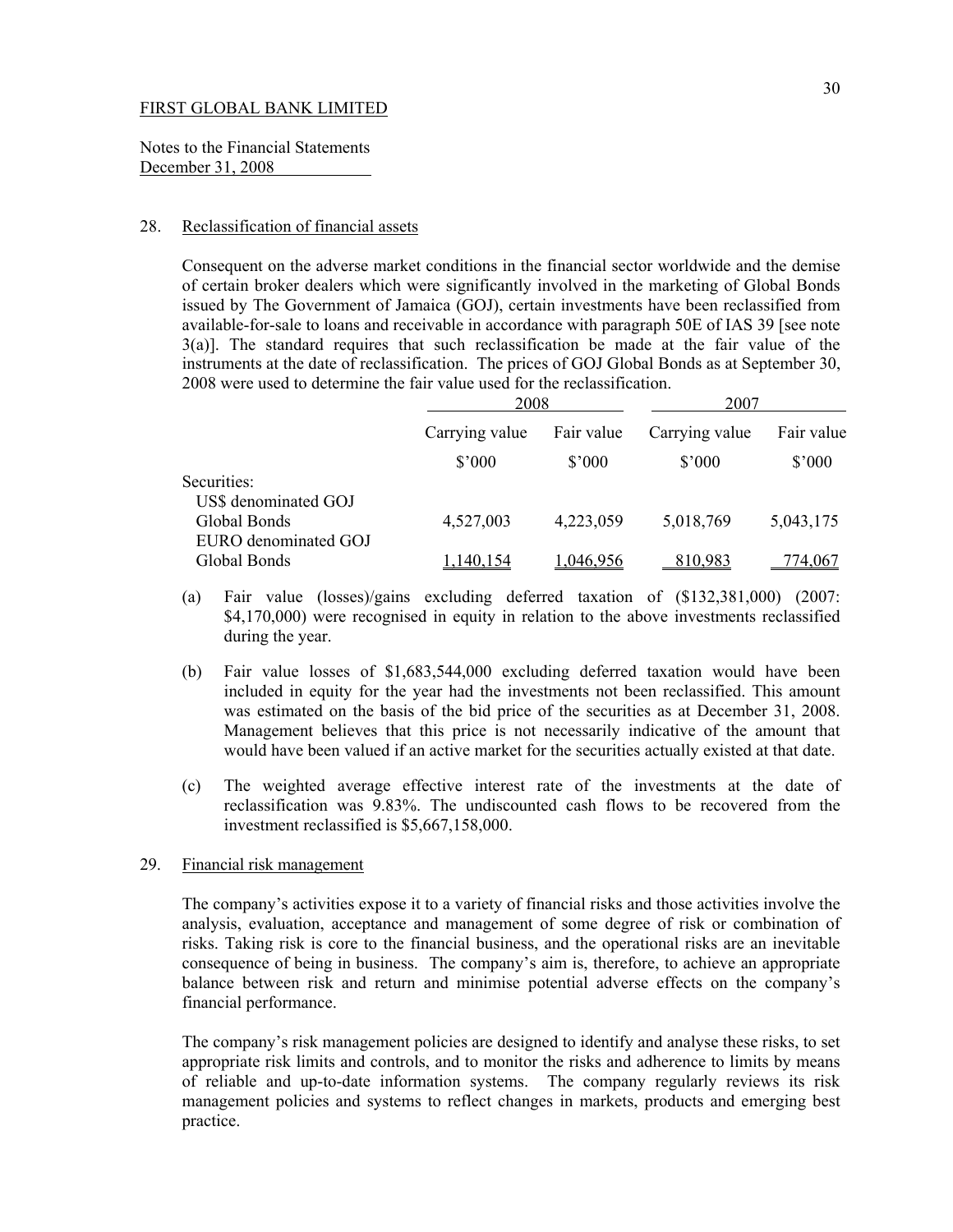Notes to the Financial Statements December 31, 2008

### 29. Financial risk management (cont'd)

The Board of Directors is ultimately responsible for the establishment and oversight of the company's risk management framework. The following committees were established for managing and monitoring risks:

(i) Asset and Liability Committee

The Asset and Liability Committee (ALCO) is responsible for monitoring and formulating investment portfolios, investment strategies for the company. ALCO is also responsible for monitoring adherence to trading limits. Other responsibilities of ALCO are:

- Monitor management's adherence to policies and procedures that are established to ensure that the bank has adequate liquidity at all times
- Monitor and measure capital adequacy for regulatory and business requirements
- Establish asset and liability pricing policies to protect the liquidity structure as well as assess the probability of various liquidity shocks and interest rate scenarios
- Monitor the balance sheet and ensure business strategies are consistent with liquidity requirements
- Establish and monitor relevant liquidity ratios and balance sheet targets
- Ensure full compliance with the company's Asset and Liability Manual as it relates to the management of liquidity risk, interest rate risk, and foreign currency risk.
- (ii) Audit Committee

The Audit Committee oversees how management monitors compliance with the company's risk management policies and procedures, reviews the adequacy of the risk management framework in relation to the risks faced by the company, and monitors regulatory compliance. The Committee is assisted in its oversight role by the Internal Audit department of the ultimate parent company, GraceKennedy Limited. Internal Audit undertakes both regular and *ad hoc* reviews of risk management controls and procedures, the result of which are reported to the Audit Committee.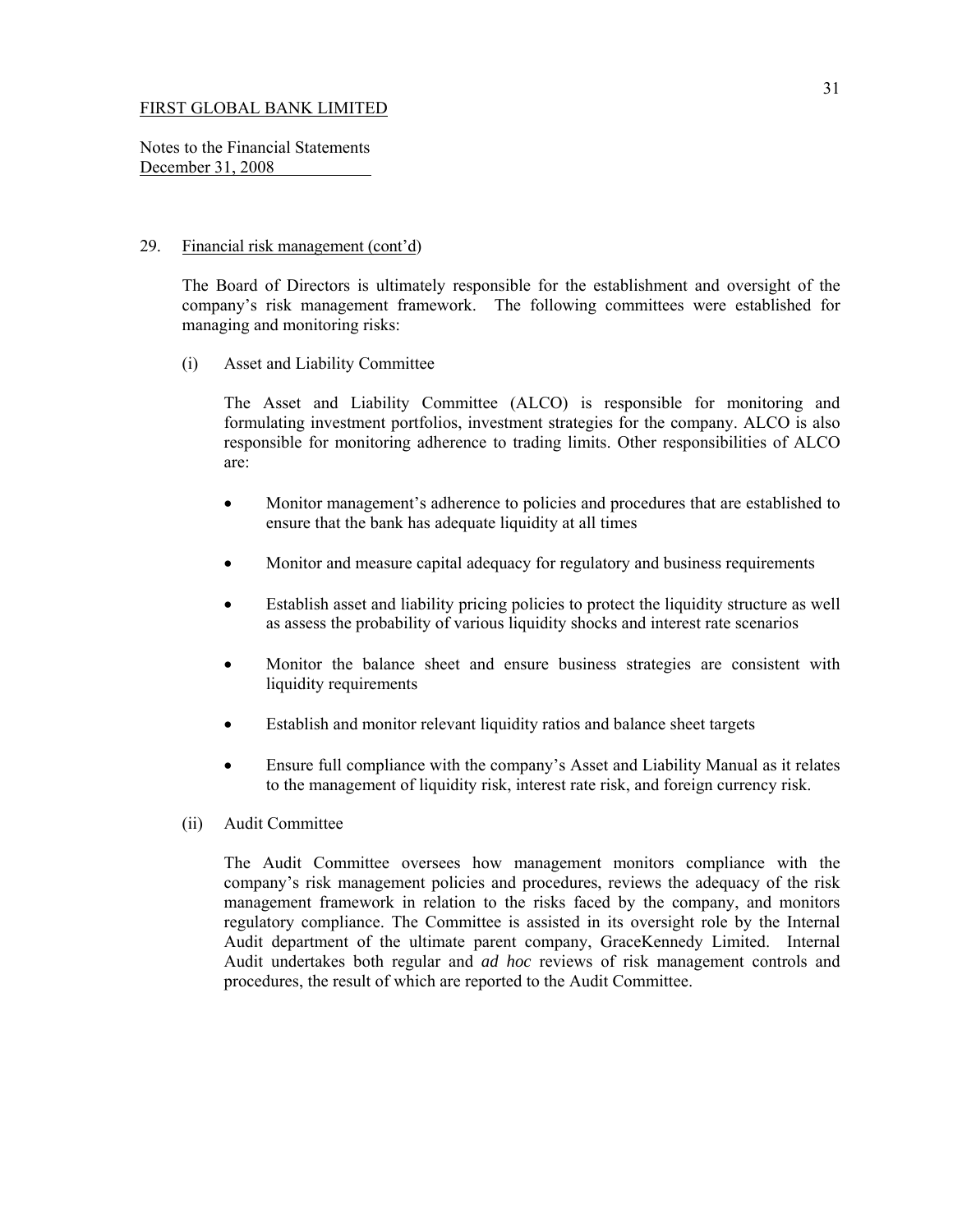Notes to the Financial Statements December 31, 2008

## 29. Financial risk management (cont'd)

(iii) Credit Committee

The credit committee manages the bank's credit portfolio. The Chairman and the members of the committee are charged with the responsibility to approve credit within their designated limits and make recommendations to the Board of Directors.

The most important types of risk are credit risk, liquidity risk, market risk and other operational risk. Market risk includes currency risk, interest rate and other price risk.

(a) Credit risk

The company takes on exposure to credit risk, which is the risk that its customers, clients or counterparties will cause a financial loss for the company by failing to discharge their contractual obligations. Credit risk is the most important risk for the company's business, therefore, management carefully manages its exposure to credit risk. Credit exposures arise principally in investment and lending activities.

For its investments activity, the company structures the levels of credit risk it undertakes by placing limits on the amount of risk accepted in relation to a single counterparty or groups of related counterparties and to geographical and industry segments. For its lending activities, consideration is given to sectorial exposure, as well as to the counterparty and group risk. Additionally, much emphasis is placed on determining the adequacy of cash flow being generated by the counterparty to meet repayment terms, the availability of tangible security that may be realized as a secondary source of payment, in case cash flow is impaired and finally, close attention is paid to the timeliness and quality of financial information available on/from the counterparty/customer to assist in predicting its future performance.

Credit-related commitment risks also arise from guarantees/bonds issued by the bank which may require payment on behalf of customers. Such guarantees/bonds are issued after analysis of the customer making the request to ensure that they have a record of performance in the activity for which the bond or guarantee is being sought, as well as the taking of security as a secondary source of recovery in case of need. Generally, guarantees/bonds expose the Company to similar risks to loans and these are mitigated by the same control policies and processes.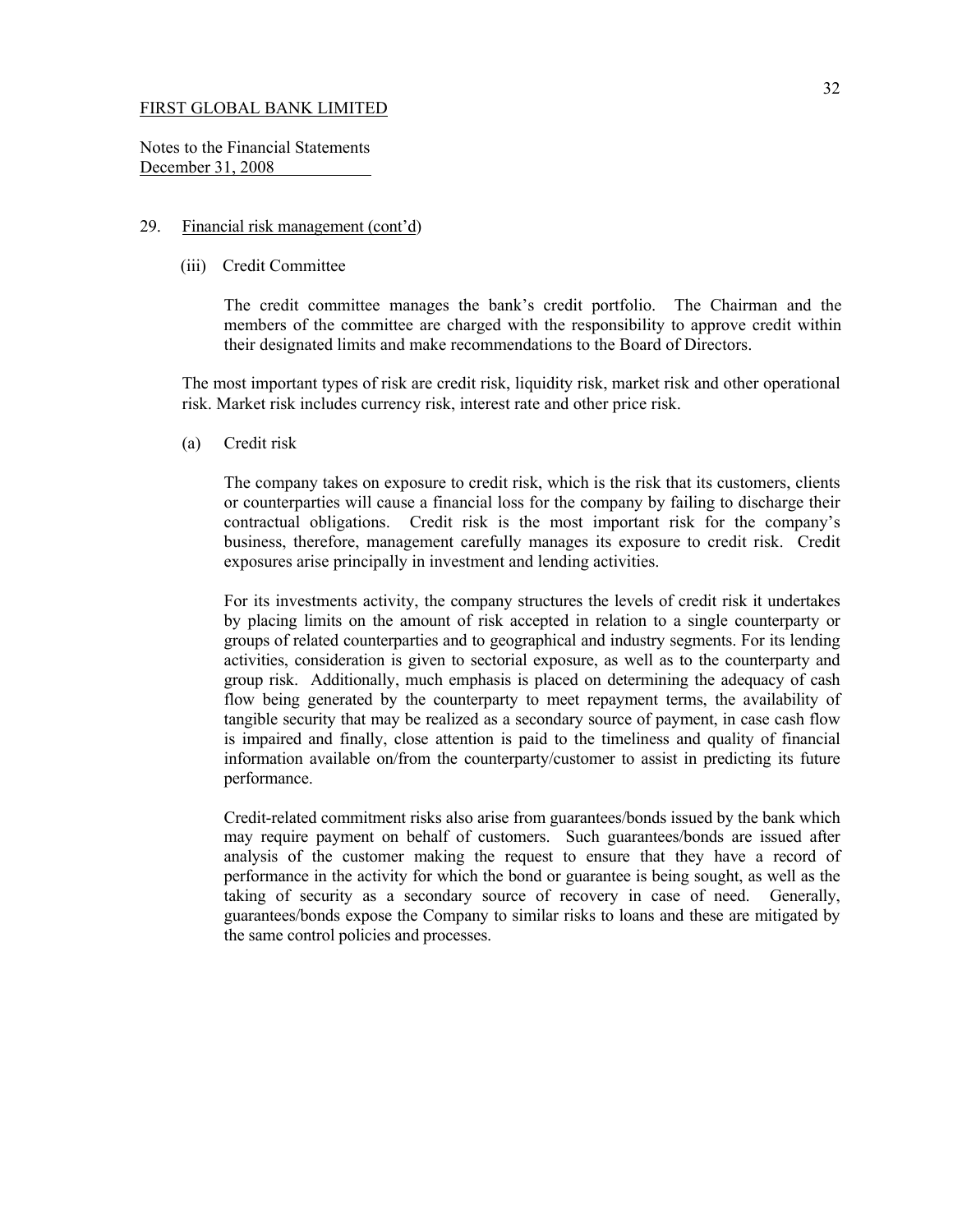Notes to the Financial Statements December 31, 2008

## 29. Financial risk management (cont'd)

(a) Credit risk (cont'd)

Credit review process

The company has established a credit quality review process involving regular analysis of the ability of borrowers and other counterparties to meet interest and principal repayment obligations.

(i) Loans, net of provisions for probable losses

The company assesses the probability of default of individual counterparties using internal ratings. Clients of the company are segmented into three rating classes. The company's rating scale, which is shown below, reflects the range of default probabilities defined for each rating class.

Company's internal rating scale:

| <b>Rating</b> | <b>Description of the grade</b> |
|---------------|---------------------------------|
|               | Low Risk                        |
| $\mathcal{D}$ | <i>Standard Risk</i>            |
| 2             | <b>Sub Standard Risk</b>        |

Exposure to credit risk is managed in part by obtaining collateral and corporate and personal guarantees. Counterparty limits are established by the use of a credit classification system, which assigns each counterparty a risk rating. Risk ratings are subject to regular revision. The credit quality review process allows the company to assess the potential loss as a result of the risk to which it is exposed and take corrective action.

(ii) Investments

The company limits its exposure to credit risk by investing mainly in liquid securities, with counterparties that have high credit quality and Government of Jamaica securities. Accordingly, management does not expect any counterparty to fail to meet its obligations.

#### Collateral and other credit enhancements

The amount and type of collateral required depends on an assessment of the credit risk of the counterparty and the use of professionally derived, estimated realisable values of security assuming forced sales conditions. Guidelines are implemented regarding the acceptability of different types of collateral, the lending margins against forced sale values which will be used and the quality of work and experience of the professionals from whom these valuations will be accepted.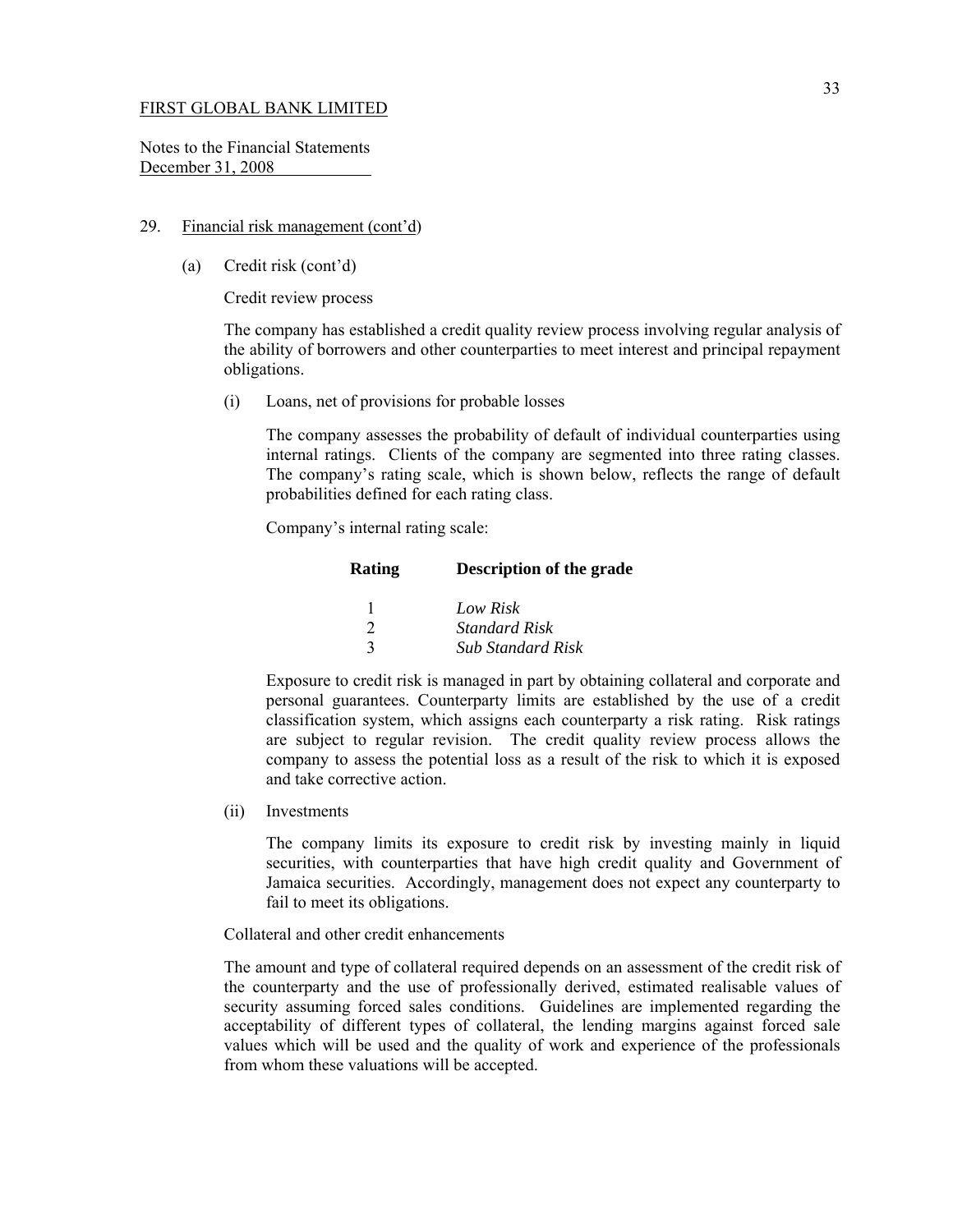Notes to the Financial Statements December 31, 2008

#### 29. Financial risk management (cont'd)

(a) Credit risk (cont'd)

Collateral and other credit enhancements (cont'd)

The main types of collateral obtained are as follows:

Loans – first demand mortgages over residential and commercial properties, first debenture charges over business assets such as premises, inventory and accounts receivable and charges and hypothecations over deposit balances and financial instruments such as debt securities and equities.

Securities lending and reverse repurchase transactions – cash or securities.

 The company also obtains guarantees from parent companies for loans to their subsidiaries and from individual shareholders for loans to their companies.

 Management monitors the market value of collateral, requests additional collateral in accordance with the underlying agreement, and monitors the market value of collateral held, during its annual review of individual credit facilities, as well as during its review of the adequacy of the provision for credit losses.

Impairment

 The main considerations for the loan impairment assessment include whether any payments of principal or interest are overdue by more than 90 days or there are any known difficulties in the cash flows of counterparties, credit rating downgrades or infringement of the original terms of the contract.

 The company addresses impairment assessment in two areas: individually assessed allowances and collectively assessed allowances.

 Individually assessed allowances are provided for financial assets that are above materiality thresholds, based on a review conducted at least annually, or more regularly, when individual circumstances require. Impairment allowances on individually assessed accounts are determined by an evaluation of the incurred loss at balance-sheet date on a case-by-case basis, and are applied to all individually significant accounts. The assessment normally encompasses collateral held and the anticipated receipts for that individual account.

 Collectively assessed allowances are provided for: (i) portfolios of homogenous assets that are individually below materiality thresholds; and (ii) losses that have been incurred but have not yet been identified, by taking into consideration historical losses on the portfolio, current economic conditions and expected receipts and recoveries, once impaired.

The internal rating systems described above focus more on credit-quality mapping from the inception of lending activities. In contrast, impairment provisions are recognised for financial reporting purposes only for losses that have been incurred at the balance sheet date, based on objective evidence of impairment. Due to the different methodologies applied, the amount of incurred credit losses provided for in the financial statements are usually lower than the amount determined from the expected loss model that is used for internal operational management purposes.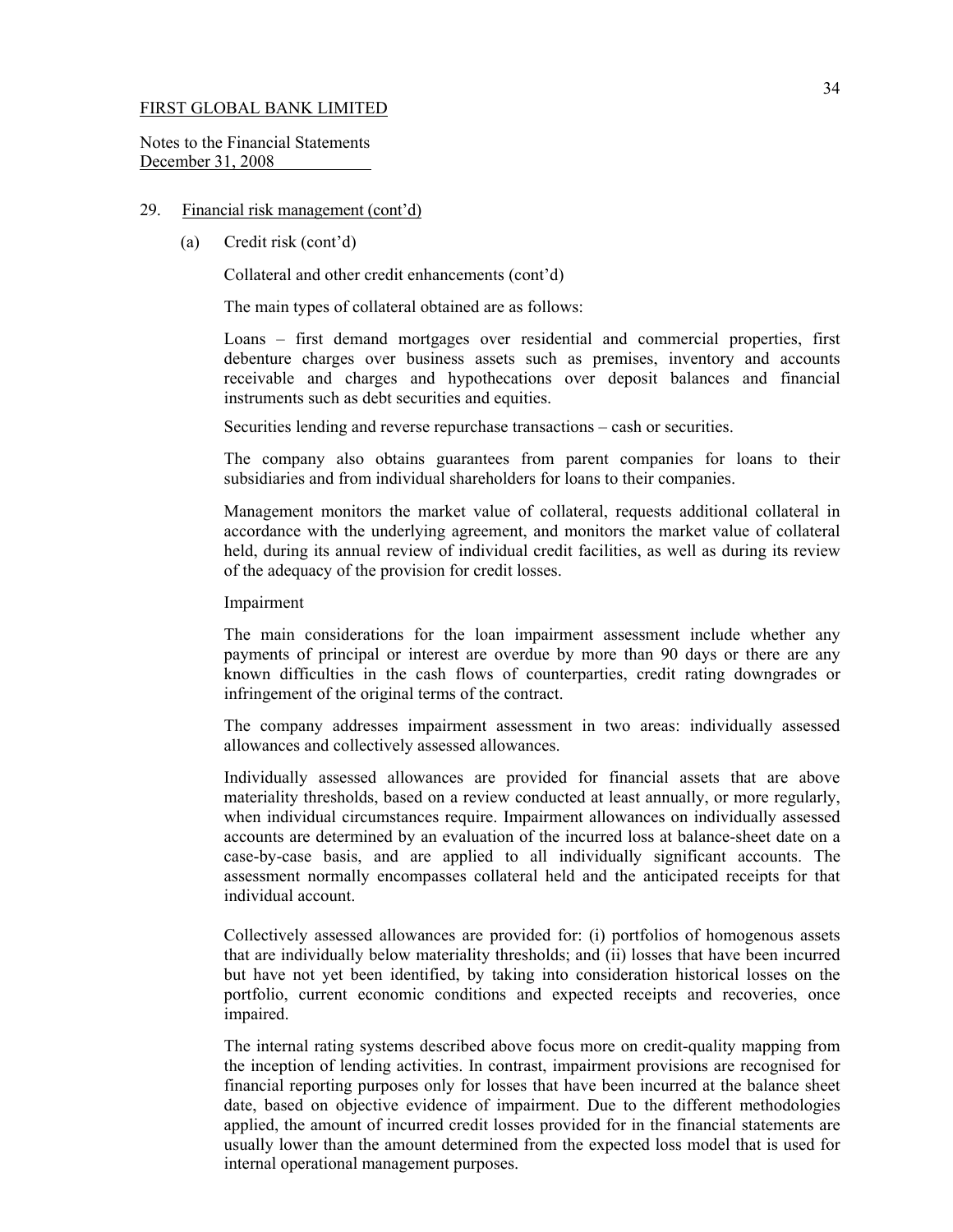Notes to the Financial Statements December 31, 2008

# 29. Financial risk management (cont'd)

(a) Credit risk (cont'd)

The internal rating tool assists management to determine whether objective evidence of impairment exists under IAS 39, based on the following criteria set out by the company:

- Delinquency in contractual payments of principal or interest;
- Cash flow difficulties experienced by the borrower (eg equity ratio, net income percentage of sales);
- Breach of covenants or conditions;
- Initiation of bankruptcy proceedings;
- Deterioration of the borrower's competitive position; and
- Deterioration in the value of collateral.

The impairment provision shown in the balance sheet at year-end is derived from each of the three internal rating grades. However, the majority of the impairment provision comes from the last rating class (sub-standard). The tables below show the company's loans and the associated impairment provision for each internal rating class:

|                   |                 | 2008            |                | 2007            |  |
|-------------------|-----------------|-----------------|----------------|-----------------|--|
|                   |                 | Impairment      |                | Impairment      |  |
|                   | Loans           | provision       | Loans          | provision       |  |
|                   | $$^{\prime}000$ | $$^{\prime}000$ | $$^{\circ}000$ | $$^{\prime}000$ |  |
| Low risk          | 1,336,444       | ٠               | 1,488,213      | ۰               |  |
| Standard risk     | 7,129,692       | -               | 3,529,190      | ۰               |  |
| Sub-standard risk | 181,750         | (134, 327)      | 143,697        | (127, 565)      |  |
|                   | 8,647,886       | (134, 327)      | 161.100        | (127, 565)      |  |

Maximum exposure to credit risk before collateral held or other credit enhancements:

|                                                 | 2008            | 2007            |
|-------------------------------------------------|-----------------|-----------------|
|                                                 | $$^{\prime}000$ | $$^{\prime}000$ |
| Cash and cash equivalents                       | 2,391,923       | 3,617,670       |
| Investment securities                           | 13,594,889      | 15,647,509      |
| Loans, net of provision for probable losses     | 8,513,559       | 5,033,535       |
| Securities purchased under agreements to resell | 481,300         |                 |
| Cheques and other instruments in-transit, net   | 199,823         | 206,794         |
| Long-term purchase of marketable securities     | 3,279,820       |                 |
| Broker receivables                              | 2,582,549       |                 |
|                                                 |                 | 24.505.508      |

The above table represents a worst case scenario of credit risk exposure to the company at 31 December 2008 and 2007, without taking account of any collateral held or other credit enhancements.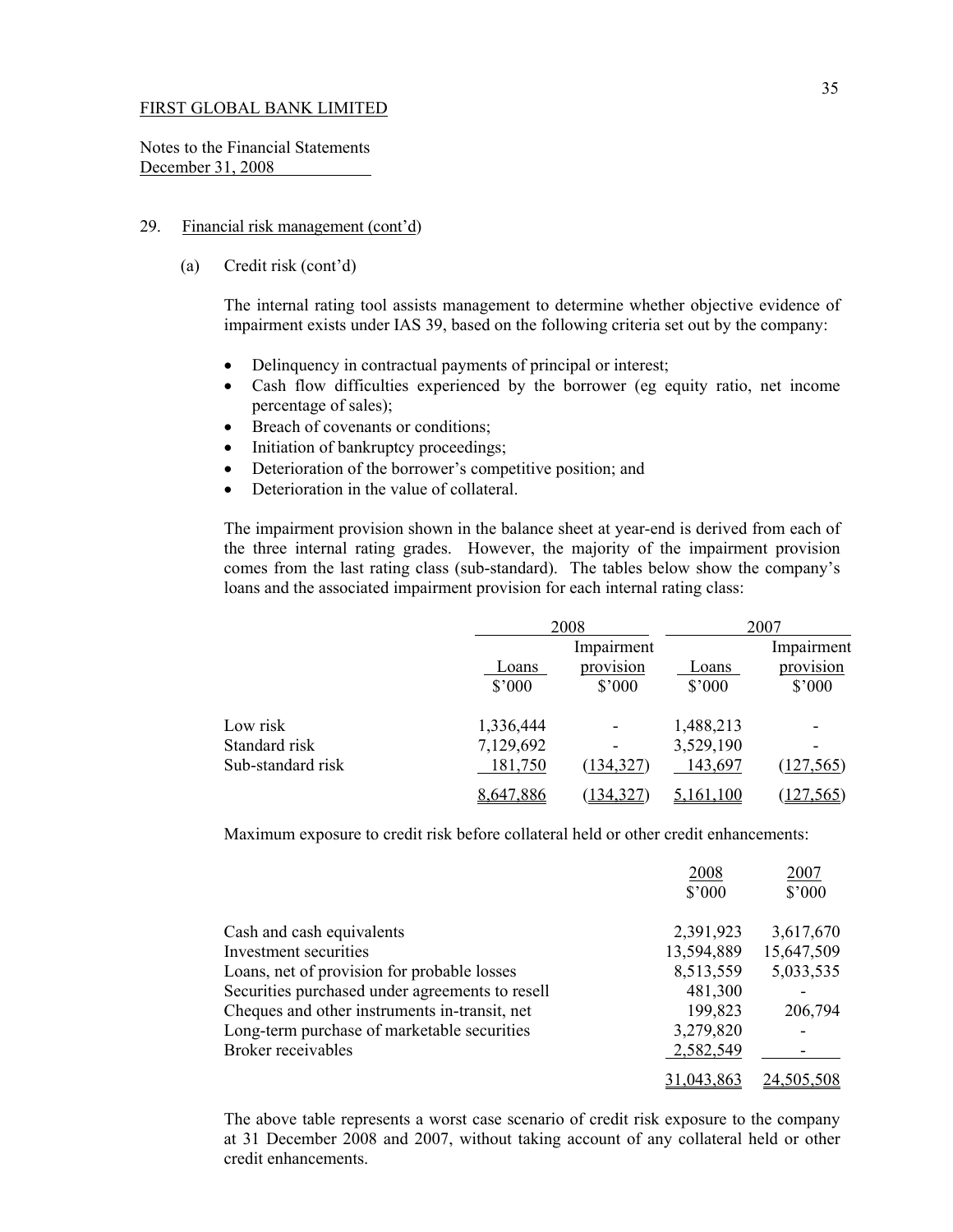Notes to the Financial Statements December 31, 2008

# 29. Financial risk management (cont'd)

- (a) Credit risk (cont'd)
	- (i) Loans, net of provision for probable losses
		- [i] Credit quality of loans is summarised as follows:

|                                                                                  | 2008<br>$$^{\prime}000$ | 2007<br>$$^{\prime}000$ |
|----------------------------------------------------------------------------------|-------------------------|-------------------------|
| Neither past due nor impaired:<br>Low risk<br>Standard risk<br>Sub-standard risk | 1,336,444<br>6,952,500  | 1,488,213<br>3,300,334  |
|                                                                                  | 8,288,944               | 4,788,547               |
| Past due but not impaired<br>Impaired                                            | 177,192<br>181,750      | 228,856<br>143,697      |
| Gross<br>Less: Provision                                                         | 8,647,886<br>134,327)   | 5,161,100<br>127,565    |
| Net                                                                              | <u>8,513,559</u>        | 5,033,535               |

The majority of past due loans are not considered impaired.

[ii] Aging analysis of past due but not impaired loans:

|                   | 2008<br>$$^{\prime}000$ | <u>2007</u><br>$$^{\prime}000$ |
|-------------------|-------------------------|--------------------------------|
| Less than 30 days | 63,075                  | 19,172                         |
| $31$ to 60 days   | 38,707                  | 116,546                        |
| 61 to 90 days     | 72,342                  | 16,735                         |
| More than 90 days | 3,068                   | 76,403                         |
|                   |                         | <u>228,856</u>                 |

There are no financial assets other than loans that are past due.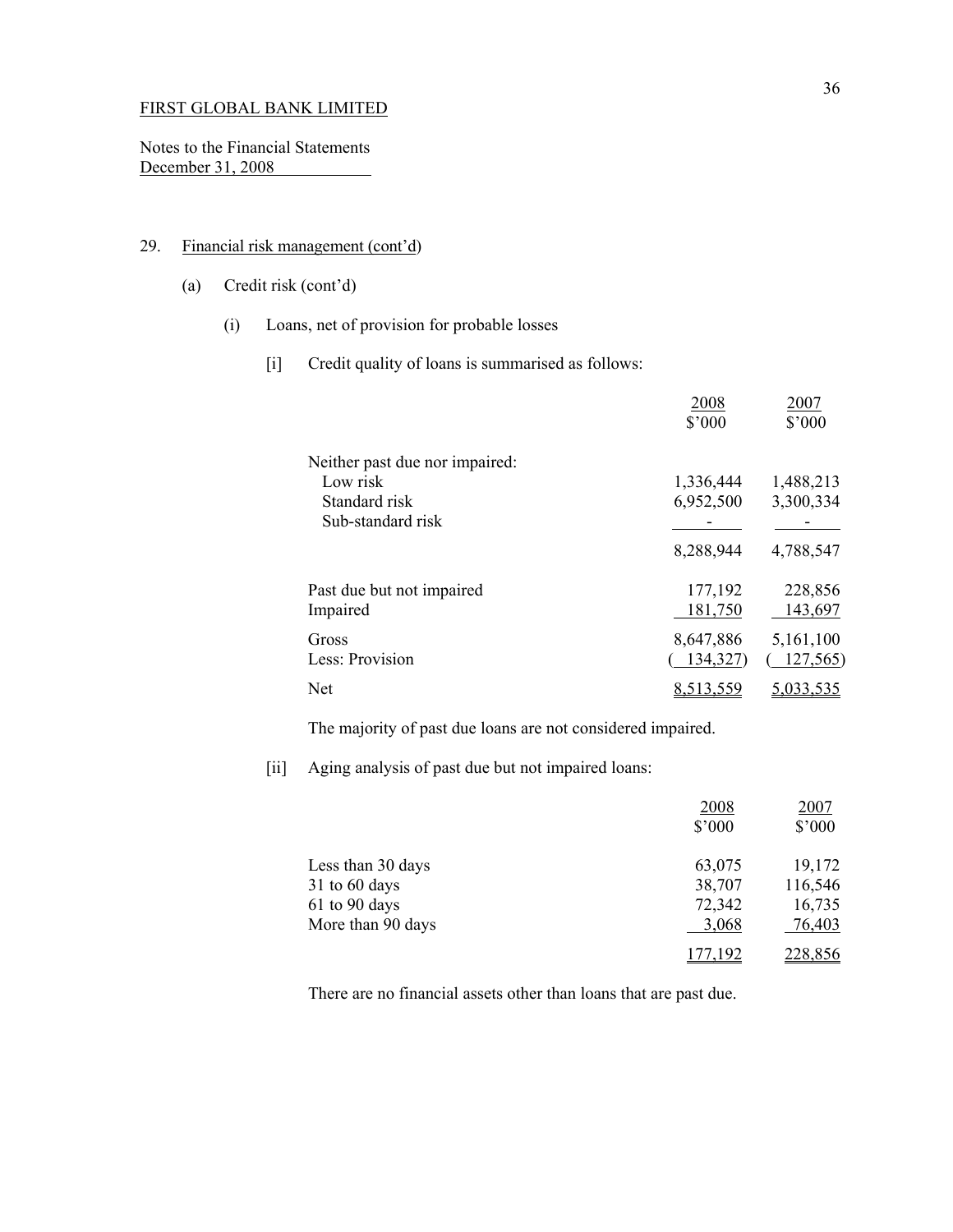Notes to the Financial Statements December 31, 2008

## 29. Financial risk management (cont'd)

- (a) Credit risk (cont'd)
	- (i) Loans, net of provision for probable losses (cont'd)
		- [iii] Financial assets individually impaired

Financial assets that are individually impaired before taking into consideration the cash flows from collateral held are as follows:

|       | 2008            | <u>2007</u>    |
|-------|-----------------|----------------|
|       | $$^{\prime}000$ | $$^{\circ}000$ |
| Loans | 181,750         | 143,697        |

The fair value of collateral that the company held as security for individually impaired loans was \$196,632,000 (2007: \$76,100,000).

There are no financial assets other than those listed above that were individually impaired.

[iv] Concentration of loans

The following table summarises the company's credit exposure for loans at their carrying amounts, as categorised by the industry sectors:

|                                 |       | Number of accounts | 2008           | 2007      |
|---------------------------------|-------|--------------------|----------------|-----------|
|                                 | 2008  | 2007               | $$^{\circ}000$ | \$'000    |
| Public sector                   | 6     | 6                  | 1,330,927      | 1,180,999 |
| Professional and other services | 251   | 344                | 2,128,881      | 1,602,649 |
| Individuals                     | 5,047 | 3,241              | 3,299,107      | 2,077,647 |
| Agriculture                     | 12    | 14                 | 9,074          | 22,686    |
| Manufacturing                   | 29    | 24                 | 144,747        | 29,394    |
| Transportation                  | 39    | 14                 | 214,267        | 65,594    |
| Distribution                    | 59    | 18                 | 517,819        | 27,045    |
| <b>Financial Institutions</b>   | 4     |                    | 163,220        |           |
| Mining and quarrying            | 5     |                    | 57,938         |           |
| Construction and land           |       |                    |                |           |
| development                     | 27    |                    | 152,058        |           |
| Electricity, gas and water      | 2     |                    | 139,614        |           |
| Tourism                         | 32    | 18                 | 355,907        | 27,521    |
|                                 | 5,513 | 3,679              | 8,513,559      | 5,033,535 |

The majority of loans are extended to customers in Jamaica.

(ii) Debt securities

The following table summarises the company's credit exposure for debt securities at their carrying amounts, as categorised by issuer:

|                       | 2008<br>$$^{\circ}000$ | 2007<br>$$^{\prime}000$ |
|-----------------------|------------------------|-------------------------|
| Government of Jamaica | 12,490,579             | 14,526,081              |
| Corporate             | 979,180                | 934,131                 |
| Other                 | 120,110                | 182,277                 |
|                       | <u>589,869</u>         | 15,642,489              |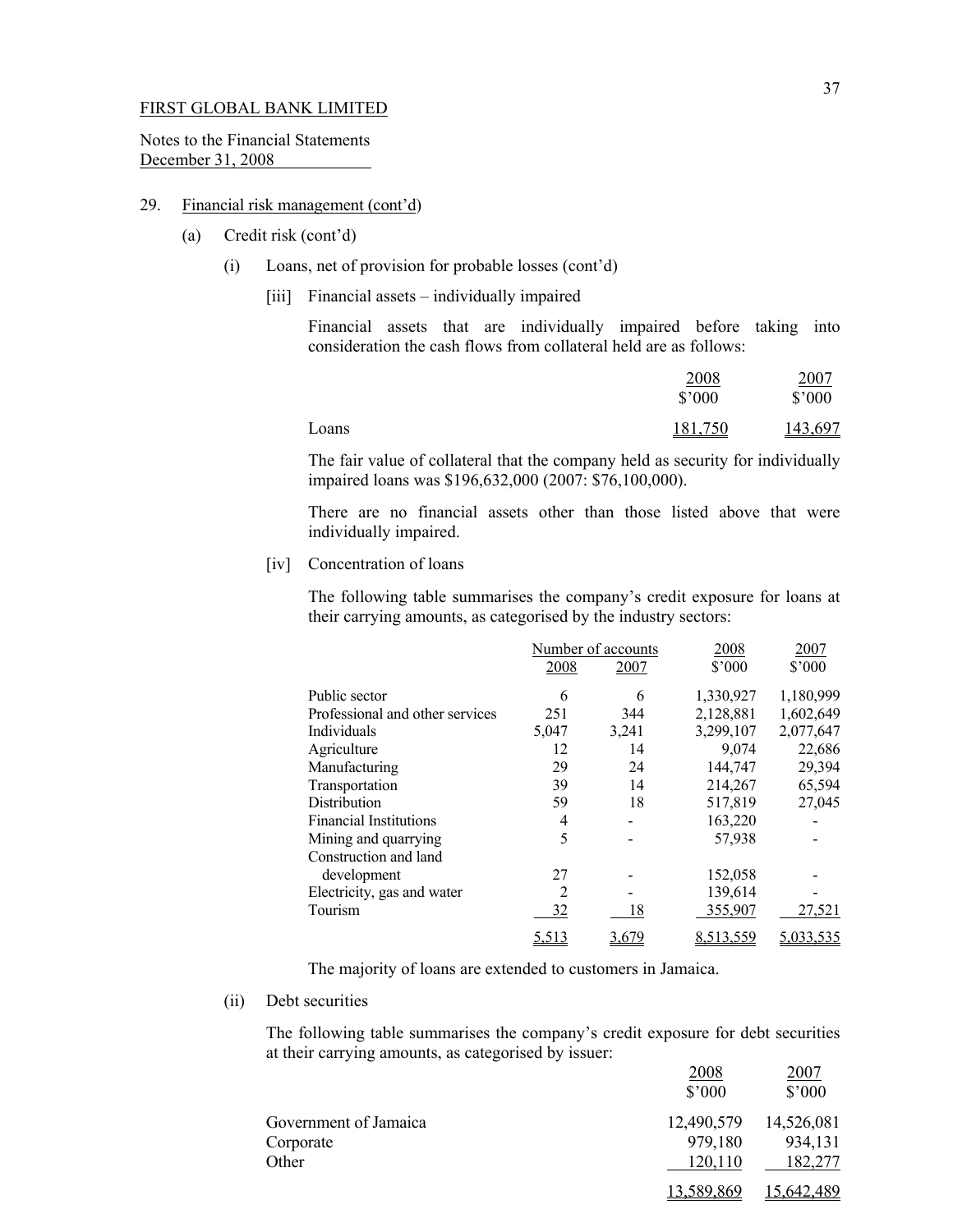Notes to the Financial Statements December 31, 2008

#### 29. Financial risk management (cont'd)

(b) Liquidity risk

 Liquidity risk is the risk that the company is unable to meet its payment obligations associated with its financial liabilities when they fall due.

 The company's liquidity management process, as carried out within the company and monitored by the Treasury Department, includes:

- (i) Monitoring future cash flows and liquidity on a daily basis. This incorporates an assessment of expected cash flows and the availability of high grade collateral which could be used to secure funding, if required.
- (ii) Maintaining a portfolio of highly marketable and diverse assets that can easily be liquidated as protection against any unforeseen interruption to cash flow;
- (iii) Maintaining committed lines of credit;
- (iv) Optimising cash returns on investment;
- (v) Monitoring balance sheet liquidity ratios against internal and regulatory requirements. The most important of these is to maintain limits on the ratio of net liquid assets to customer liabilities; and
- (vi) Managing the concentration and profile of debt maturities.

Monitoring and reporting take the form of cash flow measurement and projections for the next day, week and month, respectively, as these are key periods for liquidity management. The starting point for those projections is an analysis of the contractual maturity of the financial liabilities and the expected collection date of the financial assets.

The matching and controlled mismatching of the maturities and interest rates of assets and liabilities is fundamental to the management of the company. It is unusual for companies ever to be completely matched, since business transacted is often of uncertain term and of different types. An unmatched position potentially enhances profitability, but can also increase the risk of loss.

The maturities of assets and liabilities and the ability to replace, at an acceptable cost, interest-bearing liabilities as they mature, are important factors in assessing the liquidity of the company and its exposure to changes in interest rates and exchange rates.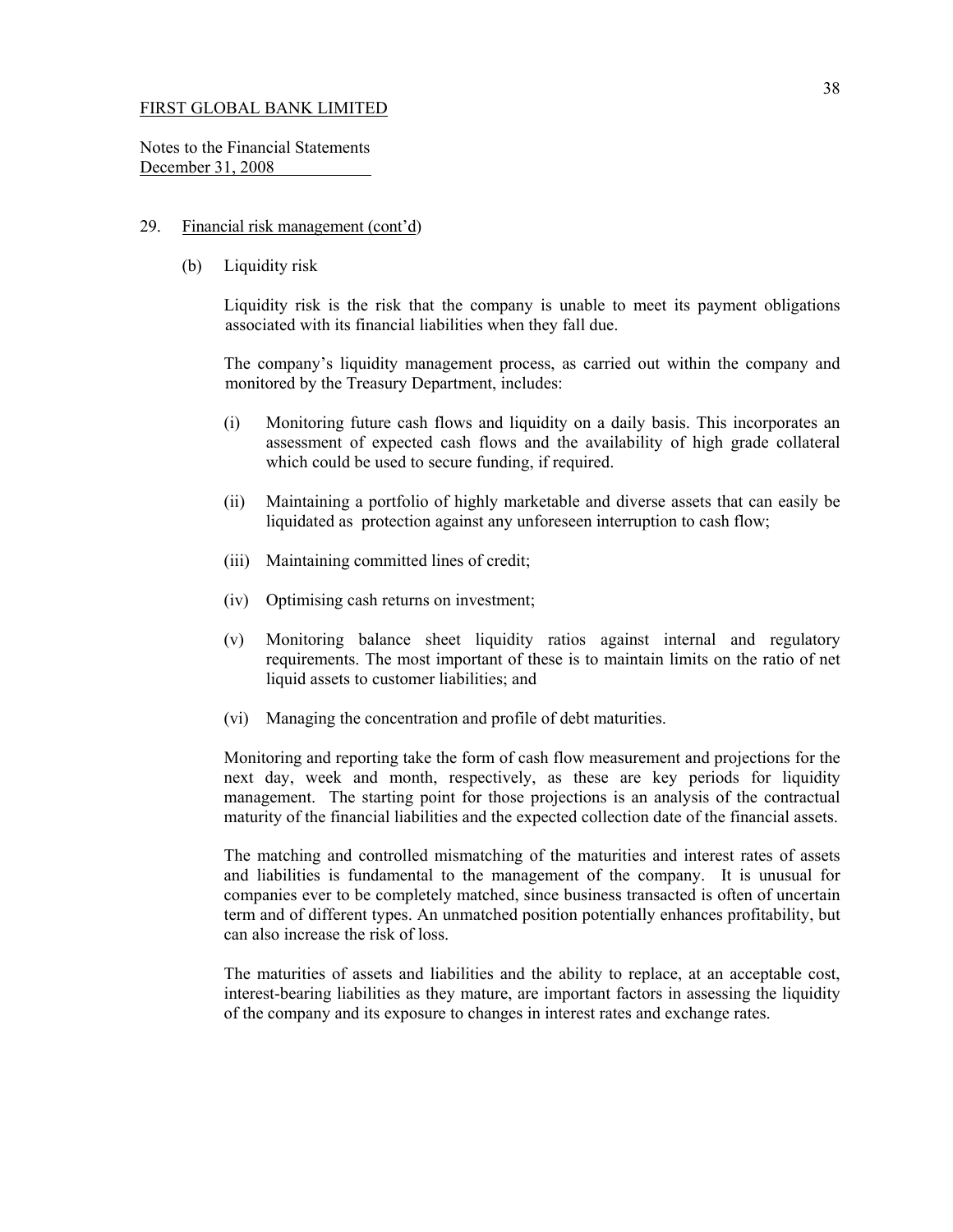Notes to the Financial Statements December 31, 2008

## 29. Financial risk management (cont'd)

(b) Liquidity risk (cont'd)

Financial liabilities cash flows

The table below presents the undiscounted cash flows payable (both interest and principal cash flows) of the company's financial liabilities based on contractual repayment obligations. The tables also reflect the expected maturities of the company's financial assets and liabilities at the balance sheet date. The company expects that many customers will not request repayment on the earliest date the company could be required to pay. The expected maturity dates of financial assets and liabilities are based on estimates made by management as determined by retention history.

|                              |            |                | 2008     |        |                     |                |
|------------------------------|------------|----------------|----------|--------|---------------------|----------------|
|                              | Within     | 3 to 12        | $1$ to 5 |        | Over 5 Non-specific |                |
|                              | 3 months   | months         | years    | years  | maturity            | Total          |
|                              | \$3000     | $$^{\circ}000$ | \$3000   | \$3000 | $$^{\circ}000$      | $$^{\circ}000$ |
| Deposits                     | 11,751,886 | 4,123,949      | 26,598   |        |                     | 15,902,433     |
| Due to specialised banks     | 195,449    | 120,372        | 598,475  |        |                     | 914,296        |
| Securities sold under        |            |                |          |        |                     |                |
| repurchase agreements        | 6,591,707  | 302,029        |          |        |                     | 6,893,736      |
| Short-term loans             | 2,641,100  |                | -        |        |                     | 2,641,100      |
| Other liabilities            |            |                |          |        | 456.952             | 456,952        |
| Short-sale of marketable     |            |                |          |        |                     |                |
| securities                   | 3,110,804  |                |          |        |                     | 3,110,804      |
| Guarantees, per contra       |            |                |          |        | 306,310             | 306,310        |
| Total financial liabilities  |            |                |          |        |                     |                |
| (contractual maturity dates) | 24.290.946 | 4.546.350      | 625,073  |        | 763,262             | 30.225.631     |

|                              |                |                  | 2007     |        |                     |                |
|------------------------------|----------------|------------------|----------|--------|---------------------|----------------|
|                              | Within         | 3 to 12          | $1$ to 5 |        | Over 5 Non-specific |                |
|                              | 3 months       | months           | years    | years  | maturity            | Total          |
|                              | $$^{\circ}000$ | $$^{\circ}000$   | \$3000   | \$3000 | $$^{\circ}000$      | $$^{\circ}000$ |
| Deposits                     | 10,657,156     | 4,337,202        | 28,960   |        |                     | 15,023,318     |
| Due to specialised banks     | 15.831         |                  | 262,461  |        |                     | 278,292        |
| Securities sold under        |                |                  |          |        |                     |                |
| repurchase agreements        | 5,333,730      | 794,545          |          |        |                     | 6,128,275      |
| Short-term loans             | 919,525        |                  |          |        |                     | 919,525        |
| Leases                       | 391            | 522              | -        |        |                     | 913            |
| Other liabilities            |                |                  |          |        | 388,424             | 388,424        |
| Guarantees, per contra       |                |                  |          |        | 326,877             | 326,877        |
| Total financial liabilities  |                |                  |          |        |                     |                |
| (contractual maturity dates) | 16.926.633     | <u>5,132,269</u> | 291.421  |        | <u>715,301</u>      | 23,065,624     |

Assets available to meet all of the liabilities include cash at bank and deposits, investment securities, securities purchased under agreements to resell and loans to customers. In the normal course of business, debt securities and treasury and other bills have been pledged to secure liabilities. The company is also able to meet unexpected net cash outflows by selling securities and accessing additional funding sources from its parent company and other financing institutions.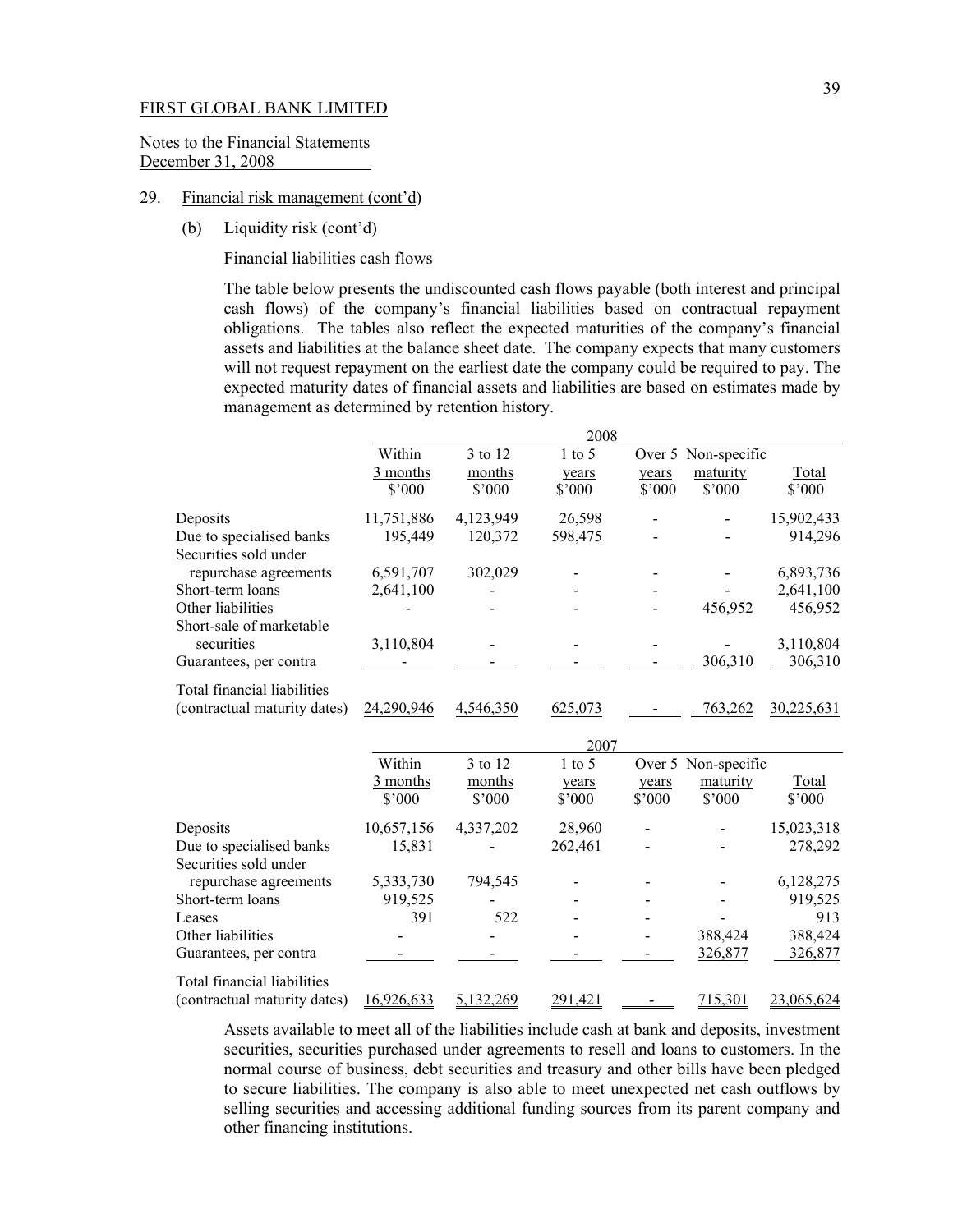Notes to the Financial Statements December 31, 2008

# 29. Financial risk management (cont'd)

(c) Market risk

The company takes on exposure to market risks, which is the risk that the fair value or future cash flows of a financial instrument will fluctuate because of changes in market conditions. Market risks mainly arise from changes in foreign currency exchange rates and interest rates. Market risk is monitored by the Risk and Compliance department which carries out extensive research and monitors the price movement of financial assets on the local and international markets. Market risk exposures are measured using sensitivity analysis.

There has been no change to the company's exposure to market risks or the manner in which it manages and measures the risk.

(i) Currency risk

 Currency risk is the risk that the fair value of future cash flows of a financial instrument will fluctuate because of changes in foreign exchange rates.

 The company manages its foreign exchange risk by ensuring that the net exposure in foreign assets and liabilities is kept to an acceptable level by monitoring currency positions. The company further manages this risk by maximising foreign currency earnings and holding foreign currency balances.

|                                 | 2008      |            |            |         |           |            |
|---------------------------------|-----------|------------|------------|---------|-----------|------------|
|                                 | Jamaica\$ | US\$       | <b>GBP</b> | CAN\$   | Other     | Total      |
|                                 | J\$'000   | J\$'000    | J\$'000    | J\$'000 | J\$'000   | J\$'000    |
| Cash and cash equivalents       | 570,799   | 1,728,522  | 63,243     | 18,813  | 10,546    | 2,391,923  |
| Investments                     | 4,689,930 | 7,865,625  |            |         | 1,039,334 | 13,594,889 |
| Loans                           | 3,841,397 | 4,672,162  |            |         |           | 8,513,559  |
| Securities purchased under      |           |            |            |         |           |            |
| resale agreements               |           | 481,300    |            |         |           | 481,300    |
| Cheques and other               |           |            |            |         |           |            |
| instruments in-transit          | 1         | 198,138    |            | 220     | 1,464     | 199,823    |
| Other assets                    | 388,266   | 316,171    | 57,910     | 564     | 45,525    | 808,436    |
| Long purchase of marketable     |           |            |            |         |           |            |
| securities                      |           | 3,279,820  |            |         |           | 3,279,820  |
| Broker receivable               |           | 2,582,549  |            |         |           | 2,582,549  |
| Customers' liabilities under    |           |            |            |         |           |            |
| guarantees, as per contra       | 154,684   | 151,626    |            |         |           | 306,310    |
| Total financial assets          | 9,645,077 | 21,275,913 | 121,153    | 19,597  | 1,096,869 | 32,158,609 |
| Deposits                        | 3,887,778 | 10,992,509 | 145,845    | 43,708  | 252,223   | 15,322,063 |
| Due to specialized banks        | 429,626   | 424,503    |            |         |           | 854,129    |
| Securities sold under           |           |            |            |         |           |            |
| repurchase agreements           | 2,480,402 | 3,483,359  |            |         | 812,477   | 6,776,238  |
| <b>Borrowings</b>               | 100,000   | 2,533,912  |            |         |           | 2,633,912  |
| Other liabilities               | 424,660   | 396,811    | 1,567      | 742     | 18,776    | 842,556    |
| Short sale of market securities |           | 3,110,804  |            |         |           | 3,110,804  |
| Guarantees, per contra          | 154,684   | 151,626    |            |         |           | 306,310    |
| Total financial liabilities     | 7,477,150 | 21,093,524 | 147,412    | 44,450  | 1,083,476 | 29,846,012 |
| <b>Net financial position</b>   | 2,167,927 | 182,389    | 26,259     | 24,853) | 13,393    | 2,312,597  |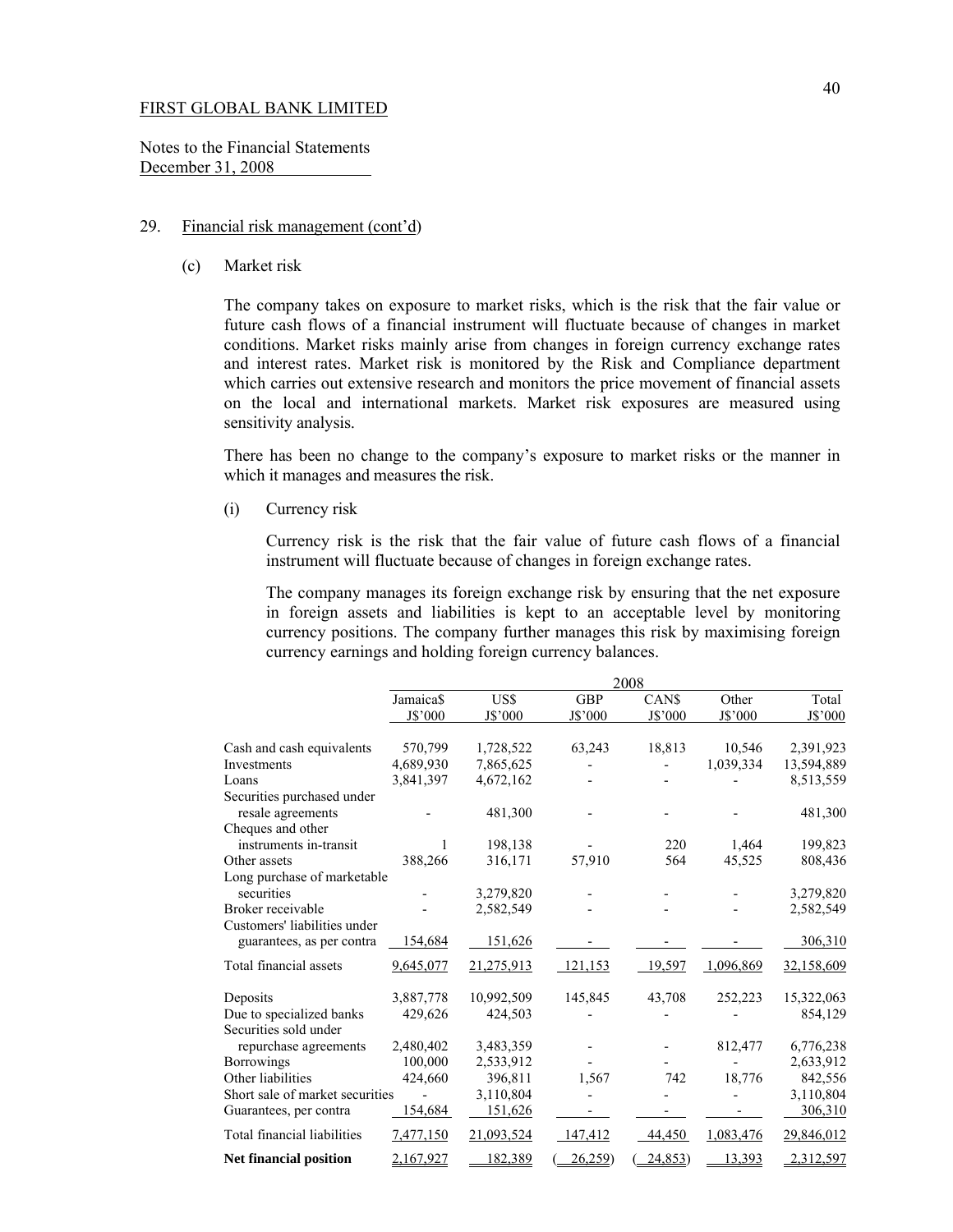Notes to the Financial Statements December 31, 2008

### 29. Financial risk management (cont'd)

(c) Market risk (cont'd)

# (i) Currency risk (cont'd)

|                                  | 2007      |            |            |         |         |                    |
|----------------------------------|-----------|------------|------------|---------|---------|--------------------|
|                                  | Jamaica\$ | US\$       | <b>GBP</b> | CAN\$   | Other   | Total              |
|                                  | J\$'000   | J\$'000    | J\$'000    | J\$'000 | J\$'000 | J\$'000            |
| Cash at bank and deposits        | 401,609   | 2,949,880  | 59,774     | 58,311  | 148,096 | 3,617,670          |
| Investment securities            | 5,910,616 | 8,780,550  | 182,277    |         | 774,066 | 15,647,509         |
| Loans                            | 2,502,200 | 2,531,335  |            |         |         | 5,033,535          |
| Cheques and other instruments    |           |            |            |         |         |                    |
| in-transit                       | 26,422    | 180,316    | 56         |         |         | 206,794            |
| Other assets                     | 418,264   | 315,051    | 957        | 601     | 17,792  | 752,665            |
| Customers' liabilities under     |           |            |            |         |         |                    |
| Guarantees, as per contra        | 205,158   | 120,896    |            | 823     |         | 326,877            |
| Total financial assets           | 9,464,269 | 14,878,028 | 243,064    | 59,735  | 939,954 | 25,585,050         |
| Deposits                         | 3,227,687 | 10,956,545 | 189,629    | 38,758  |         | 131,492 14,544,111 |
| Due to specialised bank          | 175,293   |            |            |         |         | 175,293            |
| Securities sold under repurchase |           |            |            |         |         |                    |
| agreements                       | 2,202,004 | 2,947,338  | 1,775      |         | 852,919 | 6,004,036          |
| Short-term loans                 | 425,000   | 492,742    |            |         |         | 917,742            |
| Leases                           | 855       |            |            |         |         | 855                |
| Other liabilities                | 384,029   | 280,080    | 2,090      | 2,311   | 7,327   | 675,837            |
| Guarantees, per contra           | 205,158   | 120,896    |            | 823     |         | 326,877            |
| Total financial liabilities      | 6,620,026 | 14,797,601 | 193,494    | 41,892  | 991,738 | 22,644,751         |
| <b>Net financial position</b>    | 2,844,243 | 80,427     | 49,570     | 17,843  | 51,784) | 2,940,299          |

Foreign currency sensitivity

The following tables indicate the currencies to which the company had significant exposure on its monetary assets and liabilities and its forecasted cash flows. The change in currency rate below represents management's assessment of the possible change in foreign exchange rates. The sensitivity analysis represents outstanding foreign currency denominated monetary items and adjusts their translation at the year-end for a 10% (2007: 5%) change in foreign currency rates. The correlation of variables will have a significant effect in determining the ultimate impact on market risk, but to demonstrate the impact due to changes in variable, variables had to be on an individual basis. It should be noted that movements in these variables are nonlinear.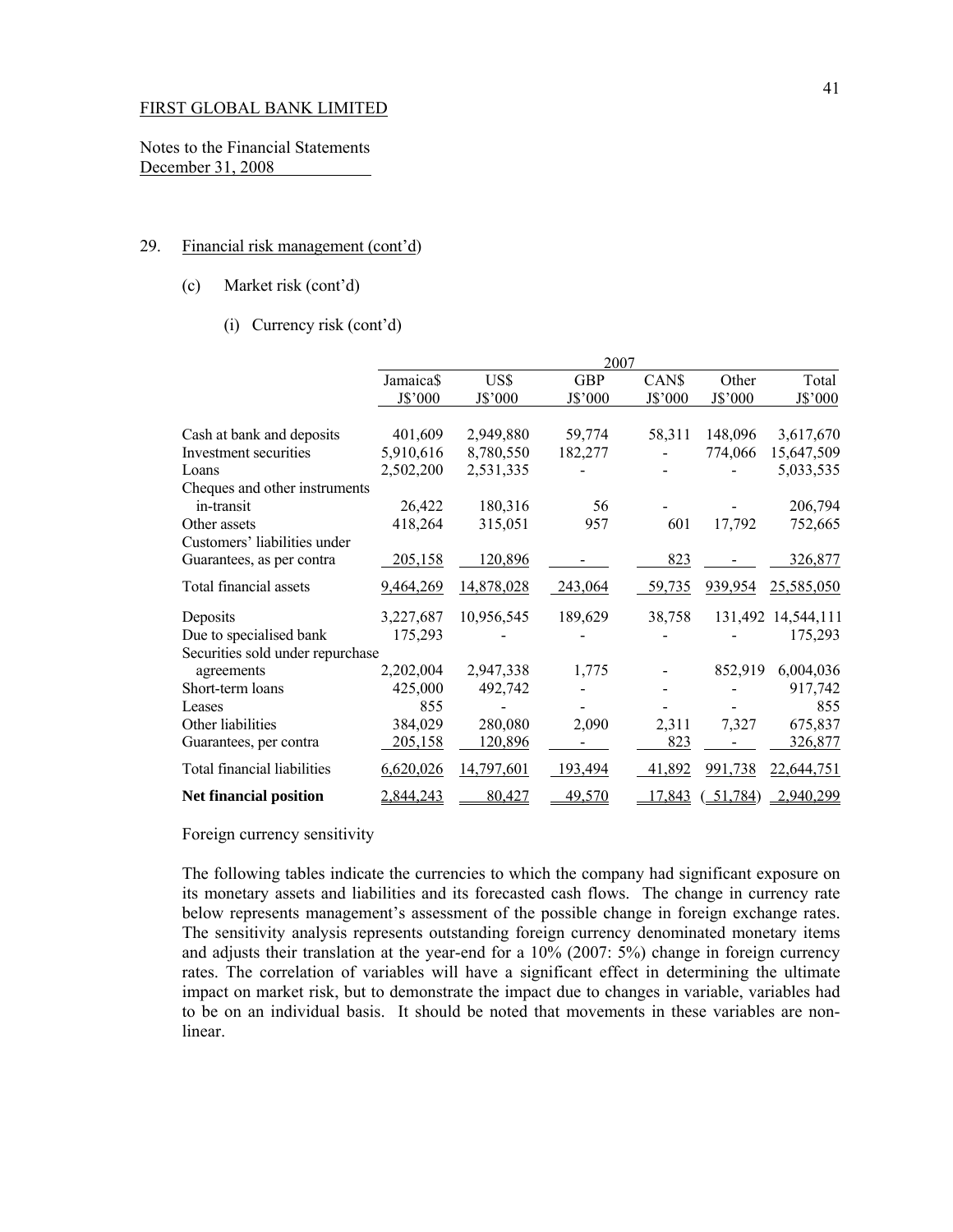Notes to the Financial Statements December 31, 2008

## 29. Financial risk management (cont'd)

- (c) Market risk (cont'd)
	- (i) Currency risk (cont'd)

|            | 2008                           |                                        | 2007                         |                               |
|------------|--------------------------------|----------------------------------------|------------------------------|-------------------------------|
|            | $%$ change in<br>currency rate | Effect on<br>profit<br>$$^{\prime}000$ | % change in<br>currency rate | Effect on<br>profit<br>\$'000 |
| Currency:  |                                |                                        |                              |                               |
| <b>USD</b> | 10%                            | 20,085                                 | 5%                           | 4,456                         |
| <b>GBP</b> | 10%                            | (1,751)                                | $5\%$                        | 1,650                         |
| <b>CAN</b> | 10%                            | 1,664)                                 | $5\%$                        | 592                           |
| <b>EUR</b> | 10%                            | 893                                    | $5\%$                        | 1,726)                        |

(ii) Interest rate risk

Interest rate risk is the risk that the value or future cash flows of a financial instrument will fluctuate because of changes in market interest rates.

The company takes on exposure to the effects of fluctuations in the prevailing level of market interest rates on their financial position and cash flows. Interest margins may increase as a result of such changes but may reduce or create losses in the event that unexpected movements arise. Floating rate instruments expose the company to cash flow interest risk, whereas fixed interest rate instruments expose the company to fair value interest risk.

 The company's interest rate risk policy requires it to manage interest rate risk by maintaining an appropriate mix of fixed and variable rate instruments. The policy also requires it to manage the maturities of interest-bearing financial assets and interest-bearing financial liabilities. The Board sets limits on the level of mismatch of interest rate re-pricing that may be undertaken. These limits are monitored by the ALCO Committee.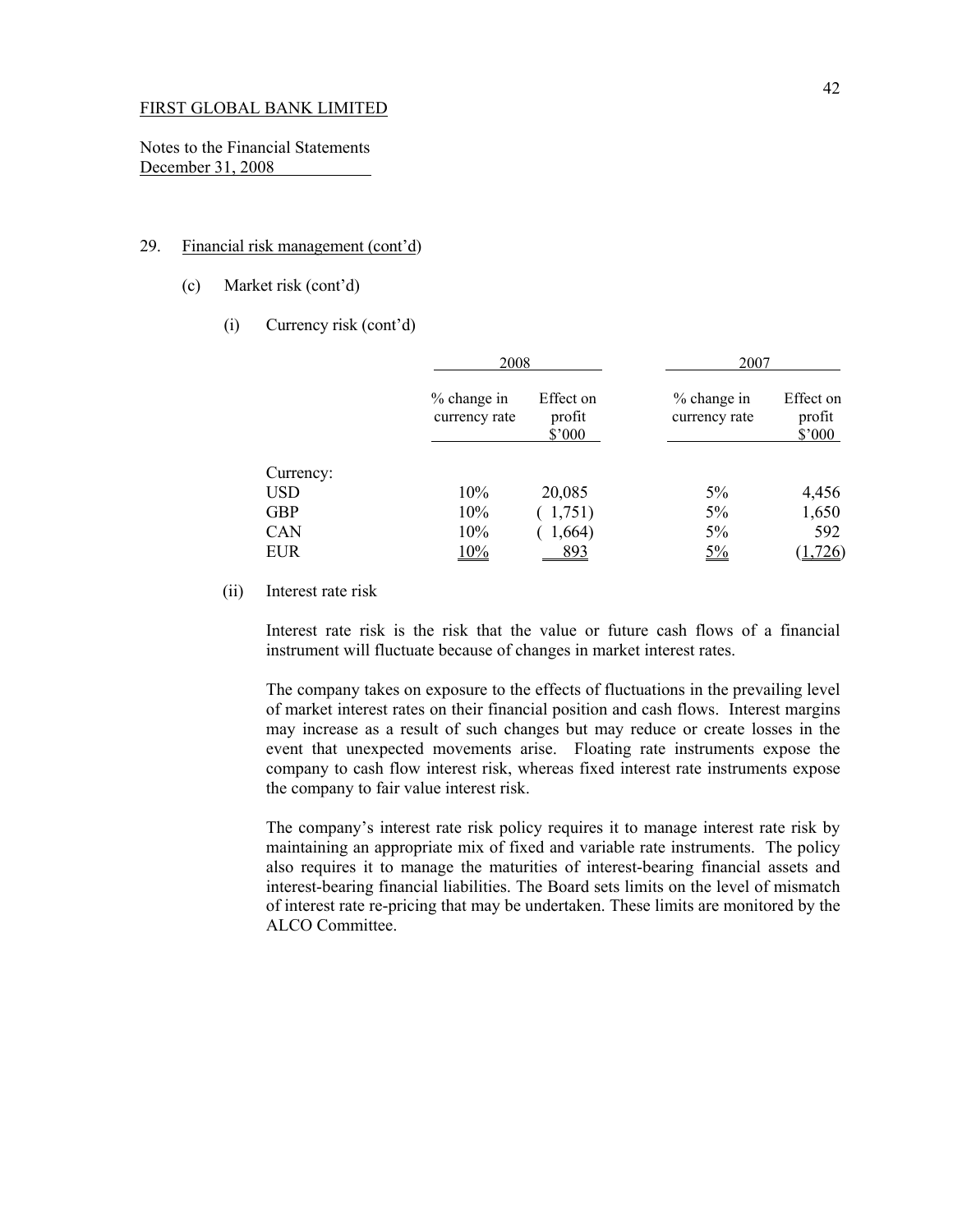Notes to the Financial Statements December 31, 2008

# 29. Financial risk management (cont'd)

- (c) Market risk (cont'd)
	- (ii) Interest rate risk (cont'd)

The following tables summarises the company's exposure to interest rate risk. It includes the company financial instruments at carrying amounts, categorised by the earlier of contractual repricing or maturity dates.

|                                                           |                              |           | 2008       |           |            |
|-----------------------------------------------------------|------------------------------|-----------|------------|-----------|------------|
|                                                           | Within                       | 3 to 12   | Over       | Non-Rate  |            |
|                                                           | $\frac{3 \text{ months}}{2}$ | months    | 12 Months  | sensitive | Total      |
|                                                           | $$^{\circ}000$               | \$'000    | \$'000     | \$'000    | \$'000     |
| Cash and cash equivalents                                 | 1,197,945                    |           |            | 1,193,978 | 2,391,923  |
| Investments                                               | 2,699,460                    | 3,151,771 | 7,738,638  | 5,020     | 13,594,889 |
| Loans                                                     | 1,567,821                    | 1,669,131 | 5,276,607  |           | 8,513,559  |
| Securities purchased under                                |                              |           |            |           |            |
| resale agreements                                         | 481,300                      |           |            |           | 481,300    |
| Cheques and other instruments                             |                              |           |            |           |            |
| in-transit                                                |                              |           |            | 199,823   | 199,823    |
| Other assets                                              |                              |           |            | 808,436   | 808,436    |
| Long purchase of marketable                               |                              |           |            |           |            |
| securities                                                |                              |           | 3,279,820  |           | 3,279,820  |
| Broker receivables                                        |                              |           |            | 2,582,549 | 2,582,549  |
| Customers' liabilities under<br>guarantees, as per contra |                              |           |            | 306,310   | 306,310    |
| Total assets                                              | 5,946,526                    | 4,820,902 | 16,295,065 | 5,096,116 | 32,158,609 |
| Deposits                                                  | 11,412,771                   | 3,890,990 | 18,302     |           | 15,322,063 |
| Due to specialized banks<br>Securities sold under         | 63,528                       | 121,879   | 668,722    |           | 854,129    |
| repurchase agreements                                     | 6,497,874                    | 278,364   |            |           | 6,776,238  |
| <b>Borrowings</b>                                         | 2,633,912                    |           |            |           | 2,633,912  |
| Other liabilities                                         |                              |           |            | 842,556   | 842,556    |
| Short sale of marketable securities                       |                              |           |            | 3,110,804 | 3,110,804  |
| Guarantees, per contra                                    |                              |           |            | 306,310   | 306,310    |
| <b>Total liabilities</b>                                  | 20,608,085                   | 4,291,233 | 687,024    | 4,259,670 | 29,846,012 |
| Total interest repricing gap                              | (14, 661, 559)               | 529,669   | 15,608,041 | 836,446   | 2,312,597  |
| Cumulative gap                                            | (14,661,559) (14,131,890)    |           | 1,476,151  | 2,312,597 |            |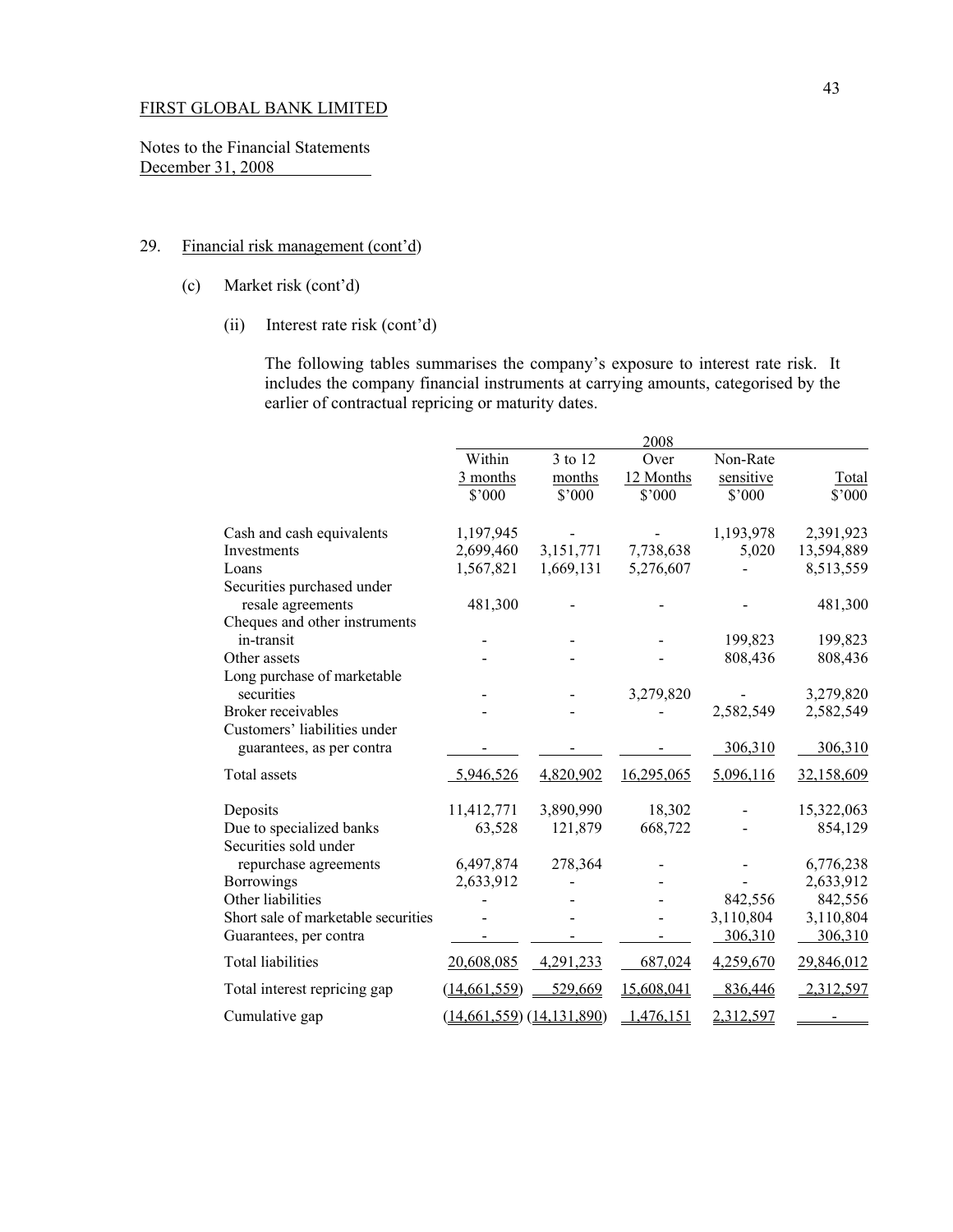Notes to the Financial Statements December 31, 2008 

# 29. Financial Risk Management (cont'd)

- (c) Market risk (cont'd)
	- (ii) Interest rate risk (cont'd)

|                |                | 2007       |                |                                                       |
|----------------|----------------|------------|----------------|-------------------------------------------------------|
| Within         | 3 to 12        | Over       | Non-Rate       |                                                       |
| 3 months       | months         |            |                | <b>Total</b>                                          |
| $$^{\circ}000$ | $$^{\circ}000$ | \$'000     | $$^{\circ}000$ | 000'                                                  |
| 1,127,724      |                |            | 2,489,946      | 3,617,670                                             |
| 2,807,669      | 2,767,412      | 10,067,408 | 5,020          | 15,647,509                                            |
| 1,984,863      | 271,019        | 2,777,653  |                | 5,033,535                                             |
|                |                |            |                |                                                       |
|                |                |            |                | 206,794                                               |
|                |                |            |                | 752,665                                               |
|                |                |            | 326,877        | 326,877                                               |
| 5,920,256      | 3,038,431      | 12,845,061 | 3,781,302      | 25,585,050                                            |
| 10,437,766     | 4,080,737      | 25,608     |                | 14,544,111                                            |
| 15,682         |                | 159,611    |                | 175,293                                               |
|                |                |            |                |                                                       |
| 5,257,684      | 746,352        |            |                | 6,004,036                                             |
|                |                |            |                | 917,742                                               |
|                |                |            |                |                                                       |
| 354            |                |            |                | 855                                                   |
|                |                |            |                | 675,837                                               |
|                |                |            |                | 326,877                                               |
| 16,629,228     | 4,827,590      | 185,219    | 1,002,714      | 22,644,751                                            |
| (10, 708, 972) | (789, 159)     | 12,659,842 | 2,778,588      | 2,940,299                                             |
| (10, 708, 972) | (12, 498, 131) | 161,711    | 2,940,299      |                                                       |
|                | 917,742        | 501        | 12 Months      | sensitive<br>206,794<br>752,665<br>675,837<br>326,877 |

These represent those financial instruments whose interest rates change concurrently with a change in the underlying interest rate basis.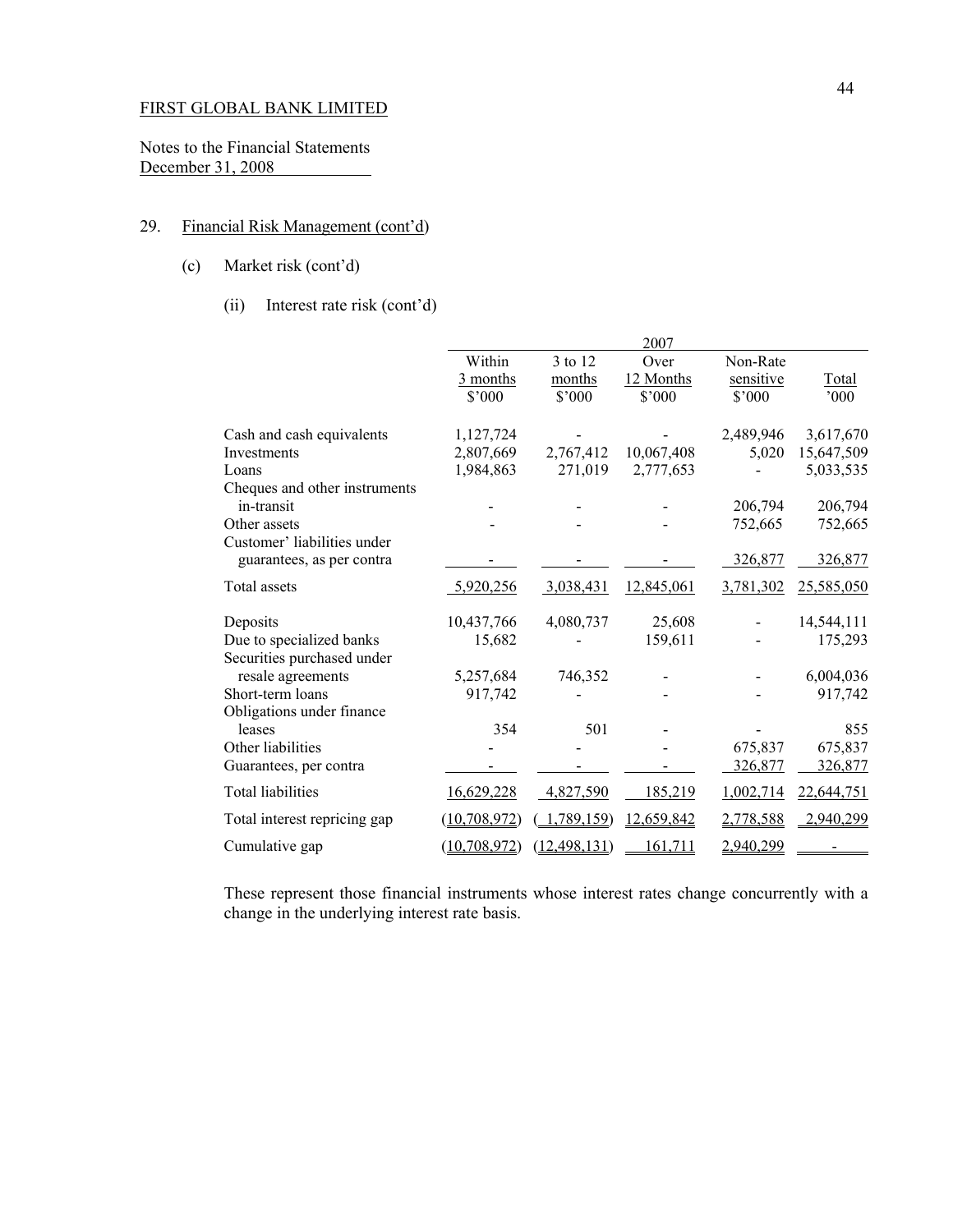Notes to the Financial Statements December 31, 2008

## 29. Financial risk management (cont'd)

- (c) Market risk (cont'd)
	- (ii) Interest rate risk (cont'd)

 Average effective yields by the earlier of the contractual re-pricing or maturity dates:

|                                             | 2008          |               |               |               |  |
|---------------------------------------------|---------------|---------------|---------------|---------------|--|
|                                             | Within        | 3 to 12       | Over          |               |  |
|                                             | 3 Months      | Months        | 12 Months     | Total         |  |
|                                             | $\frac{0}{0}$ | $\frac{0}{0}$ | $\frac{0}{0}$ | $\frac{0}{0}$ |  |
| Cash and cash equivalents                   | 3.76          |               |               | 3.76          |  |
| Investments                                 | 16.55         | 14.64         | 10.23         | 12.50         |  |
| Loans                                       | 20.11         | 12.72         | 13.30         | 14.44         |  |
| Securities purchased under resale           |               |               |               |               |  |
| agreements                                  | 3.75          |               |               | 3.75          |  |
| Long purchase of marketable securities      |               |               | 4.50          | 4.50          |  |
| Deposits                                    | 5.57          | 6.63          | 12.64         | 5.85          |  |
| Due to specialized banks                    | 8.55          | 6.28          | 8.59          | 8.26          |  |
| Securities sold under repurchase agreements | 12.09         | 12.21         |               | 12.09         |  |
| Due to other banks                          | 13.76         |               |               | 13.76         |  |

|                                             | 2008          |               |               |               |
|---------------------------------------------|---------------|---------------|---------------|---------------|
|                                             | Within        | 3 to 12       | Over          |               |
|                                             | 3 Months      | Months        | 12 Months     | Total         |
|                                             | $\frac{0}{0}$ | $\frac{0}{0}$ | $\frac{0}{0}$ | $\%$          |
| Cash and cash equivalents                   | 4.00          |               |               | 4.00          |
| Investments                                 | 14.35         | 12.90         | 8.78          | 10.51         |
| Loans                                       | 19.51         | 12.40         | 13.33         | 14.41         |
| Securities purchased under resale           |               |               |               |               |
| agreements                                  |               |               |               |               |
| Deposits                                    | 5.31          | 7.13          | 9.20          | 5.83          |
| Due to specialized banks                    | 10.00         |               | 9.99          | 9.99          |
| Securities sold under repurchase agreements | 8.34          | 10.35         |               | 8.59          |
| Due to other banks                          | 7.51          |               |               | 7.51          |
| Obligations under finance lease             | <u> 20.00</u> | 20.00         |               | <u> 20.00</u> |

Interest rate sensitivity

The following table indicates the sensitivity to a reasonable possible change in interest rates, with all other variables held constant, on the company's profit or loss and stockholders' equity.

The sensitivity of the profit or loss is the effect of the assumed changes in interest rates on net income based on the floating rate non-trading financial assets and financial liabilities. The sensitivity of stockholders' equity is calculated by revaluing fixed rate available-for-sale financial assets for the effects of the assumed changes in interest rates. The correlation of variables will have a significant effect in determining the ultimate impact on market risk, but to demonstrate the impact due to changes in variable, variables had to be on an individual basis. It should be noted that movements in these variables are non-linear.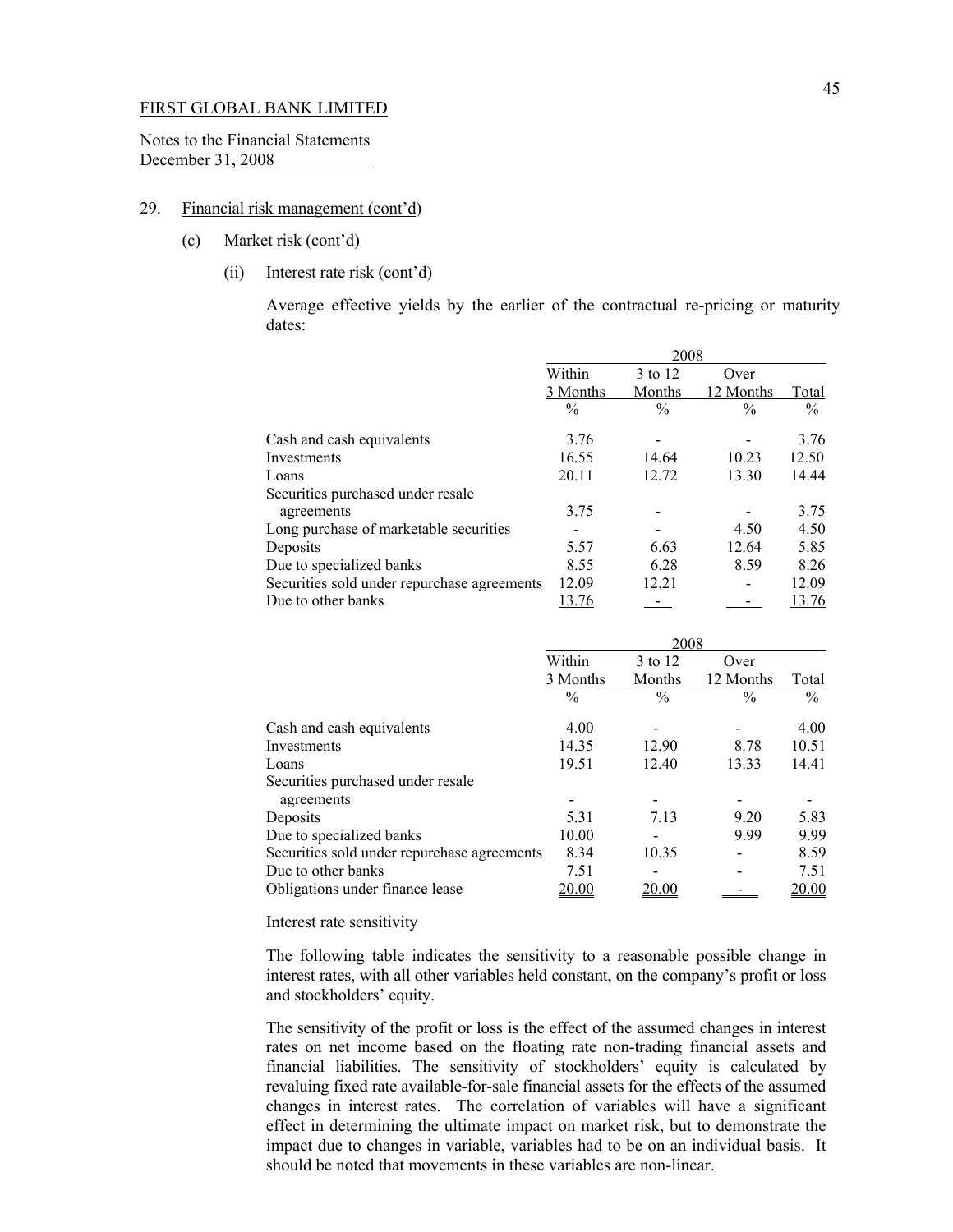Notes to the Financial Statements December 31, 2008

#### 29. Financial risk management (cont'd)

- (c) Market risk (cont'd)
	- (ii) Interest rate risk (cont'd)

Interest rate sensitivity (cont'd)

|                                                                       | 2008                              |                               | 2007                              |                               |
|-----------------------------------------------------------------------|-----------------------------------|-------------------------------|-----------------------------------|-------------------------------|
|                                                                       | Effect on<br>net profit<br>\$'000 | Effect on<br>equity<br>\$'000 | Effect on<br>net profit<br>\$7000 | Effect on<br>equity<br>\$'000 |
| Change in basis points:<br>$-500(2007:100)$ bp<br>$+500(2007:100)$ bp | 448,897<br>(448, 897)             | 1,165,010<br>708,001)         | (67, 456)<br>(67, 456)            | 510,703<br>(457, 496)         |

## 30. Capital management

 The company's objectives when managing capital, which is a broader concept than the 'equity' on the face of balance sheets, are:

- (i) To comply with the capital requirements set by the regulators of the markets within which the company operates;
- (ii) To safeguard the company's ability to continue as a going concern so that it can continue to provide returns for stockholders and benefits for other stakeholders; and
- (iii) To maintain a strong capital base to support the development of its business.

Capital adequacy and the use of regulatory capital are monitored daily by management and the Board bi-monthly. The required information is filed with the Bank of Jamaica on a quarterly basis.

The Bank of Jamaica requires the company to:

- (i) Hold the minimum level of the regulatory capital as a percentage of total assets of 8% (2007: 8%); and
- (ii) Maintain a ratio of total regulatory capital to the risk-weighted asset at or above 10%  $(2007:10\%)$ .

The company's regulatory capital is managed by the Asset and Liability Committee and is divided into two tiers:

- (i) Tier 1 capital: share capital, statutory reserve fund and retained earnings reserve fund; and
- (ii) Tier 2 capital: general provision for loan losses on assets limited to 1.25% of risk weighted assets.

The risk-weighted assets are measured by means of a hierarchy of five risk weights classified according to the nature of, and reflecting an estimate, of credit, market and other risks associated with each asset and counterparty, taking into account any eligible collateral or guarantees. A similar treatment is adopted for off- balance sheet exposure, with some adjustments to reflect the more contingent nature of the potential losses.